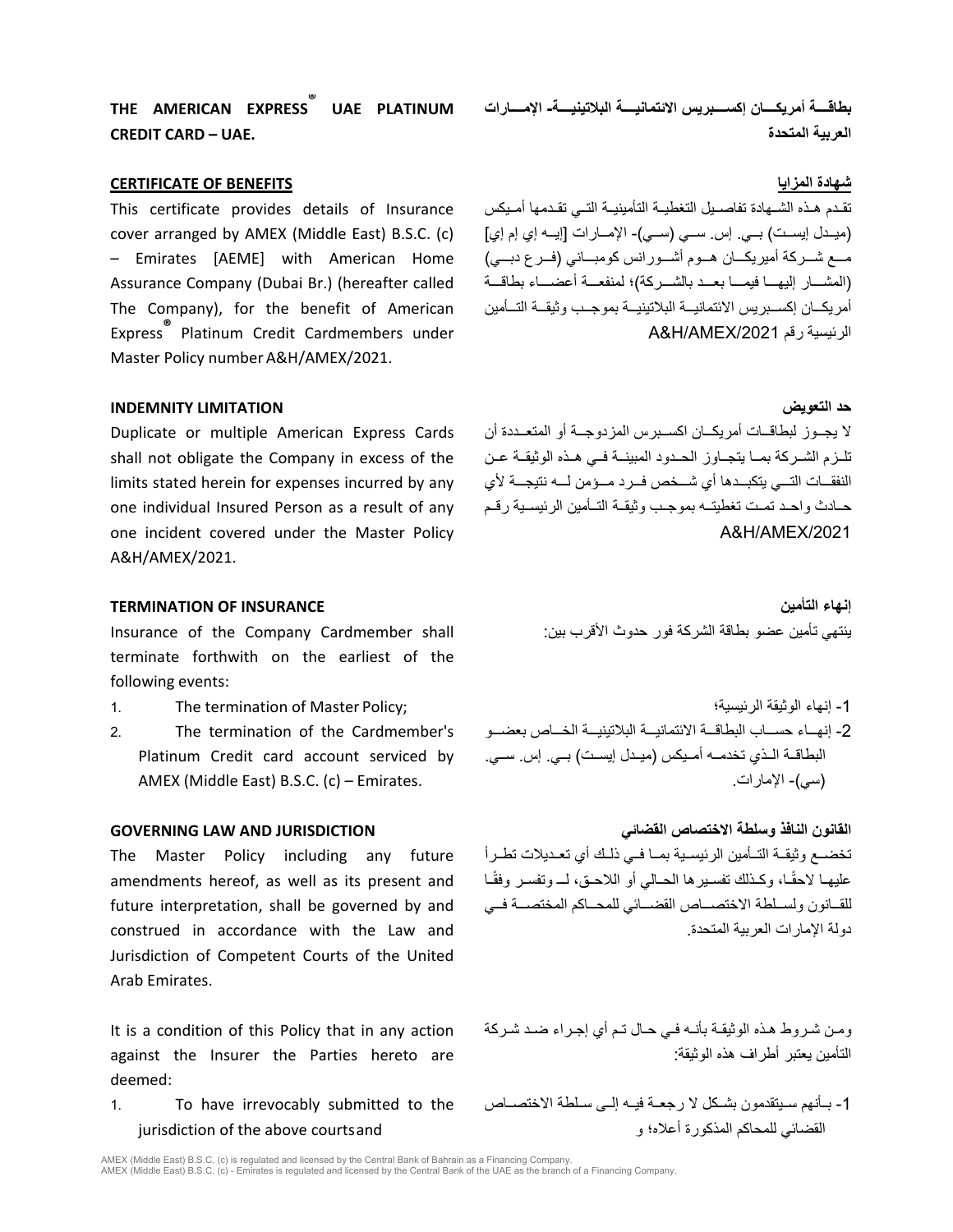2. To have irrevocably waived any objection they may now or hereafter have to the venue of such action or proceeding such Courts including, but not limited to, any objection that such action or proceeding was brought in an inconvenient forum.

The Benefits described herein are subject to all of the Terms and Conditions of the Policy which is held by AMEX (Middle East) B.S.C. (c)  $-$ Emirates. This Certificate replaces any prior Certificate which may have been furnished in connection with the Policy.

(Applicable in connection with Scheduled Flights only)

Travel Inconvenience Package applies to the following persons who are eligible for cover:

- 1. The American Express Platinum Credit Cardmember who has an American Express Platinum Credit Card Basic or Supplementary, UAE; issued by AMEX (Middle East) B.S.C. (c) – Emirates and is the recipient of the certificate (herein called the Cardmember).
- 
- 3. The Cardmember's dependent children under age 23, which means and includes legally dependent child, step child or legally adopted child of any eligible person described in 1above.

Each eligible Cardmember shall be an Insured Person while taking a Trip on a Scheduled Flight, the fare for travel on such flight having been charged to the American Express Platinum Credit card account in advance of the scheduled departure time.

-2 بــأنھم یتنــازلون بشــ كل لا رجعــة فیــ ھ عــن أي اعتــراض قــد ً یكــون لــدیھم حالیــا أو لاحقــ ً ا حــول مكــان ذلــك الإجــراء فــي تلــك المحــاكم بمــا فــي ذلــك، دون حصــر، أي اعتــراض بــأن تلك الإجراءات تنفذ في محكمة غیر ملائمة.

تخضــع المزایــا المبینــة فــي ھــذه الشــھادة لكافــة شــروط وأحكــام الوثیقـــة التـــي تملكھـــا أمـــیكس (میـــدل إیســـت) بـــي. إس. ســـي. (ســي)- الإمــارات. وتحــل الشــھادة محــل أي شــھادة ســابقة قــد تــم تقدیمھا فیما یتعلق بوثیقة التأمین.

**عدم ملائمة السفر INCONVENIENCE TRAVEL** (تطبق فیما یتعلق برحلات الطیران المجدولة فقط)

**شروط الاستحقاق ELIGIBILITY** تطبـــق حزمـــة عـــدم ملائمـــة الســـفر علـــى الأشـــخاص التـــالیین المستحقین الحصول على التغطیة:

- -1 عضــو بطاقــة أمریكــان اكســبریس الائتمانیــة البلاتینیــة الــذي یمتلــــك بطاقــــة أمریكــــان اكســــبریس الائتمانیــــة البلاتینیــــة أساســــیة أو تكمیلیــــة، فــــي الإمــــارات العربیــــة المتحــــدة؛ والصــادرة مــن قبــل أمــیكس (میــدل إیســت) بــي. إس. ســي. (سـي)- الإمـارات والمسـتلم للشـھادة (یسـمى فیمـا یلـي بعضـو البطاقة).
- 2. The Cardmember's legally married spouse. .البطاقة لعضو الشرعیة الزوجة -2 -3 أطفــال عضــو البطاقــة المعــالین ممــن ھــم دون ســن 23 ســنة، ً وھــذا یعنــي ویشــمل الطفــل المعــال قانونــا أو ابــن الــزوج أو ً الزوجـــة أو الطفـــل المتبنـــى قانونـــا لأي شـــخص مســـتحق مذكور في البند (1) أعلاه.

یكــون كــل عضــو بطاقــة مســتحق ً شخصــ ً ا مؤمنــا لــھ أثنــاء الــذھاب فــي رحلــ ة طیــران مجدولــة، علــى أن یــتم خصــم أجــرة الســفر فــي تلــك الرحلــة مــن حســاب بطاقــة أمریكــان اكســبریس الائتمانیــة البلاتینیة قبل وقت المغادرة المحدد.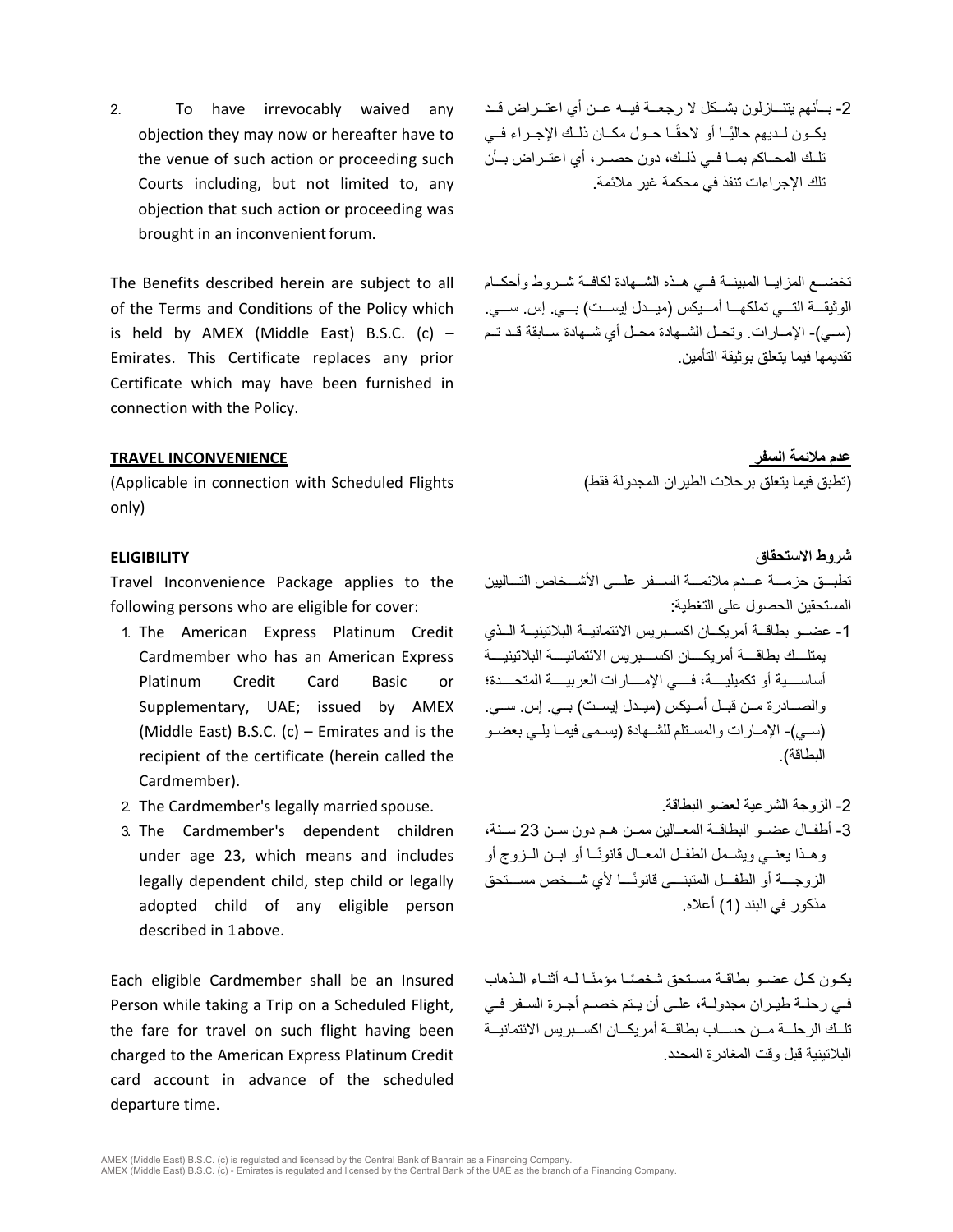Scheduled Flight means a flight in an aircraft operated by an air carrier, provided that: such air carrier holds a certificate, licence or similar authorisation for scheduled air transportation issued by the relevant authorities in the country in which the aircraft is registered and in accordance with such authorisation, maintains and publishes schedules and tariffs for passenger service between named airports at regular and specific times; such flight is regularly and continually flown on routes and at times as published in the ABC World Airways Guide as amended from time to time. Departure times, transfer and destination points will be established by reference to the Insured Person's Scheduled Flight Ticket.

### **التغطیة COVER**

# **A) DELAYED FLIGHT DEPARTURE, FLIGHT CANCELLATION OR DENIED BOARDING**

If departure of an Insured Person's confirmed Scheduled Flight from any airport is delayed for four hours or more, or cancelled, or the Insured Person is denied boarding of the aircraft due to overbooking, and no alternative transportation is made available to the Insured Person within four hours of the scheduled departure time of such flight, the Company will indemnify the Insured Person for the American Express Platinum Credit Card charges incurred, prior to the actual departure, in respect of restaurant meals, refreshments and/or hotel accommodation used during the period of delay up to AED 900.

If the Insured Person's confirmed onward connecting Scheduled Flight is missed at the transfer point due to the late arrival of the Insured Person's incoming confirmed connecting Scheduled Flight and no alternative onward

### **رحلات الطیران المجدولة FLIGHTS SCHEDULED**

ُقصــد بــرحلات الطیــران المجدولــة الــرحلات التــي تكــون علــى ی مــتن طــائرات یشــغلھا ناقــل جــوي، شــرط مــا یلــي: أن یحمــل ذلــك الناقــل الجــوي شــھادة أو رخصــة أو تصــریح مماثــل للنقــل الجــوي محــدد المواعیــد صــادرة عــن الســلطات المعنیــة فــي البلــد التــي تكــون الطــائرات مســجلة فیــھ ووفقــ لــذلك التصــریح، أن یقــوم ً ا بتحدیــد ونشــر مواعیــد للــرحلات وتعرفــة لخدمــة الركــاب بــین مطــارات محــددة فــي أوقــات منتظمــة ومحــددة؛ یــتم توجیــھ تلــ ك الــرحلات بشــكل منــتظم ومســتمر علــى مســارات وفــي أوقــات كمــا ھــو منشــور فــي دلیــل الخطــوط الجویــة العالمیــة ABC بصــیغتھ المعدلــة مــن حــین لآخــر. وســیتم تحدیــد أوقــات المغــادرة، ونقــاط النقــل ووجھــات الوصــول بــالرجوع إلــى تــذكرة الطیــران محــدد المواعید للشخص المؤمن لھ.

# **أ- تـــأخر مغـــادرة الرحلـــة أو إلغـــاء الرحلـــة أو الحرمـــان مـــن الرحلة**

إذا تــــأخرت الرحلــــة المجدولــــة والمؤكــــدة الخاصــــة بالشــــخص المــؤمن لــھ فــي المغــادرة مــن أي مطــار لمــدة أربعــة ســاعات أو ُ أكثـــر، أو إذا ألغیـــت، أو إذا حـــرم الشـــخص المـــؤمن لـــھ مـــن الصــعود علــى مــتن الطــائرة بســبب زیــادة الحجــوزات، ولــم یــتم تــوفیر وســیلة نقــل بدیلـــة إلـــى الشــخص المــؤمن لــه خــلال أربعــة ســاعات مــن موعــد مغــادرة الرحلــة المجدولــة، ســتعوض الشــركة الشـــخص المـــؤمن لـــھ عـــن رســـوم بطاقـــة أمریكـــان اكســـبریس الائتمانیـــة البلاتینیـــة التـــي تـــم تحملھـــا، قبـــل المغـــادرة الفعلیـــة، وبالنســبة لوجبــات المطــاعم والمرطبــات و/أو الإقامــة فــي الفنــادق التـــي یـــتم اســـتخدامھا خـــلال فتـــرة التـــأخیر لغایـــة 900 درھـــم إماراتي.

**ب- ُ تفویت رحلة الطیران الم ِّكملة CONNECTIONS MISSED) B**

ُ إذا تــم تفویــت رحلــة الطیــران الم ِّكملــة والمؤكــدة للشــخص المــؤمن لـھ فـي نقطـ ة النقـل بسـبب تـأخر وصـول الرحلـة المجدولـة القادمـة والمؤكـدة للشـخص المـؤمن علیـھ ولـم یـتم تـوفیر وسـیلة نقـل بدیلـة للمـؤمن لـھ فـي غضـون أربـع سـاعات مـن موعـد الوصـول الفعلـي لر حلتــه القادمـــة، ســتعو ض الشـــر كة الشـــخص المـــؤمن لـــه عــن

AMEX (Middle East) B.S.C. (c) is regulated and licensed by the Central Bank of Bahrain as a Financing Company.<br>AMEX (Middle East) B.S.C. (c) - Emirates is regulated and licensed by the Central Bank of the UAE as the branch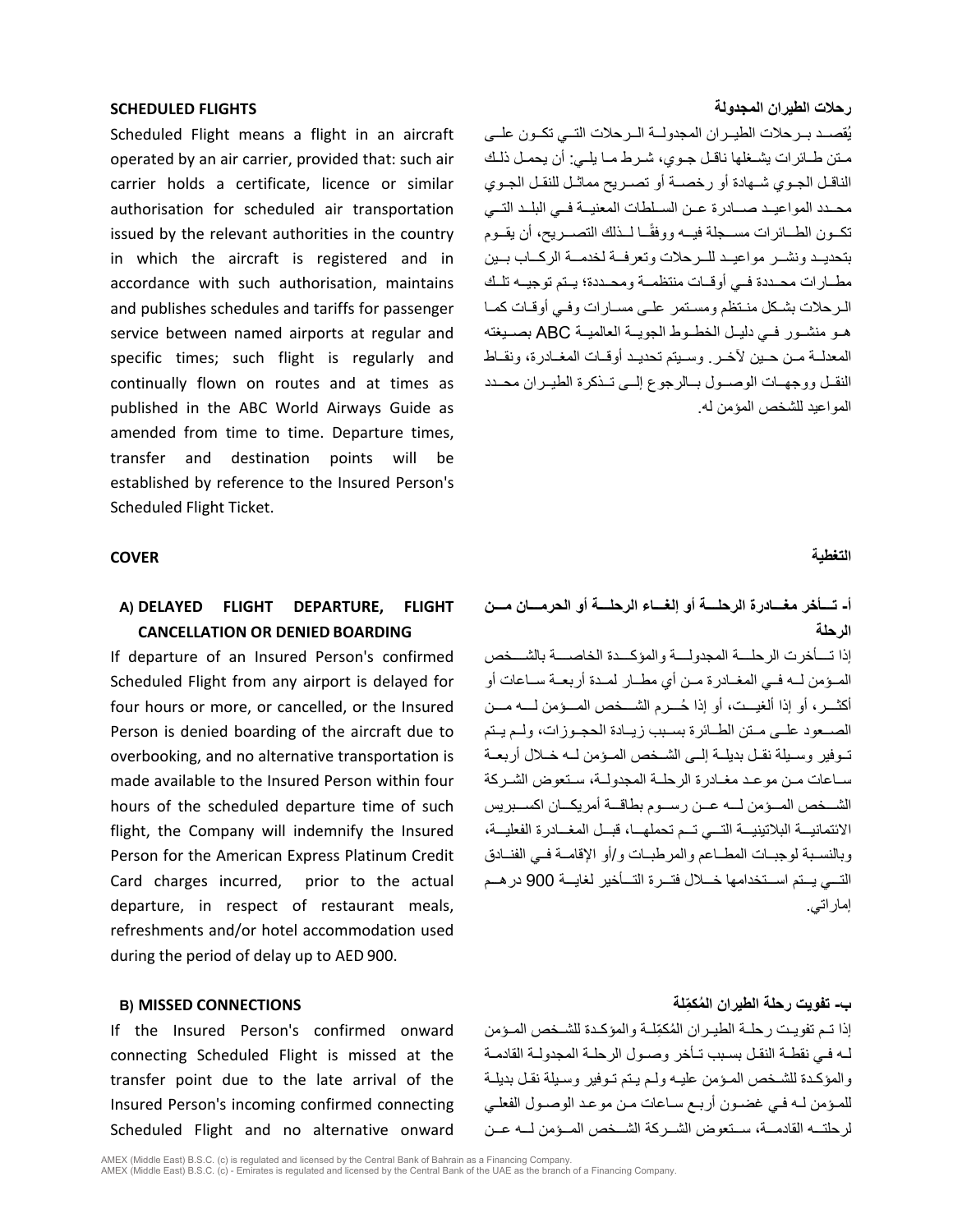transportation is made available to the Insured Person within four hours of the actual arrival time of his or her incoming flight, the Company will indemnify the Insured Person for the American Express Platinum Credit Card charges incurred, prior to actual departure, in respect of restaurant meals, refreshments and/or hotel accommodations up to AED 900.

### **ج- تأخر الأمتعة DELAY LUGGAGE) C**

If the Insured Person's accompanied checked-in luggage is not delivered to him or her within six hours of the Insured Person's arrival at the scheduled destination point of his or her flight, the Company will indemnify the Insured Person for the American Express Platinum Credit Card charges incurred at such scheduled destination in respect of the emergency purchase (within 48 hours or prior to the return of the luggage whichever is the sooner) of essential clothing and toiletries up to AED 900.

# **د- فقدان الأمتعة LOSS LUGGAGE) D**

A further allowance is provided if the Insured Person's accompanied checked-in luggage has not been delivered to him or her within 48 hours of the Insured Person's arrival at the scheduled destination point of his or her flight. The Company will indemnify the Insured Person for the American Express Platinum Credit Card charges incurred within a further 48 hours in respect of the emergency purchase of essential clothing and toiletries up to AED 5,400, providing such charges are incurred prior to the return of the luggage. The above benefits apply in respect of the Insured Persons who are a Cardmember and for spouses and dependent children (as defined) but shall be subject to a per family maximum indemnity of double the above Cardmember benefit asspecified.

رســوم بطاقــة أمریكــان اكســبریس الائتمانیــة البلاتینیــة التــي تــم تحملھـــا، قبـــل المغـــادرة الفعلیـــة، وبالنســـبة لوجبـــات المطـــاعم والمرطبــات و/أو الإقامــة فــي الفنــادق التــي یــتم اســتخدامھا خــلال فترة التأخیر لغایة 900 درھم إماراتي.

إذا لـم يـتم تسـليم الأمتعـة المسـجلة التـي يصـحبها الشـخص المـؤمن لـــھ فـــي رحلتـــھ إلیـــھ فـــي غضـــون ســـت ســـاعات مـــن وصـــول الشـــخص المـــؤمن لـــھ إلـــى وجھـــة وصـــول رحلتـــھ المحـــددة، ســـتعوض الشـــركة الشـــخص المـــؤمن لـــھ عـــن رســـوم بطاقـــة أمریكــان اكســبریس الائتمانیــة البلاتینیــة التــي تــم تحملھــا، فــي وجھــة وصــول الرحلــة المجدولــة، فیمــا یخــص الشــراء الطــارئ (خــلال 48 ســاعة أو قبــل إعــادة الأمتعــة أیھمــا أقــرب) للملابــس ومســـتلزمات العنایـــة الشخصـــیة الضـــروریة لغایـــة 900 درھـــم إماراتي.

یــتم تقــدیم بــدل إضــافي إذا لــم یــتم تســلیم الأمتعــة المســجلة التــي یصــحبھا الشــ خص المــؤمن لــھ إلیــھ أو إلیھــا خــلال 48 ســاعة مــن وصـــول الشـــخص المـــؤمن لـــھ إلـــى وجھـــة الوصـــول المحـــددة لرحلتـــھ. ســـتعوض الشـــركة الشـــخص المـــؤمن لـــھ عـــن رســـوم بطاقــة أمریكــان اكســبریس الائتمانیــة البلاتینیــة التــي تــم تحملھــا خــلال 48 ســاعة أخــرى فیمــا یخــص الشــراء الطــارئ للملابــس ومســتلزمات العنایــة الشخصــية بمبلــغ یصــل إلــى 5,400 در هـم إمــاراتي، شــرط أن یــتم تحمــل تلــك التكــالیف قبــل إعــادة الأمتعــة. تطبــق المزایــا أعــلاه فیمــا یتعلــق بالأشــخاص المــؤمن لھــم وھــم عضـــو البطاقـــة وزوجتـــھ وأطفالـــھ المعـــالین (حســـب التعریـــف المنسـوب لھـذا التعبیـر) إلا أنھـا تخضـع لحـد تعـویض أقصـى لكـل أسرة بضعف میزة عضو البطاقة كما ھو محدد.

### **الاستثناءات EXCLUSIONS**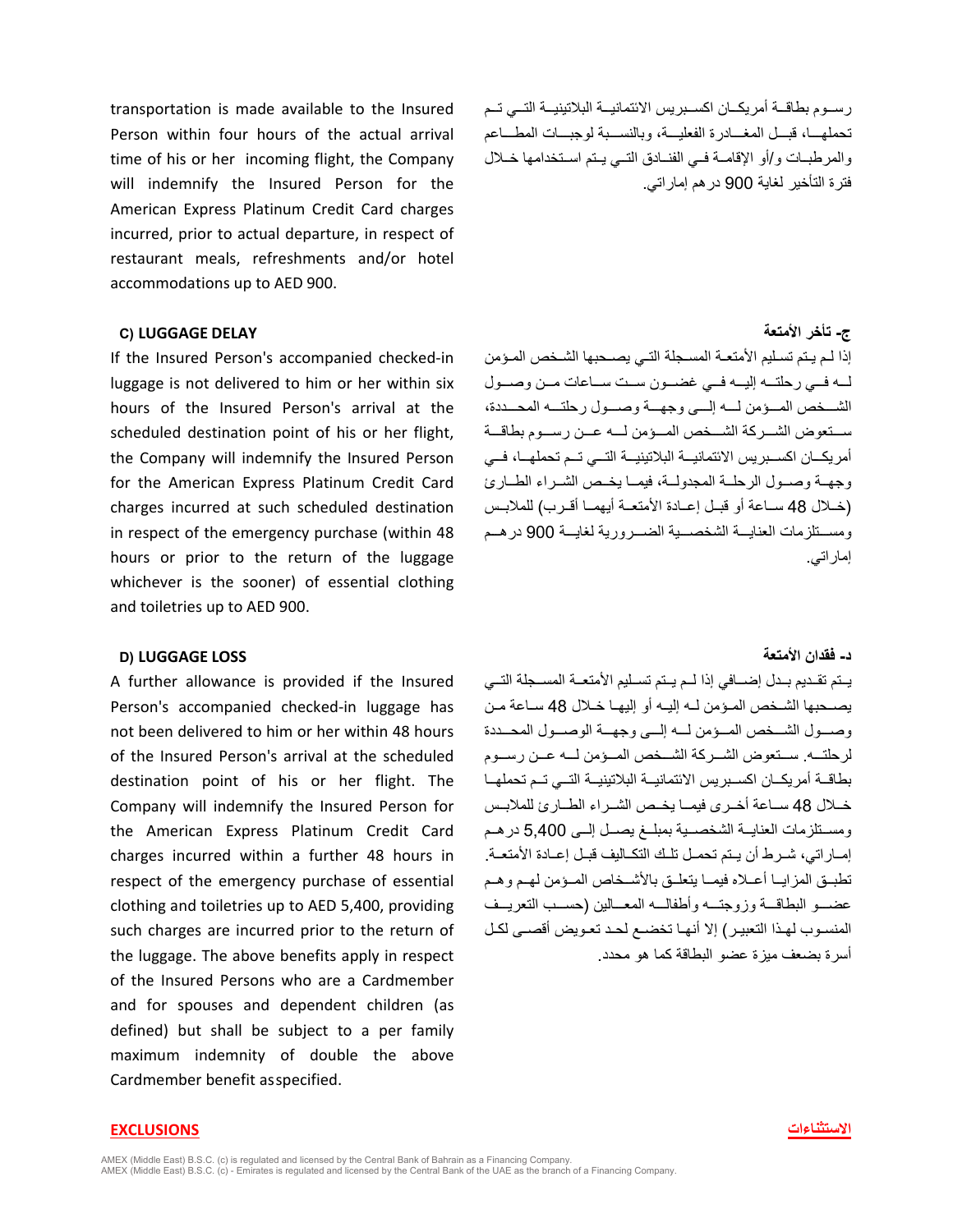**This insurance does not cover: :التأمین ھذا یغطي لا**

- **any expenses or purchases not billed to the American Express Platinum Credit cardaccount;**
- **where checked-in luggage is delayed or lost on flight(s) returning to the Insured Person to his place of domicile;**
- **confiscation or requisition by customs or other governmentauthority;**
- **failure to take reasonable measures to save or recover lostluggage;**
- **failure to notify the relevant airline authorities forthwith of missing luggage at the destination point and to obtain a Property Irregularity Report.**
- **war or any act of war, whether declared orundeclared.**
- **any illegal act by or on behalf of the Insured Person and/or their beneficiaries.**

- **أي نفقــات أو مشــتریات لا تصــدر بھــا فــواتیر إلــى حســاب بطاقة أمریكان اكسبریس الائتمانیة البلاتینیة؛**
- **عنــد تــأخر أو فقــدان الأمتعــة المســجلة علــى مــتن الرحلــة (الـرحلات) التـي یكـون المـ ً ؤمن لـھ عائـدا فیھـا إلـى محـل إقامتھ؛**
- **المصــادرة أو الحجــز مــن قبــل دوائــر جمركیــة أو ھیئــات حكومیة أخرى؛**
- **عــدم اتخــاذ التــدابیر اللازمــة لحمایــة أو اســترجاع الأمتعــة المفقودة؛**
- **عــدم تبلیــغ ســلطات الخطــوط الجویــة المعنیــة فــور فقــد الأمتعــة فــي نقطــة الوصــول والحصــول علــى تقریــر عــدم ضبط الممتلكات؛**
	- **الحرب أو أي عمل حربي، سواء أعلنت الحرب أم لا؛**
- **أي تصـــرف غیـــر قـــانوني یصـــدر عـــن أو نیابـــة عـــن الشخص المؤمن لھ و/أو مستفیدیھ.**

### **المطالبات CLAIMS**

Should an Insured Person wish to make a claim they must contact our claims administrator below as soon as possible but in any event within 60 days of the incident.

The H Hotel – Complex, Trade Centre First, 27th Floor, P.O. Box 40569

All information and evidence required by the Company or its agents shall be furnished at the expense of the Insured Person or his or her personal representative(s) and shall be in such form and of such nature as the Company may

إذا رغــب الشــخص المــؤمن لــھ بتقــدیم مطالبــة علیــھ الاتصــ ال بجھـــة إدارة المطالبـــات لـــدینا بالســـرعة الممكنـــة وفـــي كافـــة الأحوال خلال 60 یوم من وقوع الحادثة.

أمیریكان ھوم أشورانس كومباني (فرع دبي) (.Br Dubai (Company Assurance Home American مجمـــع فنـــدق ذا اتـــش، المركـــز التجـــاري الأولـــى، الطـــابق ،27 ص.ب رقم 40569 دبي، إ.ع.م UAE ,Dubai

ھاتف رقم5096111: 4 (+971) 5096111 4 (+971) :Telephone E-mail: [myClaim@aig.com](mailto:myClaim@aig.com) [myclaim@aig.com](mailto:myclaim@aig.com) :الإلكتروني البرید

> • یجـــب تقـــدیم كافـــة المعلومـــات التـــي تطلبھـــا الشـــركة أو وكلاؤھـا علـى نفقـة الشـخص المـؤمن لـھ أو ممثلـھ الشخصـي (ممثلیــھ الشخصــیین) كمــا یجــب أن تكــون بالشــكل والطبیعــة التي تحددھا الشركة.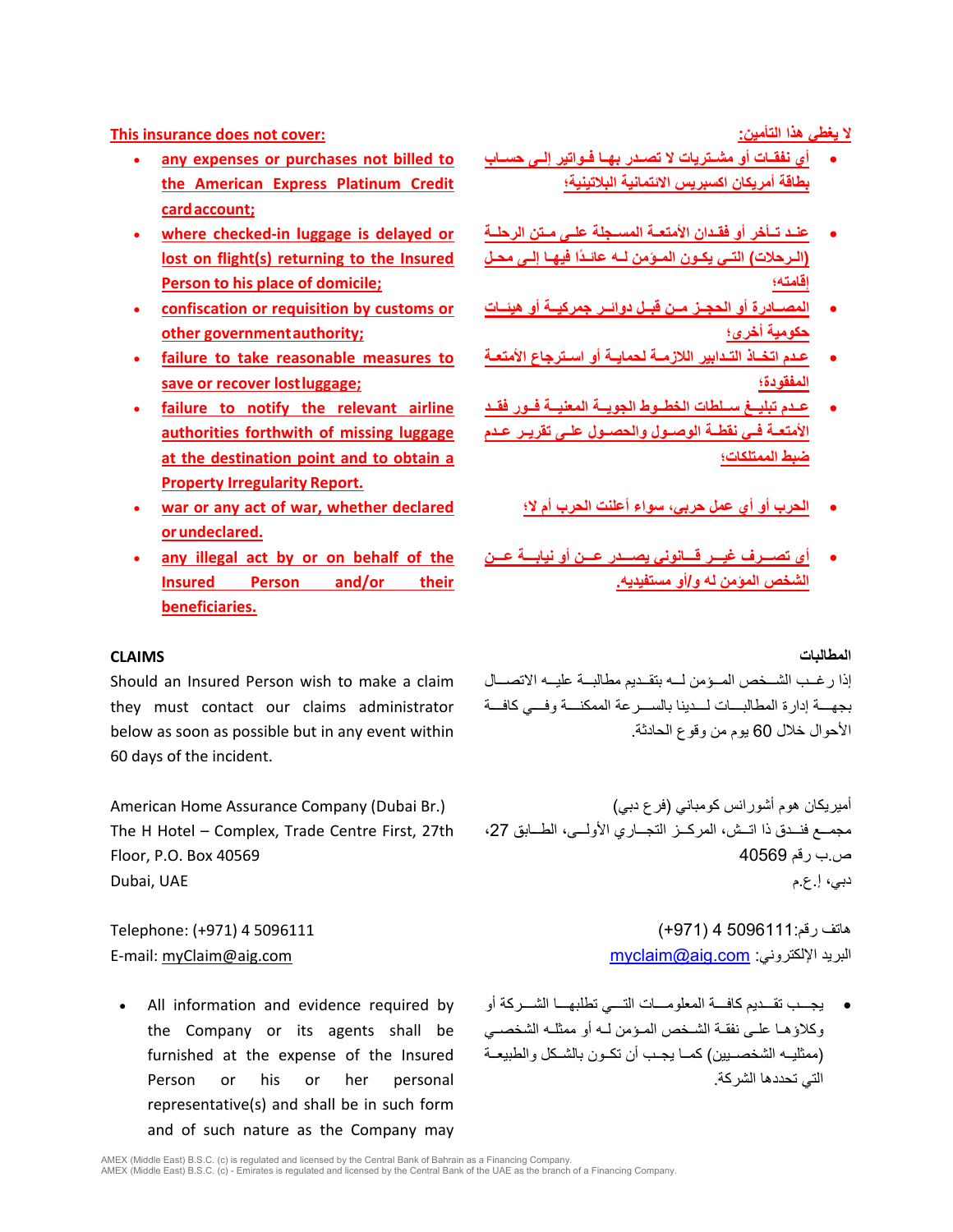prescribe.

- The following information must be supplied in support of anyclaim:
	- 1. the Record of charge form verifying that the relevant flight ticket(s) were charged to the American Express Platinum Credit card account;
	- 2. in respect of lost or delayed luggage, the Property Irregularity Report obtained from the airline;
	- -3 صورة عن تذكرة الطیران محددة الموعد؛ ;Ticket Flight Scheduled the of copy 3.
	- 4. written confirmation of the delay from the carrier;
	- 5. Record of Charge forms for all expenses incurred in respect to which indemnity is claimed under this insurance.
- Benefits payable in respect of valid claims will be credited to the Insured Person's American Express Platinum Credit card account.
- Please remember that it is always advisable to retain copies of all documents when submitting the Cardmember's claim form.

Indemnities payable for any loss will be paid upon receipt of due written proofs of such loss. Indemnity for Loss of life and any other accrued indemnities unpaid at the Insured Person's death should be payable to the Insured Person's estate. The receipt from the estate will fully discharge the Company.

### **تأمین حوادث السفر INSURANCE ACCIDENT TRAVEL**

It is hereby certified that the holder of this certificate, as an American Express Platinum Credit Cardmember - UAE, is insured against loss in the amount of AED 1,800,000 - subject to the Exclusions, Provisions and other Terms of the Policy described herein.

# • یجب تقدیم المعلومات التالیة كتأیید لأي مطالبة:

- -1 ســجل نمــوذج تحمیــل التكــالیف الــذي یثبــت تحمیــل تـــذاكر الطیـــران ذات الصـــلة علـــى حســـاب بطاقـــة أمریكان اكسبریس الائتمانیة البلاتینیة؛
- -2 بالنســبة للأمتعــة المفقــودة أو المتــأخرة؛ تقریــر عــدم ضـــبط الممتلكـــات الـــذي یـــتم الحصـــول علیـــھ مـــن الخطوط الجویة؛
	- - -4 تأكید خطي بالتأخر من قبل الناقل؛
- -5 سـجل نمـوذج تحمیـل التكـالیف لكافـة المصـاریف التـي تـــم تحملھـــا والتـــي یـــتم المطالبـــة بتعـــویض بشـــأنھا بموجب ھذا التأمین.
- ســـیتم إیـــداع المیـــزة واجبـــة الـــدفع فیمـــا یخـــص المطالبـــات المســتوفیة للشــروط فــي حســاب بطاقــة أمریكــان اكســبریس الائتمانیة البلاتینیة الخاص بالشخص المؤمن لھ.
- يرجـى تــذكر بأننــا ننصــح دائمًــا بالاحتفــاظ بنســخة مــن كافــة المسـتندات عنـد تقـدیمھا فـي نمـوذج المطالبـة الخـاص بعضـو البطاقة.

ســتدفع التعویضــات واجبــة الــدفع عــن أي خســارة عنــد اســتلام الإثبــات الخطـــي الــلازم بتلـــك الخســـارة. یكــون التعـــویض عـــن فقــدان الحیــاة وأي تعویضــات أخــرى مســتحقة وغیــر مدفوعــة عنــد وفــاة الشــخص المــؤمن لــھ، واجبــة الــدفع إلــى ورثــة الشــخص المؤمن له. وان استلام الورثة سیعفي الشركة اعفاءً كاملًا.

تؤكــد بموجــب هــذا بــأن حامــل هــذه الشـــهادة، بصــفته عضــو فــي بطاقــــة أمریكــــان اكســــبریس الائتمانیــــة البلاتینیــــة- الإمــــارات العربیــة المتحــدة مــؤمن لــھ ضــد الخســارة بمبلــغ 1,800,000 درھـــم إمـــاراتي- مـــع مراعـــاة الاســـتثناءات والأحكـــام والشـــروط الأخرى المبینة في الوثیقة.

**شروط الاستحقاق ELIGIBILITY**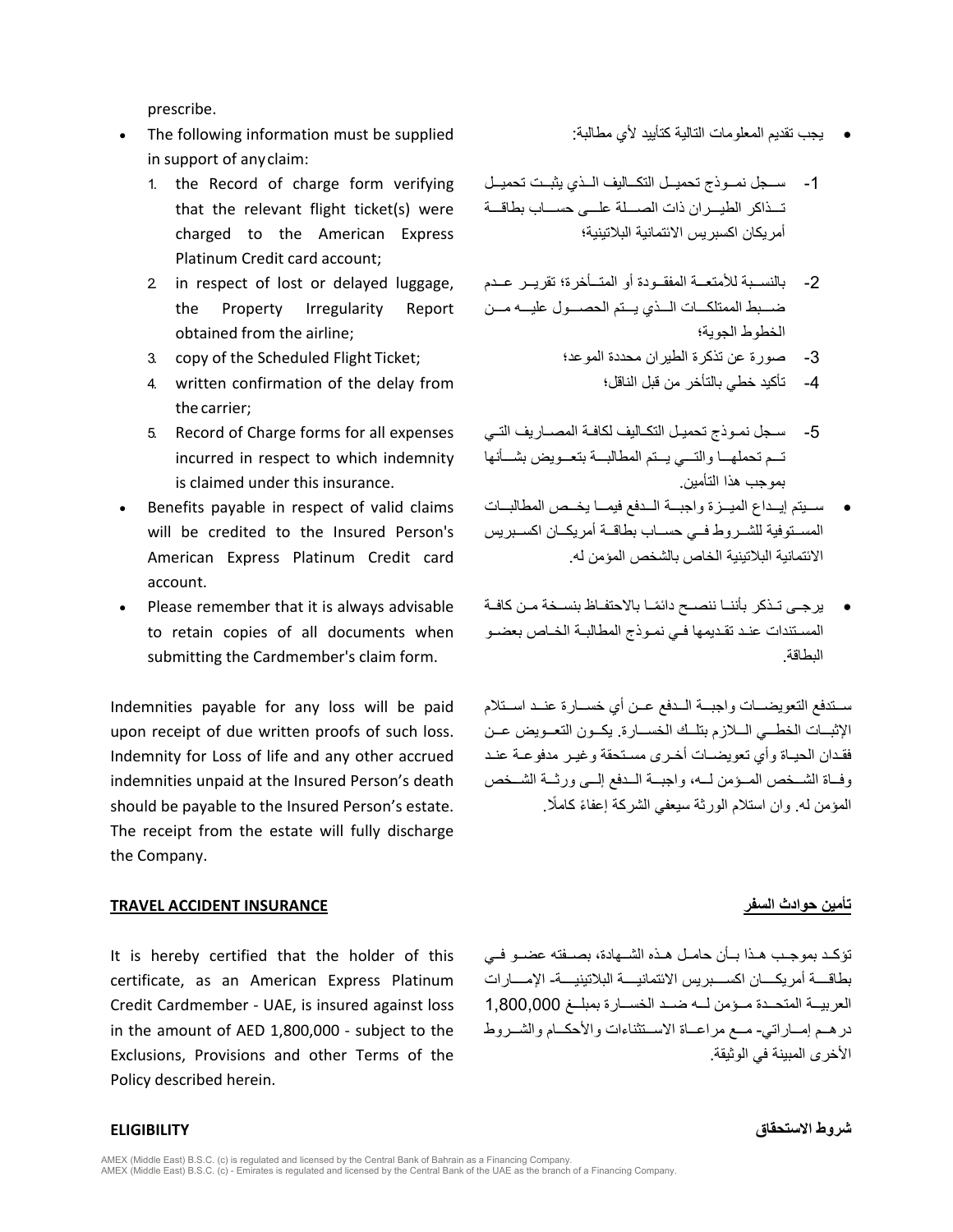The following persons are eligible for cover under the Master Policy:

- 1. The American Express Platinum Credit Cardmember who has an American Express Platinum Credit Card Basic or Supplementary, UAE, issued by AMEX (Middle East) B.S.C. (c) – Emirates and is the recipient of the certificate (herein called the Cardmember).
- 2. The Cardmember's legally married spouses, and
- 3. The Cardmember's dependent children under the age of 23, which means and includes legally dependent child, stepchild or legally adopted child of any eligible person described in 1 above.

### **التغطیة COVER**

Each eligible person shall be an Insured Person while taking a Trip on a public conveyance operated under a licence for the transportation of passengers for hire including taxis, fare for which has been charged to the American Express Platinum Credit card account in the manner detailed herein.

1. Benefits specified below will be paid while the Master Policy is in force and the Insured Person suffers loss resulting directly and independently of all other causes from accidental bodily injury  $($ "such injury") received during a one-way or round trip taken by the Insured Person between the point of departure and destination (both as designated in the Insured Person's ticket) on or after the date ticket purchased, provided however, such injury is sustained under the circumstances specified in a or b as follows:

یكـــون الأشـــخاص التـــالیین مســـتحقین للحصـــول علـــى التغطیـــة بموجب الوثیقة الرئیسیة:

- -1 عضــو بطاقــة أمریكــان اكســبریس الائتمانیــة البلاتینیــة الــذي یملــــك بطاقــــة أمریكــــان اكســــبریس الائتمانیــــة البلاتینیــــة الأساســـــیة أو التكمیلیـــــة، الإمـــــارات العربیـــــة المتحـــــدة، الصـــادرة عـــن أمـــیكس (میـــدل إبســـت) بـــي. إس. ســـي. (ســـي)- الإمـــارات والمســـتلم للشـــھادة (یســـمى فیمـــا یلـــي بعضو البطاقة).
	- -2 الزوجة الشرعیة لعضو البطاقة؛ و
- -3 أطفــال عضــو البطاقــة المعــالین ممــن ھــم دون ســن 23 ســنة ً (وھـذا یعنـي ویشــمل الطفـل المعـال قانونــا أو ابـن الــزوج أو الز وجـــة أو الطفـــل المتبنــــى قانونًــــا لأي شـــخص مســـتحق مذكور في البند (1) أعلاه).

يكـون كـل شـخص مسـتحق مؤمنًـا لــه أثنـاء ذهابـه فـي رحلــة علـي مـتن ناقـل عـام مشـغل بموجـب رخصـة لنقـل الركـاب مقابـل أجـرة بمــا فــي ذلــك ســیارات الأجــرة (التاكســي)، والتــي یــتم تحمیــل أجرتھـــا علـــى حســـاب بطاقـــة أمریكـــان اكســـبریس الائتمانیـــة البلاتینیة على النحو المبین بالتفصیل أدناه.

.1 سـیتم دفـع المزایـا المحـددة أدنـاه أثنـاء سـریان الوثیقـة الرئیسـیة بســبب تعــرض الشــخص المــؤمن لــھ للخســارة الناتجــة بشــكل مباشــر ومســتقل عــن جميــع الأســباب الأخــرى مــن إصـــابة جســدیة بســبب حــادث ("تلــك الإصــابة") التــي یــتم التعــرض لھـا خـلال رحلـة باتجـاه واحـد أو رحلـة ذھـاب وإیـاب یجریھـا الشــخص المــؤمن لــھ بــین نقطــة المغــادرة ووجھــة الوصــول (كلاھمـا كمـا ھـو محـدد فـي تـذكرة الشـخص المـؤمن لـھ) فـي أو بعـــد تـــاریخ التـــذكرة المشـــتراة، بشـــرط أن تكـــون تلـــك الإصـــابة واقعـــة فـــي الظـــروف المحـــددة فـــي البنـــدین (أ) أو (ب) كما یلي: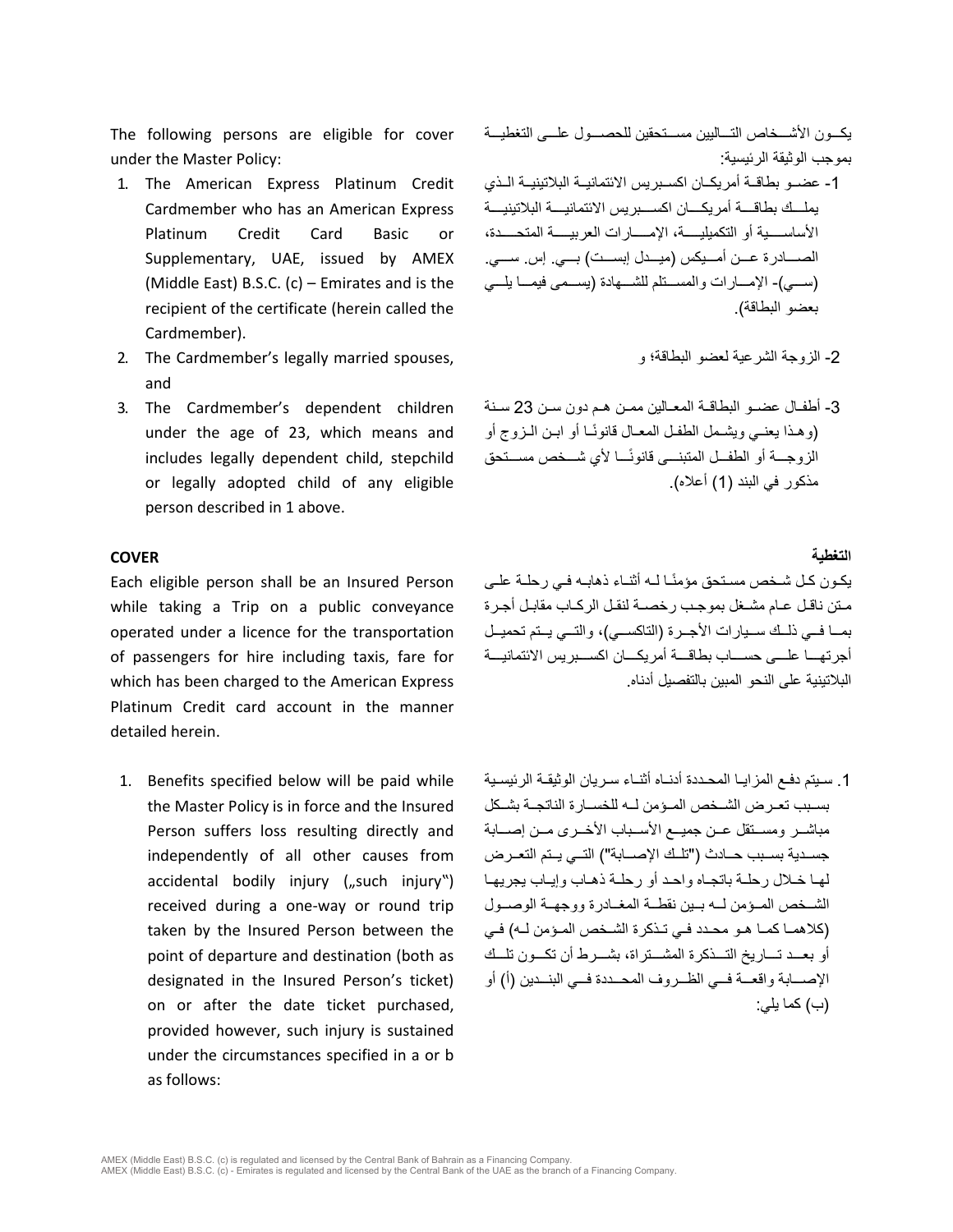- a. Such injury received while riding as a passenger and not as a pilot or crew member, in or boarding or alighting from or being struck by any air, land or water conveyance operated under a licence for the transportation of passengers for hire; provided the fare for transportation on such public conveyance has been charged to the American Express Platinum Credit Card, or
- b. Such injury received while riding as a passenger in a conveyance operated under a licence for the transportation of passengers for hire including taxis or rental cars (whether charged to the Card or not) but only
	- i. When going directly to an airport for the purpose of boarding an aircraft on which the Insured Person is covered by the Policy; or
	- ii. When leaving an airport after alighting from such anaircraft.
- 2. A Common Carrier Benefit is payable if the Insured Person sustains injury as a resultof:
	- a. An accident which occurs while riding solely as a passenger in or boarding or alighting from a Common Carrier Conveyance for a Covered Trip; or
	- b. Being struck by such Common Carrier Conveyance.

"Common Carrier Conveyance" means an air, land or water vehicle (other than a rental vehicle) operated by a common carrier licensed to carry passengers for hire (including taxis).

- - a. It is a trip taken by an Insured Person between point of departure and the final destination as shown on the Insured Person's ticket;and

أ- وقـوع تلـك الإصـابة أثنـاء الركـوب كراكـب ولـیس كطیـار أو عضــو فــي الطــاقم، عنــد الصــعود أو النــزول مــن أو الاصــطدام بــأي وســیلة نقــل جویــة أو بریــة أو بحریــة یــتم تشــغیلھا بموجــب رخصــة لنقــل الركــاب بــالأجرة؛ شــرط أن یـتم تحمیـل أجـرة وسـیلة النقـل العامـة تلـك علـى حسـاب بطاقة أمریكان اكسبریس الائتمانیة البلاتینیة، أو

- ب- وقــوع تلــك الإصــابة أثنــاء الركــوب كراكــب فــي وســیلة نقــل یــتم تشــغیلھا بموجــب رخصــة لنقــل الركــاب بــالأجرة بمــا فــي ذلــك ســيار ات الأجــر ة (التاكســي) أو الســيار ات المســتأجرة (ســواء تــم تحمیــل الأجــرة علــى البطاقــة أم لا) ولكن فقط:
- (1) عنــد الــذھاب مباشــرة إلــى المطــار بغــرض الصــعود علــى مــتن طــائرة مــؤمن فیھــا الشــخص المــؤمن لــھ بموجب الوثیقة؛ أو

(2) عند مغادرة المطار بعد النزول من تلك الطائرة.

- -2 یتوجــب دفــع میــزة الناقــل العــام إذا تعــرض الشــخص المــؤمن لھ لإصابة ناجمة عن:
- أ- حــادث یقــع أثنــاء الر كــوب كر اكــب فقـط فــي أو علــي مــتن أو عنــد النــزول مــن وســیلة نقــل ناقــل عــام لرحلــة مغطــاة بالتأمین؛ أو

ب- التعــرض لاصــطدام بوســیلة الناقــل الخاصــة بــذلك الناقــل العام.

"وســیلة نقــل الناقــل العــام" تعنــي مركبــة جویــة أو بریــة أو بحریــة (غیـــر المركبـــات المســـتأجرة) التـــي یقـــوم بتشـــغیلھا ناقـــل عـــام مــرخص لحمــل الركــاب مقابــل أجــرة (بمــا فیھــا ســیارات الأجــرة التاكسي).

3. A trip is a "Covered Trip" if: :إذا" بالتأمین مغطاة رحلة "الرحلة تكون -3 أ- كانــت رحلــة یقــوم بھــا شــخص مــؤمن لــھ بــین نقطــة مغــادرة ووجھــة وصــول نھائیــة كمــا یظھــر فــي تــذكرة الشخص المؤمن لھ؛ و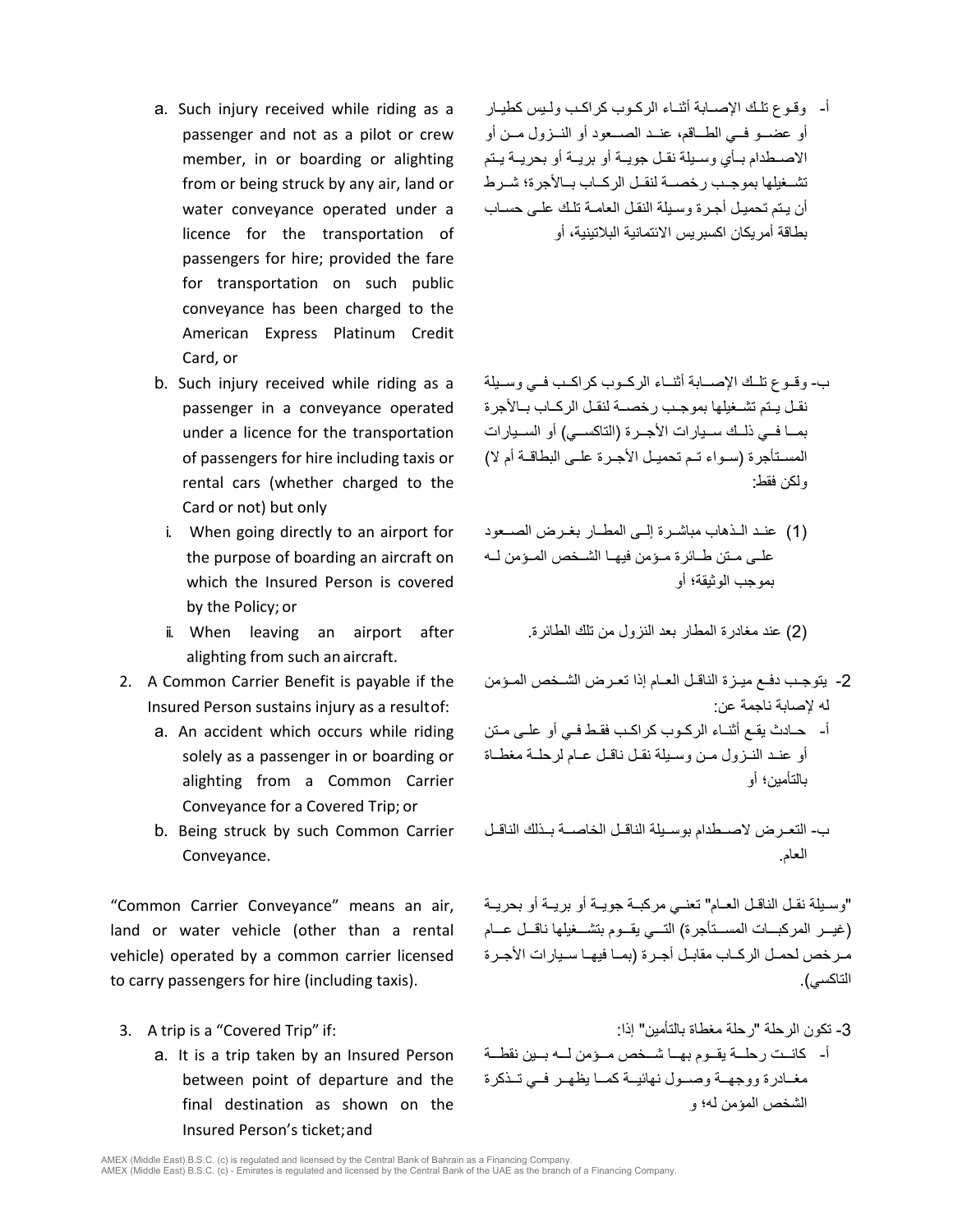- b. The Insured Person's entire fare for such trip has been charged to an American Express Platinum Credit Card prior to any injury.
- 4. Airport Transportation Benefit: If a Scheduled Airline ticket is purchased for a Covered Trip prior to the Insured Person's departure for the airport, this Benefit is payable if the Insured Person sustains any injury while riding as a passenger in a land Common Carrier Conveyance rental car or a scheduled helicopter operated as a Common Carrier Conveyance, but only:
	- a. When going directly to an airport for the purpose of boarding an aircraft for a Covered Trip;or
	- b. When leaving directly from an airport after alighting from an aircraft from a Covered Trip. "Scheduled Airline" means a flight in an aircraft where the airline is listed in the Official Airline Guide or ABC World Airways Guide where the air carrier holds a certificate, license or similar authorisations for Scheduled air transportation issued by the relevant authorities in the Country in which the aircraft is registered, in accordance with such authorisation, maintains and publishes schedules and tariffs for passenger service between named airports at regular and specific times.
- 5. Airport Premises Benefit: If a Scheduled Airline ticket is purchased for a Covered Trip prior to boarding, this Benefit is payable if the Insured Person sustains any injury while upon any airport premises designated for passenger use, but only when the Insured Person is upon such premises immediately before boarding, or immediately after alighting from, an aircraft from a Covered Trip.
- ب- تــم تحمیــل كامــل أجــرة الشــخص المــؤمن لــھ عــن تلــك الرحلــــة علــــى بطاقــــة أمریكــــان اكســــبریس الائتمانیــــة البلاتینیة قبل الإصابة.
- -4 میـزة نقـل المطـار: إذا تـم شـراء تـذكرة طیـران محـددة الموعـد لرحلـة مغطــاة بالتــأمین قبــل مغــادرة الشــخص المــؤمن لــھ إلــى المطـــار، یتوجـــب دفـــع ھـــذه المیـــزة إذا تعـــرض الشـــخص المـــؤمن لـــھ لأي إصـــابة أثنـــاء الركـــوب كراكـــب بواســـطة وســیلة نقــل بریــة لناقــل عــام أو ســیارة مســتأجرة أو طــائرة ھیلكـوبتر مجدولـة یـتم تشـغیلھا كوسـیلة نقـل لناقـل عـام، ولكـن فقط:
- أ- عنــد الــذھاب مباشــرة إلــى المطــار لغــرض الصــعود علــى متن طائرة للذھاب في رحلة مغطاة بالتأمین؛ أو
- ب-عنــد المغــادرة مباشــرة مــن مطــار بعــد النــزول مــن طــائرة مـن رحلــة مغطــاة بالتــأمين. ويُقصــد بـــ "الخطــوط الجويــة مجدولــة" رحلــة طیــران علــى مــتن طــائرة عنــدما تكــون تلــك الطــائرة مدرجــة فــي دلیــل الخطــوط الجویــة الرســ میة أو دلیــل الخطــوط الجویــة العالمیــة ABC وعنــدما یحمــل الناقــل الجــوي شــھادة أو رخصــة أو تصــریح مماثــل للنقــل الجـوي محـدد المواعیـد صـادرة عـن السـلطات المعنیـة فـي البلــد التــي تكــون الطــائر ة مســجلة فیــه و عنــدما یقــوم وفقًــا لــذلك التصــریح، بتحدیــد ونشــر مواعیــد للــرحلات وتعرفــة لخدمــة الركــاب بــین مطــارات محــددة فــي أوقــات منتظمــة ومحددة.

-5 میـــزة مبنـــى المطـــار: إذا تـــم شـــراء تـــذكرة طیـــران محـــددة الموعـــد لرحلـــة مغطـــاة بالتـــأمین قبـــل الصـــعود علـــى مـــتن الطـــائرة، یتوجـــب دفـــع ھـــذه المیـــزة إذا تعـــرض الشـــخص المــؤمن لــھ لأي إصــابة أثنــاء التواجــد فــي أي مبنــى للمطــار مخصـــص للاســـتخدام الركـــاب، ولكـــن فقـــط عنـــد تواجـــد الشــخص المــؤمن لــھ فــي تلــك المبــ اني مباشــرة قبــل الصــعود علــى مــتن أو مباشــرة بعــد النــزول مــن طــ ائرة مــن رحلــة مغطاة بالتأمین.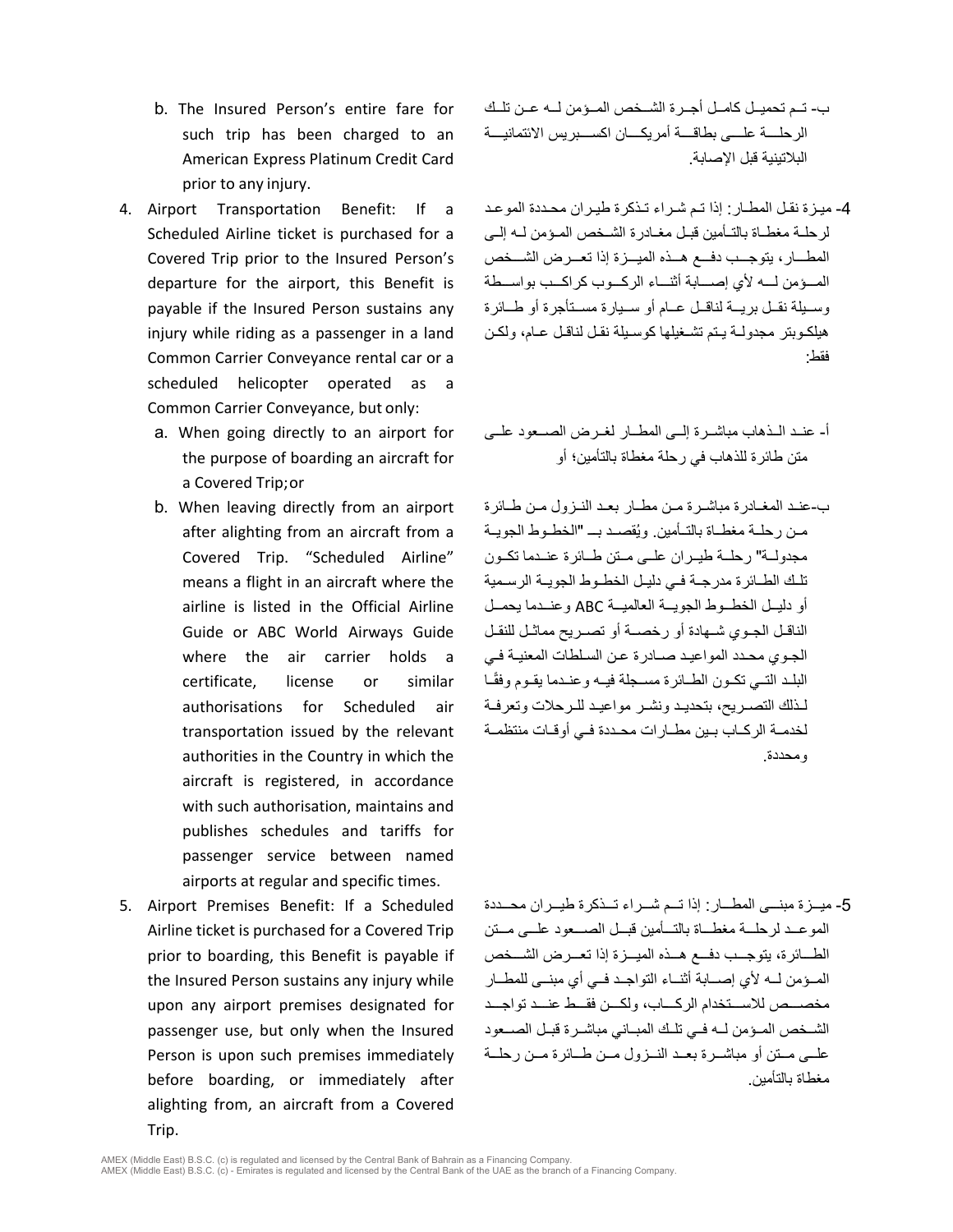- 6. Coverage Requirements: An Insured Person will be fully insured for benefits under the Policy while taking a Trip on a Common Carrier Conveyance only when the entire fare is charged to the American Express Platinum Credit Card.
- 7. On-Board Ticketing: In the event that the Insured Person suffering a Loss on board a Scheduled Airline flight for which the Airline sells tickets on board the flight and the Insured Person has not purchased his or her ticket by charging the ticket to the American Express Platinum Credit Card prior to boarding the flight, then the Company will evaluate and pay such loss where it can establish that no other form of payment was used for the flight in question.
- -6 متطلبــات التغطیــة: یكــون الشــخص المــؤم ً ن لــھ مؤمنــا بالكامــل للحصــول علــى المزایــا بموجــب وثیقــة التــأمین أثنــاء الــذھاب فــي رحلــة علــى مــتن وســیلة نقــل ناقــل عــام فقــط عنــدما یــتم تحمیـــل كامـــل الأجـــرة علـــى بطاقـــة أمریكـــان اكســـبریس الائتمانیة البلاتینیة.
- -7 بیــع التــذاكر علــى مــتن الطــائرة: فــي حــال تعــرض الشــخص المــؤمن لــھ لخســارة علــى مــتن رحلــة خطــوط جویــة مجدولــة والتــي تبیــع فیھــا خطــوط الطیــران التــذاكر علــى مــتن الطــائرة ولــم یقــم الشــخص المــؤمن لــھ بشــراء تذكرتــھ بتحمیــل قیمتھــا علـــى بطاقـــة أمریكـــان اكســـبریس الائتمانیـــة البلاتینیـــة قبـــل الصــ عود علــى مــتن الطــائرة، ســتقوم الشــركة عنــدھا بتقــدیر ودفـع تلـك الخسـارة عنـدما یثبـت عـدم اسـتخدام أي شـكل آخـر من أشكال الدفع للرحلة ذات الصلة.

### **SCHEDULE OF BENEFITS المزایا جدول**

When such injury to an Insured Person results in any of the following losses within 100 days after the date of the accident, the Company will pay for:

| Loss of Life                    | AED 1,800,000 |
|---------------------------------|---------------|
| Loss of both hands or both      | AED 1,800,000 |
| feet                            |               |
| Loss of the entire sight of     | AED 1,800,000 |
| both eves                       |               |
| Loss of the entire sight of one | AED 1,800,000 |
| eye and the loss of one hand    |               |
| or one foot                     |               |
| Loss of one hand or one foot    | AED 900,000   |
| Loss of the entire sight of one | AED 900,000   |
| eye                             |               |

عنــدما تــؤدي تلــك الإصــابة التــي یتعــرض لھــا شــخص مــؤمن لــھ إلـى أي مـن الخسـائر التالیـة خـلال 100 یـوم مـن تـاریخ الحـادث، ستدفع الشركة مقابل:

| Loss of Life                    | AED 1,800,000 | 1,800,000 در هم | فقدان الحياة                      |
|---------------------------------|---------------|-----------------|-----------------------------------|
| Loss of both hands or both      | AED 1,800,000 | 1,800,000 در هم | فقدان كلتا البدين أو كلتا القدمين |
| feet                            |               |                 |                                   |
| Loss of the entire sight of     | AED 1,800,000 | 1,800,000 در هم | فقدان البصر الكلى بكلتا العينين   |
| both eyes                       |               |                 |                                   |
| Loss of the entire sight of one | AED 1,800,000 | 1,800,000 در هم | فقسدان البصسر الكلسي بعسين واحسدة |
| eye and the loss of one hand    |               |                 | وفقدان يد واحدة أو قدم واحدة      |
| or one foot                     |               |                 |                                   |
| Loss of one hand or one foot    | AED 900,000   | 900,000 در هم   | فقدان يد واحدة أو قدم واحدة       |
| Loss of the entire sight of one | AED 900,000   | 900,000 در هم   | فقدان البصر الكلي بعين واحدة      |
| eye                             |               |                 |                                   |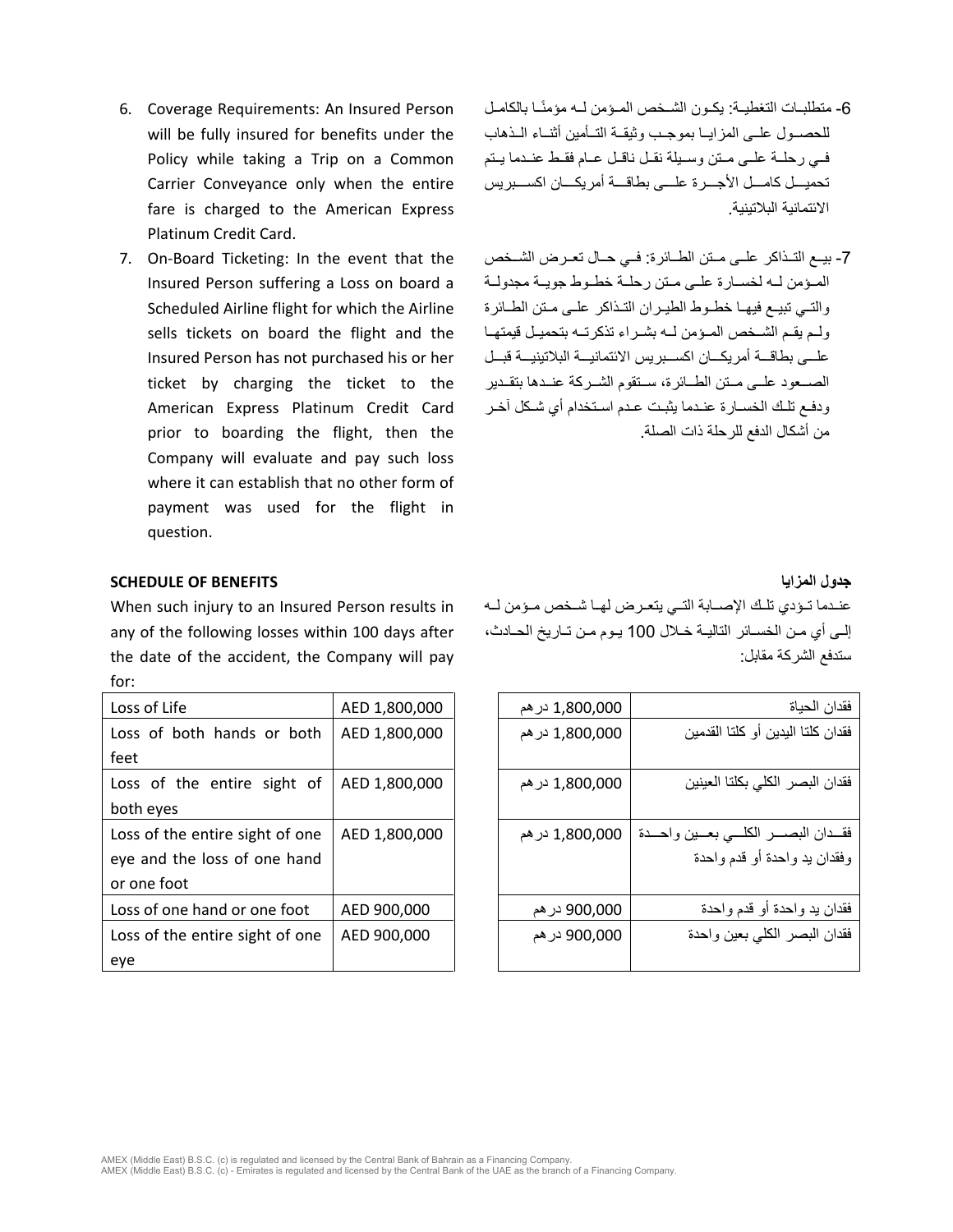"Loss" as above used with reference to hand or foot means complete severance through or above the wrists or ankle joint and as used with reference to an eye means the irrevocable loss of the entire sight thereof. Indemnity provided Hereunder will not be paid under any circumstances for more than one of the losses, the greatest, sustained by an Insured Person as the result of any one accident.

كلمــة "الخســارة" علــى النحــو المســتخدم أعــلاه للإشــارة إلــى یــد أو قــدم تعنــي البتــر الكامــل وكمــا ھــو مســتخدم للإشــارة إلــى العــین، فــإن ذلــك يعنــي الفقـدان النـهــائي للبصــر كليــأ. لــن يــدفع التعــويض المنصــوص علیــھ بموجــب ھــذه الوثیقــ ة تحــت أي ظــروف مــن الظــروف لأكثــر مــن خســارة واحــدة، وھــي الأعلــى، والتــي یــتم التعــرض إلیھــا مــن قبــل شــخص مــؤمن لــھ كنتیجــة لأي حــادث واحد.

### **EXPOSURE AND DISAPPEARANCE والاختفاء التعرض**

If the Insured Person is unavoidably exposed to the elements because of an accident on a Covered Trip which results in disappearance, sinking or wrecking of a Common Carrier Conveyance, and as a result of such exposure, the Insured Person suffers a loss for which benefits are otherwise payable under the Policy, such loss will be covered under the Policy.

If the Insured Person disappears because of an accident on a Covered Trip which results in the disappearance, sinking, wrecking of a Common Carrier Conveyance, and if the Insured Person's body has not been found within the 52 weeks after the date of such accident, it will be presumed, subject to there being no evidence to the contrary, that the Insured Person suffered Loss of Life as a result of injury covered by this Policy.

ً إذا تعــرض الشــخص المــؤمن لــھ للعوامــل تعرضــا لا یمكــن تفادیــھ بســبب حــادث فــي رحلــة مغطــاة بالتــأمین ممــا أدى إلــى اختفــاء أو غــرق أو تحطــم وســیلة نقــل ناقــل عــام، ونتیجــة لــذلك التعــرض، تعــرض المــؤمن لــھ لخســارة یتوجــب دفــع مزایــا عنھــا بموجــب ھذه الوثیقة، فإن تلك الخسارة ستغطى بموجب الوثیقة.

إذا اختفــى الشــخص المــؤمن لــھ بســبب حــادث فــي رحلــة مغطــاة بالتـــأمین ممـــا أدى إلـــى اختفـــاء أو غـــرق أو تحطـــم وســـیلة نقـــل الناقــل العــام، وإذا لــم یــتم العثــور علــى جثــة الشــخص المــؤمن لــھ خـلال 52 أسـبوع مـن تـاریخ ذلـك الحـادث، سـیتم الافتـراض، مـع مراعــاة عــدم وجــود دلیــل علــى خــلاف ذلــك، أن المــؤمن لــھ قــد فارق الحیاة نتیجة لإصابة مغطاة بالتأمین بموجب ھذه الوثیقة.

### **الاستثناءات EXCLUSIONS**

**The Policy does not cover any Loss caused or contributed to by, directly or indirectly:**

- **1. Suicide or self-destruction or any attempt thereat;**
- **2. War or any act of war whether declared or undeclared;**
- **3. Injury to which a contributory cause was the commission of, or attempt to commit an illegal act by or on behalf of the Insured**

| لا تغطـى هـذه الوثيقــة أي خســارة نـاجمــة عـن أو عائــدة لمــا يلــي، |
|-------------------------------------------------------------------------|
| بشكل مباشر أو غير مباشر <u>:</u>                                        |
| 1- الانتحار أو إيذاع النفس أو محاولة ذلك؛                               |

**-2 الحــرب أو أي عمــل مــرتبط بــالحرب ســواء أعلنــت الحــرب أم لا؛ -3 الإصـــابة التـــي یســـاھم فـــي تســـببھا ارتكـــاب أو محاولـــة ارتكــاب فعــل غیــر قــانوني مــن قبــل أو نیابــة عــن الشــخص المؤمن لھ أو مستفیدیھ/ مستفیدیھا؛**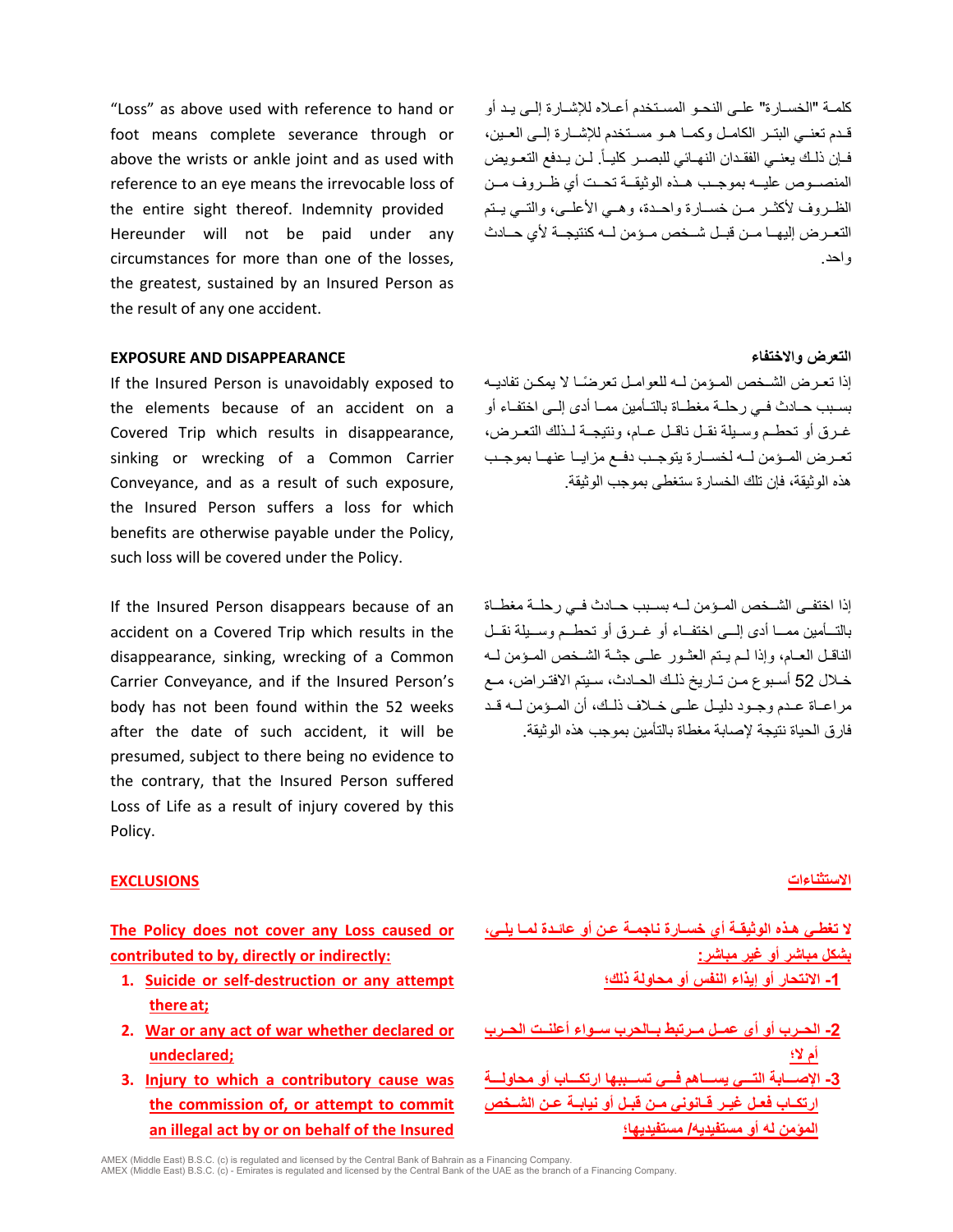**Person or his or her beneficiaries;**

- **4. Injury received while serving as an operator or crew member of any conveyance.**
- **5. The actual, alleged or threatened discharge, dispersal, seepage, migration, escape, release of or exposure to any hazardous biological, chemical, nuclear or radioactive material, gas, matter or contamination.**

### **المطالبات CLAIMS**

Written notice of a claim must be given to the Company's claim representative at the following address within 20 days after the occurrence or commencement of any loss covered by the Policy, or as soon thereafter as is reasonably possible. Benefits will be payable upon receipt of due written proof, as requested by the Company for a legitimate covered loss.

Copies of the Record of Charge Forms relating to expenses incurred in respect to which indemnity is claimed under this insurance must be supplied to the Company. Also, the Record of Charge Form, verifying that the relevant flight tickets were charged to the American Express Platinum Credit card account must be supplied to the Company together with the following information:

- Full details of the Flight (Airline, Flight Numbers, Departure Airport, Destination, Scheduled Times and Arrival Airport).
- 
- Full details of expenses for which reimbursement is claimed.

The H Hotel – Complex, Trade Centre First, 27th Floor, P.O. Box 40569

**-4 الإصــابة التــي یــتم التعــرض لھــا أثنــاء الخدمــة كمشــغل أو فرد طاقم في أي وسیلة نقل؛**

**-5 التفریـــغ أو التشـــتیت أو التســـرب أو الترحیـــل أو الخـــروج أو الإفـــراج أو التعـــرض الفعلـــي أو المحتمـــل لأي مـــادة أو غــاز أو شــيء أو ملــوث حیــوي أو كیمــاوي أو نــووي أو إشعاعي خطیر.** 

یجــب ارســال إشــعار خطــي بالمطالبــة إلــى ممثــل الشــركة الخــاص بالمطالبــات علــى العنــوان التــالي خــلال 20 یــوم مــن وقــوع أي خســارة مغطــاة بالتــأمین بھــذه الوثیقــة، أو بــأقرب مــا یمكــن مــن الناحیــة المعقولــة بعــد وقوعھــا. ســتكون المزایــا واجبــة الــدفع عنــد اســتلام إثبــات خطــي مناســب، وفــق مــا تطلبــھ الشــركة للخســارة القانونیة المغطاة بالتأمین.

یجــب تزویــد الشــركة بنســخ مــن ســجل نمــاذج تحمیــل التكــالیف المتعلــق بالنفقــات التــي تــم تحملھــا والتــي یــتم المطالبــة بــالتعویض بخصوصـــھا بموجـــب ھـــذا التـــأمین. كمـــا یجـــب تزویـــد الشـــركة بسـجل نمــوذج تحمیــل التكـالیف الــذي یثبــت تحمیـل تكــالیف تــذاكر الطیـــر ان ذات الصــــلة علـــى حســــاب بطاقـــة أمر یكـــان اكســـبر بس الائتمانیة البلاتینیة إلى جانب المعلومات التالیة:

- التفاصــیل الكاملــة المتعلقــة بالرحلــة (الخطــوط الجویــة، أرقــام الــــرحلات، مطــــار المغــــادرة، وجھــــة الوصــــول، جــــدول المواعید ومطار الوصول).
- Full details of the Delay. .بالتأخیر المتعلقة الكاملة التفاصیل•
	- كافــــة التفاصــــیل المتعلقــــة بالنفقــــات التــــي یــــتم المطالبــــة بتعویض عنھا.

أمیریكان ھوم أشورانس كومباني (فرع دبي) (.Br Dubai (Company Assurance Home American مجمـــع فنـــدق ذا اتـــش، المركـــز التجـــاري الأولـــى، الطـــابق ،27 ص.ب رقم 40569 دبي، إ.ع.م UAE ,Dubai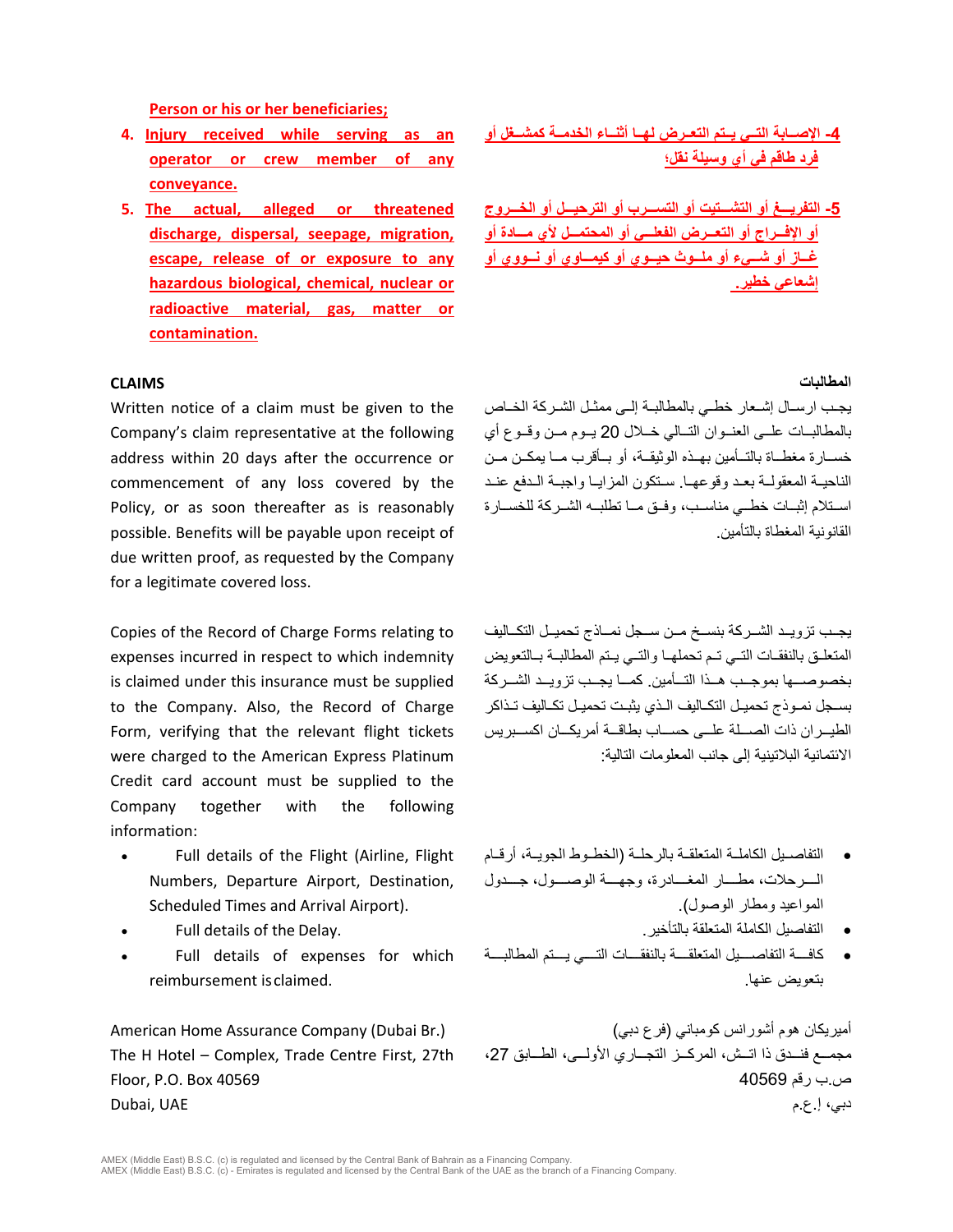Indemnity for loss of life and any other accrued indemnities unpaid at the Insured Person's death shall be payable in accordance with the designation of beneficiary made by the Insured Person, subject to the laws of the country of payment.

If no beneficiary has been designated or if the designated beneficiary has predeceased the Insured Person, such indemnities shall, at the Company's option and in accordance with the laws of the country of payment, be paid to the Insured Person's executor(s) or administrator(s), legal heir(s) or personal legal representative(s).

All other indemnities will be payable to the Insured Person. The receipt from the person(s) to whom payment is made will fully discharge the Company.

Please remember that it is always advisable to retain copies of all documents when submitting the Cardmember's claim form.

# **TIME LIMIT OF ACTIONS للإجراءات المحدد الموعد**

No action at law or in equity shall be brought to recover under the Policy after the expiration of three years after the time written proof of loss is required to be furnished.

Duplicate or multiple American Express Cards shall not obligate the Company in excess of the limits stated herein for expenses incurred by any one individual Insured Person as a result of any one incident covered under the Master Policy.

Indemnity for loss of life and any other accrued indemnities unpaid at the Insured Person's death

ھاتف رقم5096111: 4 (+971) 5096111 4 (+971) :Telephone E-mail: [myClaim@aig.com](mailto:myClaim@aig.com) [myclaim@aig.com](mailto:myclaim@aig.com) :الإلكتروني البرید

> یكـــون التعـــویض عـــن فقـــدان الحیـــاة وأي تعویضـــات أخـــرى مســتحقة وغیــر مدفوعــة عنــد وفــاة الشــخص المــؤمن لــھ، واجبــة الـدفع وفقًـا لتعیـین المسـتفیدین كمـا حـدده الشـخص المـؤمن لـه، مـع مراعاة قوانین بلد الدفع.

> إذا لــم یــتم تعیــین أي مســتفید أو إذا تــوفي المســتفید المعــین قبــل الشــخص المــؤمن لــه، تــدفع تلــك التعويضـــات، بنــاءً علــى خيــار الشــركة ووفقًــا لقــوانین بلــد الــدفع، إلــى منفــذ أو مــدیر أو الوریــث القانوني أو الممثل القانوني الشخصي للشخص المؤمن لھ.

> ســتكون كافــة التعویضــات الأخــرى واجبــة الــدفع إلــى الشــخص المــؤمن لــھ. ویعفــي اســتلام الأشــخاص الــذین تــم إلــیھم الــدفع الشر كة اعفاءًا كاملًا

> یرجـــى تـــذكر بأننـــا ننصـــح دائمـــ ً ا بالاحتفـــاظ بنســـخة مـــن كافـــة المســتندات عنــد تقــدیمھا فــي نمــوذج المطالبــة الخــاص بعضــو البطاقة.

# لا یجـــوز اتخـــاذ أي إجـــراء بموجـــب القـــانون أو قواعـــد العدالـــة المطلقـة للاسـترداد بموجـب الوثیقـة بعـد مضـي ثلاثـة سـنوات مــن الموعد المحدد لتقدیم الإثبات الخطي للخسارة.

**حدود التعویض LIMITATION INDEMNITY** لا یجــوز لبطاقــات أمریكــان اكســبریس المزدوجــة أو المتعــددة أن تلــزم الشــركة بمــا یتجــاوز الحــدود المبینــة فــي ھــذه الوثیقــة عــن النفقـــات التـــي یتكبـــدھا أي شـــخص فـــرد مـــؤمن لـــھ نتیجـــة لأي حادث واحد تمت تغطیتھ بموجب وثیقة التأمین الرئیسیة.

> یكـــون التعـــویض عـــن فقـــدان الحیـــاة وأي تعویضـــات أخـــرى مســتحقة وغیــر مدفوعــة عنــد وفــاة الشــخص المــؤمن لــھ، واجبــة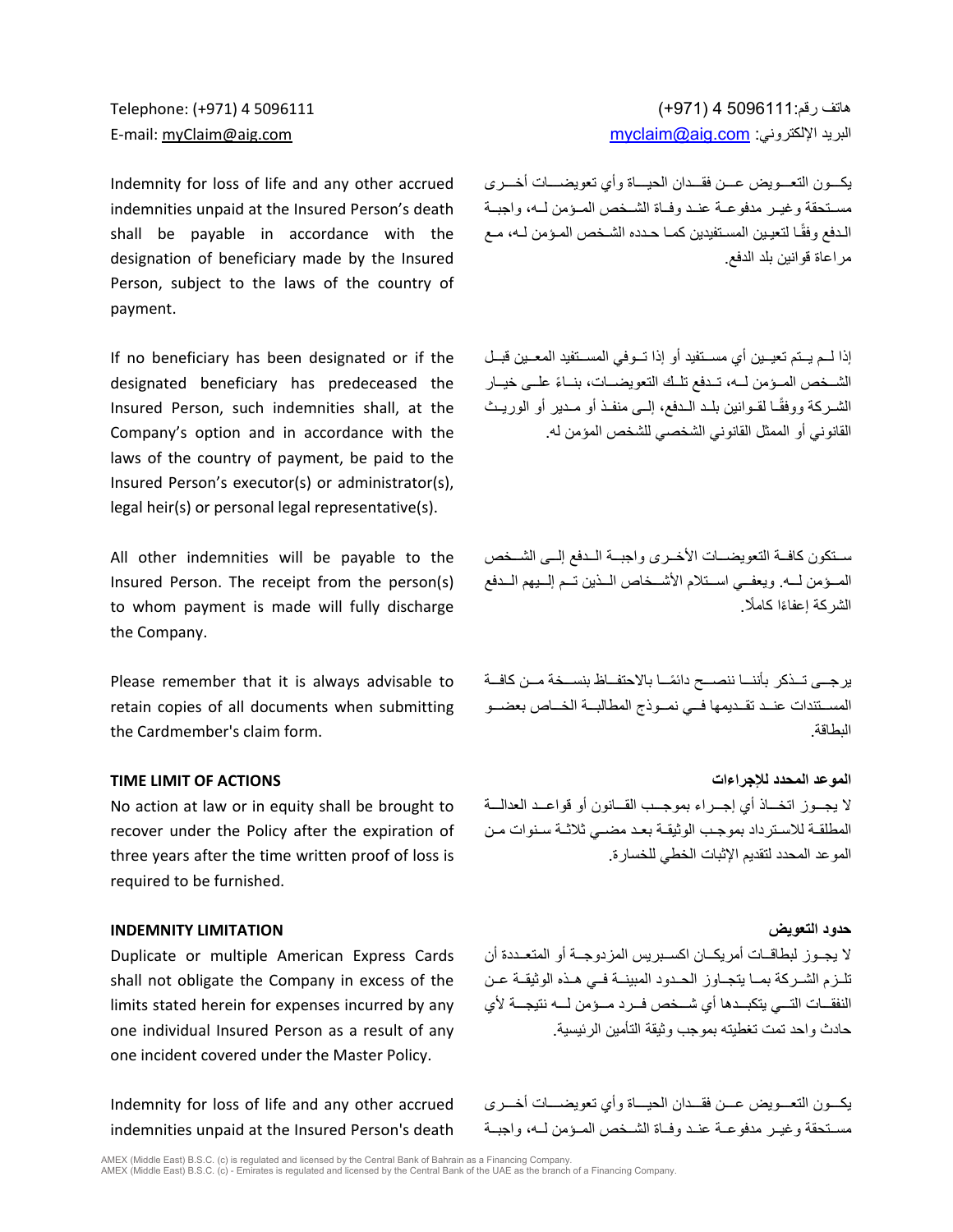shall be payable in accordance with the designation of beneficiary made by the Insured Person, subject to the laws of the country of payment.

If no beneficiary has been designated or if the designated beneficiary has predeceased the Insured Person, such indemnities shall, at the Company's option and in accordance with the laws of the country of payment, be paid to the Insured Person's executor(s) or administrator(s), legal heir(s) or personal legal representative(s). All other indemnities will be payable to the Insured Person. The receipt from the person(s) to whom payment is made will fully discharge the Company.

### **الحد الأقصى للتعویض لكل شخص مؤمن لھ PERSON INSURED PER INDEMNITY MAXIMUM**

In no event will duplicate or multiple American Express Cards or duplicate or multiple American Express Travel Accident Insurance Certificates obligate the Company in excess of the "Schedule of Benefits" for any one loss sustained by any one individual Insured Person as a result of any one accident or incident under Policy Number A&H/AMEX/2021 or under American Express Travel Accident Insurance Policies wherever issued.

### **AGGREGATE LIMIT OF LIABILITY للمسؤولیة الإجمالي الحد**

The maximum Aggregate Limit of Liability is AED 18,000,000 for all claims combined resulting from any one event. If the aggregate amount of all indemnities otherwise payable by reason of cover provided under the Policy exceeds such aggregate limit of liability, the Company shall not be liable as respects each Insured Person for a greater proportion of the indemnity otherwise payable than the aggregate limits of liability bears to the aggregate amount of all such indemnities.

الـدفع وفقـً ا لتعیـین المسـتفیدین كمـا حـدده الشـخص المـؤمن لـھ، مـع مراعاة قوانین بلد الدفع.

إذا لــم یــتم تعیــین أي مســتفید أو إذا تــوفي المســتفید المعــین قبــ ل ً الشــخص المــؤمن لــھ، تــدفع تلــك التعویضــات، بنــاء علــى خیــار الشــركة ووفقًــا لقــوانین بلــد الــدفع، إلــى منفــذ أو مــدیر أو الوریــث القـــانوني أو الممثـــل القـــانوني الشخصـــي للشـــخص المـــؤمن لـــھ. ســتكون كافــة التعویضــات الأخــرى واجبــ ة الــدفع إلــى الشــخص المــؤمن لــھ. ویعفــي اســتلام الأشــخاص الــذین تــم إلــیھم الــدفع الشر كة اعفاءًا كاملًا.

لا تلـــزم بطاقـــات أمریكـــان اكســـبریس المزدوجـــة أو المتعـــددة أو شـــھادة التـــأمین ضـــد حـــوادث الســـفر المزدوجـــة أو المتعـــددة لأمریكـــان اكســـبریس الشـــركة فـــي أي حـــال مـــن الأحـــوال بمـــا یتجـــاوز "جـــدول المزایـــ ا" لأي خســـارة واحـــدة یعـــاني منھـــا أي شـخص مـؤمن لـھ فـرد نتیجـة أي حـادث أو حادثـة واحـدة بموجـب الوثیقــة رقــم /2021AMEX/H&A أو بموجــب وثــائق التــأمین ضد حوادث السفر لأمریكان اكسبریس أینما صدرت.

یبلــغ الحــد الإجمــالي الأقصــى للمســؤولیة 18,000,000 درھــم إمــاراتي مقابــل كافــة المطالبــات المشــتركة الناجمــة عــن أي حــدث واحـــد. إذا تجـــاوز المبلـــغ الإجمـــالي لكافـــة التعویضـــات واجبـــة الــدفع بخــلاف ذلــك بســبب التغطیــة المقدمــة بموجــب الوثیقــة ذلــك الحـــد الإجمـــالي للمســـؤولیة، لـــن تكـــون الشـــركة مســـؤولة فیمـــا یخــص كــل شــخص مــؤمن لــھ عــن نســبة مــن التعــویض واجــب الــدفع بخــلاف ذلــك أعلــى مــن حــدود المســؤولیة الإجمالیــة التــي تحملھا من المبلغ الإجمالي لتلك التعویضات.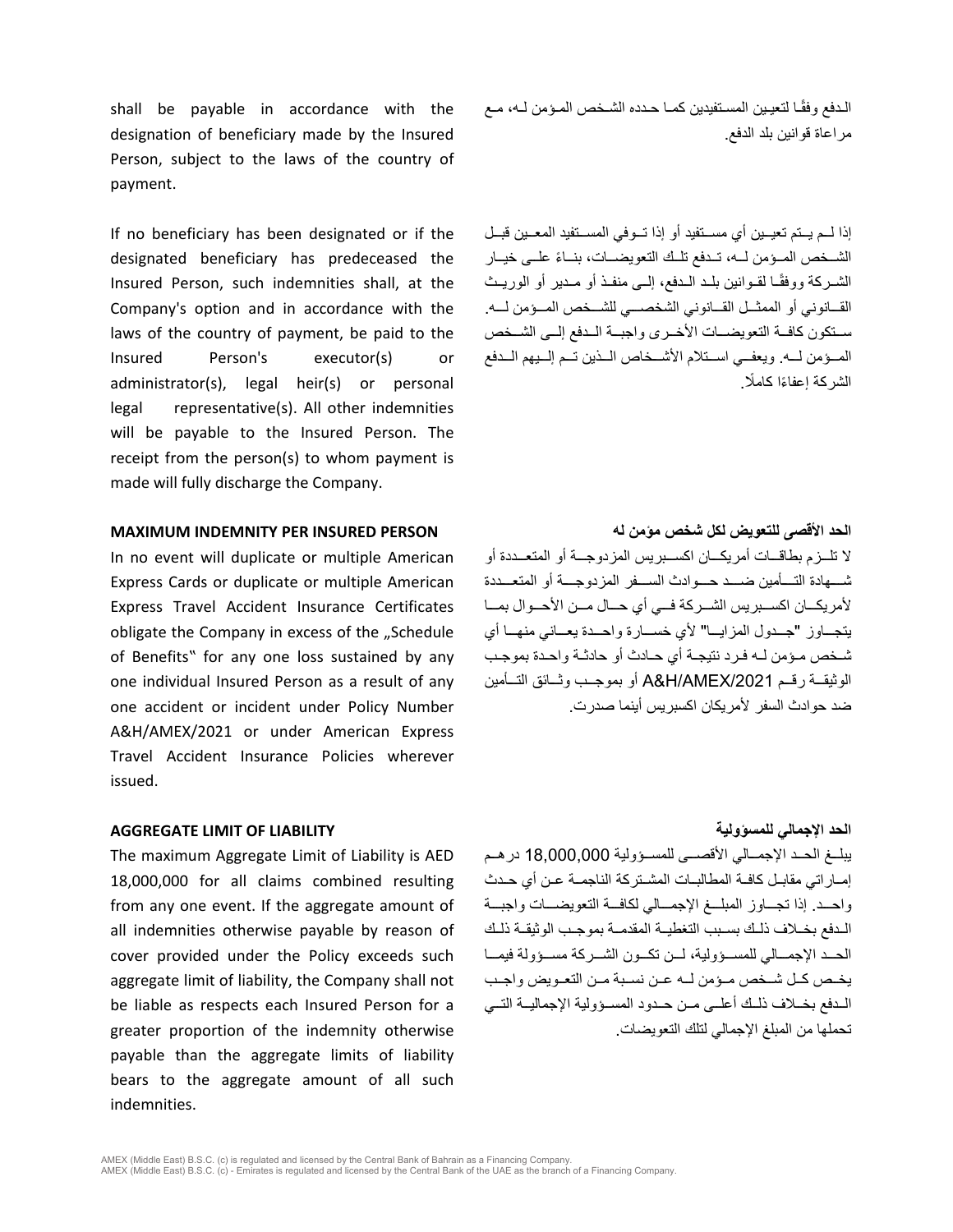# **RETAIL PROTECTION PLAN – CONDITIONS OF COVERAGE**

Submission of a claim does not relinquish you from your responsibility to settle your American Express Platinum Credit card account in accordance with the Cardmember agreement.

# **EVIDENCE OF INSURANCE التأمین إثبات**

Cardmembers (defined below) are indemnified under the Policy (defined below) for all risks of direct physical theft or damage to property purchased solely for personal use with a Card (defined below) while the Policy is in effect, provided such theft or damage occurs within ninety (90) days after the date on which the property is purchased and the Purchase Price of the item exceeded AED 350. Such indemnification is subject to a total limit of liability of AED 5,400 per Insured occurrence and AED 180,000 per Cardmember in any twelve (12) month period, and is further subject to the terms, conditions and exclusions of a policy issued by the Company to AMEX (Middle East) B.S.C (c) – Emirates.

# **ملاحظات مھمة NOTES IMPORTANT**

### **1. This insurance is Supplementary**

The policy is not a substitute for other insurance which also Insures against dire physical theft or damage to personal property. The Policy will indemnify the Insured only to the extent that the direct physical theft or damage has not been paid by such other insurance and is subject to the Limitations and Exclusions contained herein.

Any items which have been left unattended in a place accessible to the public and which are not subsequently recovered shall not constitute theft

### **خطة حمایة التجزئة- شروط التغطیة**

إن تقــدیم مطالبــة لا یعفیــك مــن مســؤولیتك لتســویة حســاب بطاقتــ ة أمر بكـــان اكســـبر يس الائتمانيـــة البلاتينيـــة الخاصــــة بـــك و فقًـــا للاتفاقیة الخاصة بعضو البطاقة.

یــتم تعــویض أعضــاء البطاقــات (المعــرفین أدنــاه) بموجــب الوثیقــة (المعرفــة أدنــاه) مقابــل كافــة خســائر الســرقة أو الأضــرار الفعلیــة المباشــرة للممتلكــات التــي یــتم شــراؤھا للاســتخدام الشخصــي فقــط ببطاقــة (معرفــة أدنــاه) أثنــاء كــون الوثیقــة ســاریة المفعــول، شــرط أن تحصــل تلــك الســرقة أو ذلــك الضــرر فــي غضــون تســـعین (90) یـــوم مـــن التـــاریخ الـــذي تـــم فیـــھ شـــراء الممتلكـــات وأن یتجـــاوز ســـعر شـــراءھا 350 درھـــم إمـــاراتي یخضـــع ذلـــك التعــــویض لحــــد المســــؤولیة الإجمــــالي البــــالغ 5,400 درھــــم إمــاراتي لكــل حادثــة مؤمنــة و 180,000 درھــم إمــ اراتي لكــل عضــو بطاقـــة فــي أي مـــدة تبلــغ اثنـــا عشــر (12) شـــھر، كمـــا یخضــع لشــروط وأحكــام واســتثناءات وثیقــة تــأمین صــادرة مــن الشـــركة إلـــى أمـــیكس (میـــدل إیســـت) بـــي. إس. ســـي (ســـي)- الإمارات.

# **-1 ھذا التأمین تكمیلي**

ً ھذه الوثیقـة لیسـت بـدیلا ً عـن تـأمین آخـر یـؤمن أیضـا ضـد السـرقة المادیــة الوخیمــة أو الأضــرار التــي تلحــق بالممتلكــات الشخصــیة. سـوف تعـوض الوثیقـة المـؤمن لـھ فقـط إلـى الحـد الـذي لا یـتم فیـھ دفــع أي ضــرر مــادي مباشــر أو ضــرر مباشــر مــن قبــل ھــذا التــأمین الآخــر وتخضــع للحــدود والاســتثناءات الــواردة فــي ھــذه الوثیقة.

**-2 الأغراض المفقودة Items Lost 2.** لا تشــكل أي أغــراض تــ م تركھــا دون مراقبــة فــي مكــان یســھل وصـول العامـة إلیـھ والتـي لا تسـترد فیمـا بعـد حـادث سـرقة حسـب شروط الوثیقة.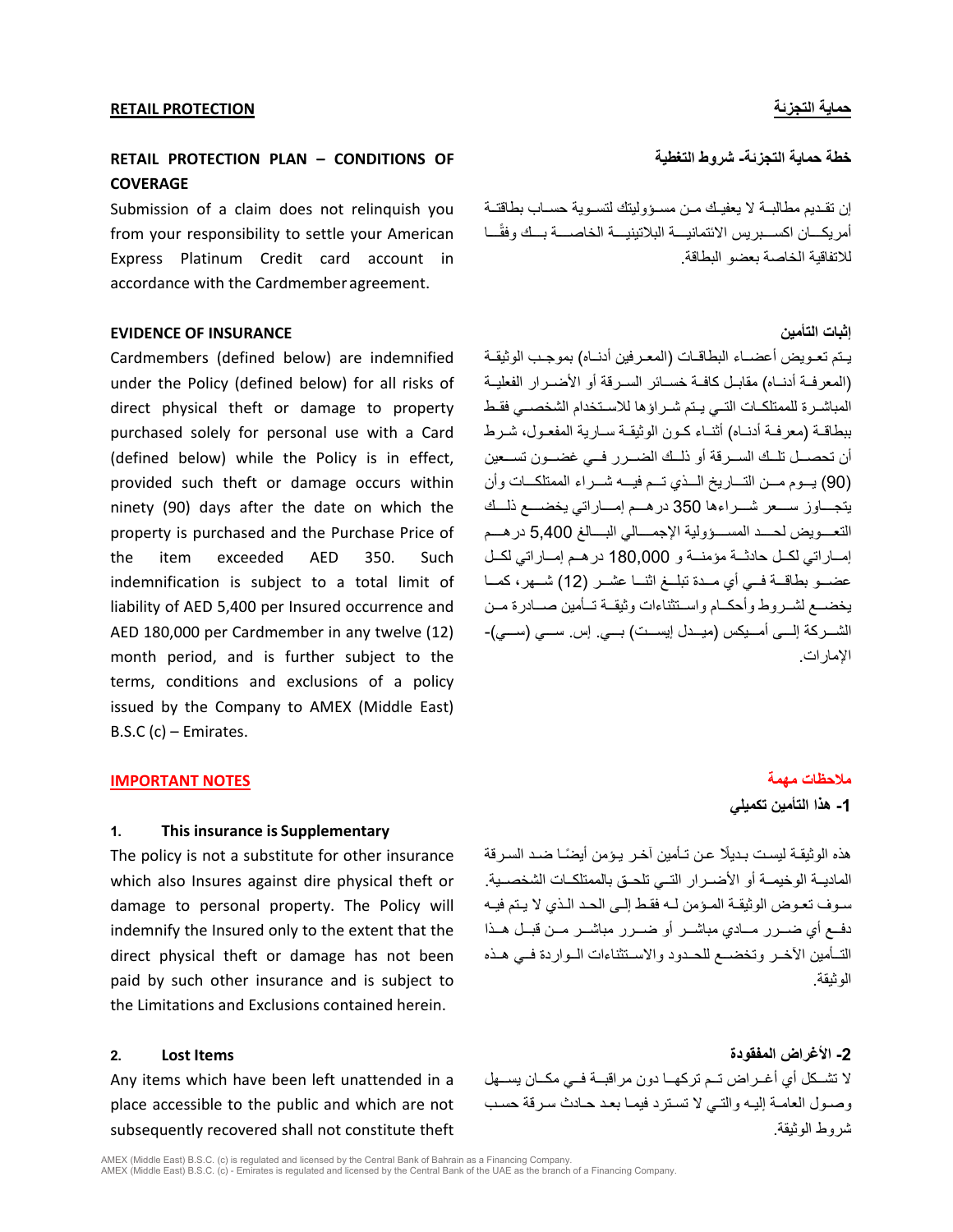within the Terms of the policy.

### **المؤمن لھ INSURED**

A "Cardmember" is an individual issued with an American Express Platinum Credit Card (a Card or Cards) UAE. In addition, third party recipients of gifts of Insured property from Cardmembers will be indemnified instead of Cardmember for the theft or direct physical damage to such property, provided that the claim is made by the Cardmember in accordance with the Policy requirements.

"عضـــو البطاقـــة" ھـــو شـــخص صـــدرت لـــھ بطاقـــة أمریكـــان إكســبریس الائتمانیــة البلاتینیــة (بطاقــة أو بطاقــات) فــي الإمــارات العربیــة المتحــدة. بالإضــافة إلــى ذلــك، ســیتم تعــویض المســتلمین مــن الغیــر لھــدایا مــن ممتلكــات مــؤمن علیھــا مــن عضــو البطاقــة بـدلًا مـن عضـو البطاقــة مقابـل السـر قة أو الضـر ر الفعلــي المباشـر الــذي یلحــق بتلــك الممتلكــات، شــرط أن تقــدم المطالبــة مــن قبــل عضو البطاقة وفقًا لمتطلبات الوثيقة.

### **LIMITATIONS AND EXCLUSION والاستثناءات الحدود**

### **أ- الحدود Limitation .A**

- 1. The total liability of the Company for any item of property Insured under the Policy shall not exceed the total amount reflected on the Cardmember's billing statement or store receipt with respect to that item (Purchase Price) or the sum of AED 5,400 per Insured occurrence whichever is thelower.
- 2. For property purchased with a partial payment utilizing the Card, the total limit of liability will be pro-rated based upon the percentage the partial payment bears to the full PurchasePrice.
- 3. Claims for items belonging to a pair or set, will be paid up to the full Purchase Price of the pair or set subject to  $(1)$ . above, provided that the items are unusable individually and cannot be replaced individually.

- **1. There shall be no payment under the Policy for the first AED 350 of each Insuredoccurrence.**
- **2. There shall be no payment under the Policy for the direct physical theft or**

- -1 لا تتجــاوز مســؤولیة الشــركة الإجمالیــة لأي بنــد مــن ملكیــة مــؤمن علیھــا بموجــب الوثیقــة المبلــغ الإجمــالي المبــین فــي كشــف فــواتیر عضــو البطاقــة أو إیصــال المتجــر فیمــا یتعلــق بــذلك البنــد (ســعر الشــراء) أو مبلــغ 5,400 درھــم إمــاراتي لكل حادثة مؤمن علیھا أیھما أقل.
- -2 بالنســبة للممتلكــات التــي تشــترى مــن خــلال الــدفع الجزئــي باســــتخدام البطاقــــة، ســــیتم احتســــاب الحــــد الإجمــــالي للمســؤولية علــى شــكل نســبة وتناســب بنــاءً علــى النســبة المئویة للدفع الجزئي من سعر الشراء الكلي.
- -3 تــدفع المطالبــات المتعلقــة بــالأغراض التــي تتبــع إلــى زوج أو طقــم، حتــى ســعر الشــراء الكامــل للــزوج أو الطقــم مــع مراعــاة البنــد (1) أعــلاه، شــرط أن تكــون الاغــراض غیــر قابلــة للاســتخدام بصــورة منفــردة ولا یمكــن اســتبدالھا بشــكل منفرد.

# **ب- الاستثناءات Exclusions .B**

- **-1 لـــن یـــتم الـــدفع بموجـــب ھـــذه الوثیقـــة مقابـــل أول 750 درھم إماراتي لكل حادثة مؤمن علیھا.**
- **-2 لـــن یـــتم دفـــع أي مبلـــغ بموجـــب ھـــذه الوثیقـــة مقابـــل السرقة أو الضرر الفعلي المباشر الناجم عن:**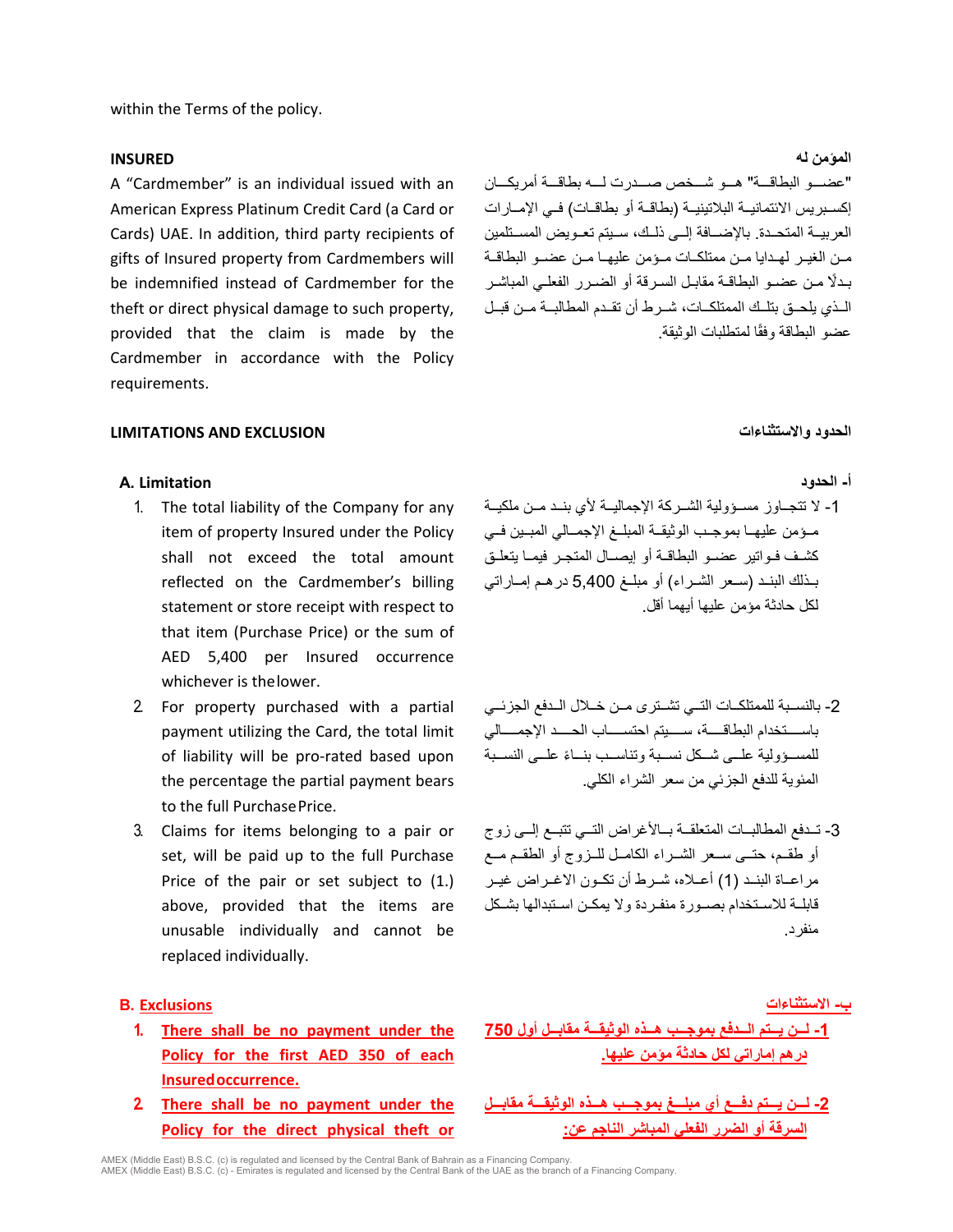### **damage arising from:**

- **a. War, invasion, hostilities, rebellion, insurrection, confiscation by order of a government or public authority or risks of contraband or losses arising from illegal activity oracts;**
- 
- 
- **d. Damage arising from inherent product defects;**
- 
- **3. There shall be no payment under the Policy for direct physical theft or damage to:**
	- **a. Cash, or its equivalent, travellers cheques, tickets or any negotiable instruments;**
	- **ب- الحیوانات أو النباتات الحیة؛ ;plants living or Animals .b**
	- **ج- السلع الاستھلاكیة والقابلة للتلف؛ ;goods perishable and Consumable .c**
	- **d. Jewellery, watches, precious metals and gem stones in baggage unless carried by hand and under the personal supervision of the Cardmember or Cardmember"s travelling companion, previously known to the Cardmember.**
	- **e. Electronic equipment such as computers or computer-related equipment whilst at the place of employment.**
- **4. In addition, there shall be no payment under thePolicy:**
	- **a. For direct physical theft or damage to property as a result of direct physical abuse to ones property by the Cardmember;**
	- **b. For direct physical theft or damage to property where the property was procured by the Cardmember through fraud;**

**أ- الحـــــــرب أو الغـــــــزو أو العملیـــــــات الإرھابیـــــــة أو المظــــاھرات أو الانتفاضــــات والمصــــادرة بــــأمر مــــن حكومــــة أو ســــلطة عامــــة أو مخــــاطر التھریــــب أو الخسائر الناشئة عن نشاط أو أفعال غیر قانونیة؛**

**b. Normal wear and tear; العادي؛ والبلى التلف -ب ج- الاختفاء الغامض؛ ;disappearance Mysterious .c د- الضرر الناجم عن عیوب المنتجات المتأصلة؛**

**ھـ- سرقة أو السرقة من مركبات مزودة بمحركات. .vehicles motor from or of Theft .e -3 لـــن یـــتم دفـــع أي مبلـــغ بموجـــب ھـــذه الوثیقـــة مقابـــل السرقة أو الضرر الفعلي المباشر الناجم لما یلي:**

> **أ- المبــالغ النقدیــة أو مــا یعادلھــا أو الشــیكات الســیاحیة أو التذاكر أو أي أدوات قابلة للتداول؛**

**د- المجــوھرات والســاعات والمعــادن الثمینــة والأحجــار الكریمــة الموجــودة فــي الأمتعــة مــا لــم تكــن محمولــة بالیــد وخاضــعة للإشــراف الشخصــي لعضــو البطاقــة أو الشــخص المرافــق لعضــو البطاقــة فــي الســفر، مــا لــدى عضو البطاقة علم مسبق بھ؛**

**ھــــ- المعـــدات الالكترونیـــة كـــالكمبیوترات أو المعـــدات المرتبطـــة بـــالكمبیوترات أثنـــاء تواجـــدھا فـــي مكـــان العمل.** 

- **-4 بالإضــافة إلــى ذلــك، لــن یــتم دفــع أي مبلــغ بموجــب ھــذه الوثیقة:**
- **أ- مقابــل الســرقة أو الضــرر الفعلــي المباشــر كنتیجــة للإســـاءة الفعلیـــة المباشـــرة فـــي اســـتخدام ممتلكـــات الآخرین من قبل عضو البطاقة؛**
- **ب- مقابـــل الســـرقة أو الضـــرر الفعلـــي المباشـــر عنـــدما تكـــون الممتلكـــات عبـــارة عـــن ممتلكـــات اشـــتراھا عضو البطاقة عن طریق الاحتیال؛**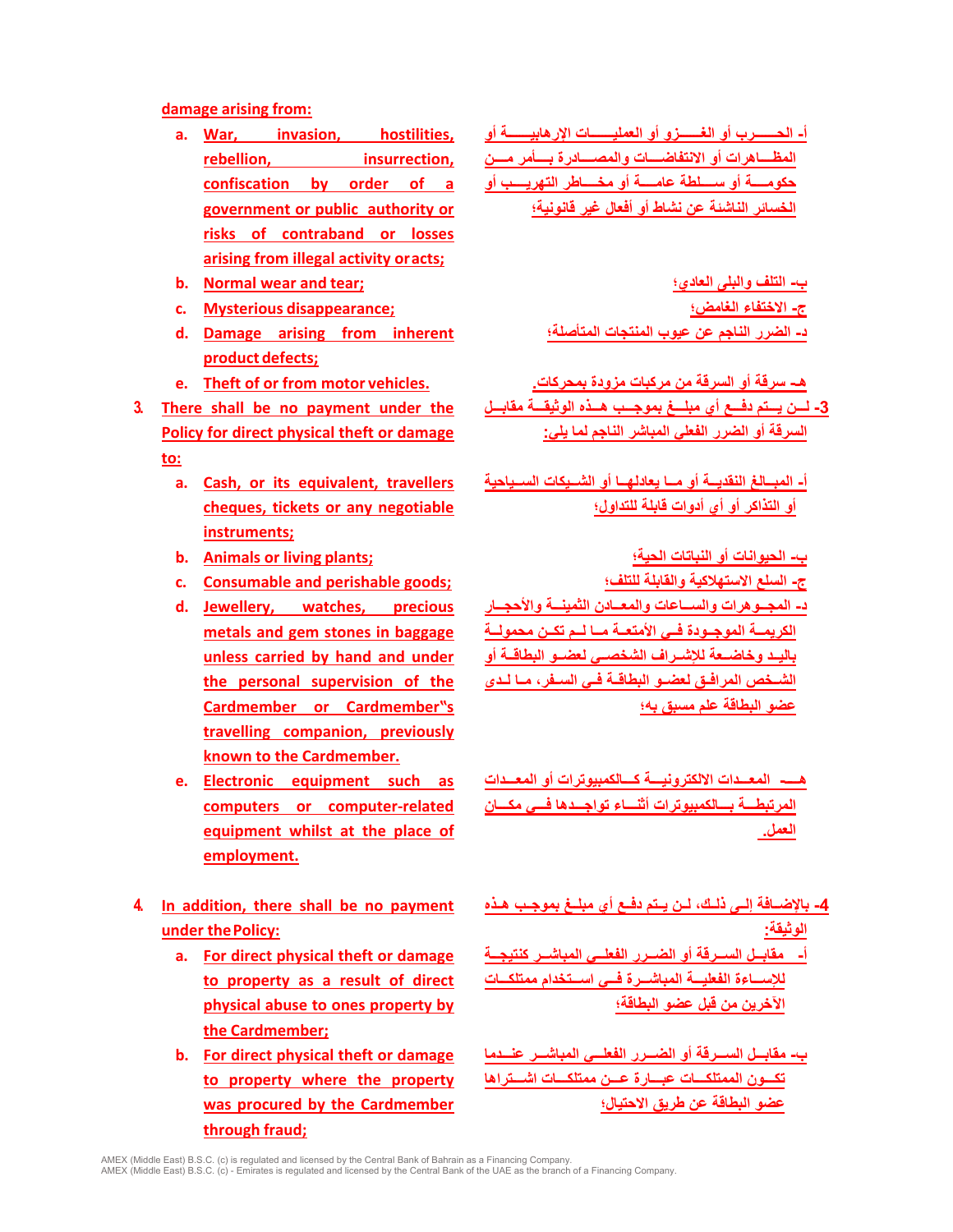- **c. Where the Cardmember knowingly makes a false or fraudulent claim;**
- **d. Where property stolen has not been reported to the appropriate authorities within 48 hours of discovery, and a written report obtained;**
- **e. For any item of property left unattended in a place accessible to the public and not subsequently recovered.**

# **العنایة الواجبة DILIGENCE DUE**

The Cardmember shall use due diligence and do all things reasonably practicable to avoid or diminish any theft of or damage to property Insured under the Policy.

In the event of theft or damage, the Cardmember must: Telephone or write to Retail Protection:

The H Hotel – Complex, Trade Centre First, 27th Floor, P.O. Box 40569

- 1. Immediately, but in any event within fortyfive (45) days after the date of such theft or damage and obtain a Claim Report Form. Warning: Failure to give such notice within forty-five (45) days after the date of theft or damage will result in loss of insurance provided under thePolicy.
- 2. Complete and sign the Claim Report Form and return it with substantiating documentation to the above address as soon as possible, but in any event no later than

**ج- عنـــدما یتقـــدم عضـــو البطاقـــة بمطالبـــة خاطئـــة أو اح ً تیالیة متعمدا؛ د- عنــدما لا یــتم التبلیــغ عــن الممتلكــات المســروقة إلــى الســـلطات المعنیـــة خـــلال 48 ســـاعة مـــن اكتشـــاف ذلك، والحصول على تقریر خطي؛**

**ھـــ- مقابــل أي غــرض مــن الممتلكــات التــي تركــت دون مراقبـة فـي مكـان یمكـن وصـول العامـة إلیـھ مـع عـدم ًا. استرداده لاحق**

علــى عضــو البطاقــة بــذل العنايــة الواجبــة والقيــام بكافــة الأمــور العملیــة مــن الناحیــة المعقولــة لتجنــب أو الحــد مــن أي ســرقة أو ضرر یقع للممتلكات المؤمن علیھا بموجب ھذه الوثیقة.

**المطالبات CLAIMS** فــي حــال وقــوع خســارة أو ضــرر علــى عضــو البطاقــة: الاتصــال بقسم حماية التجزئة هاتفيًا أو كتابيًا:

أميريكان هوم أشورانس كومباني (فرع دبي) (.American Home Assurance Company (Dubai Br مجمـــع فنـــدق ذا اتـــش، المركـــز التجـــاري الأولـــى، الطـــابق ،27 ص.ب رقم 40569 دبي، إ.ع.م UAE ,Dubai

ھاتف رقم5096111: 4 (+971) 5096111 4 (+971) :Telephone E-mail: [myClaim@aig.com](mailto:myClaim@aig.com) [myclaim@aig.com](mailto:myclaim@aig.com) :الإلكتروني البرید

- -1 ً فـــورا، ولكـــن فـــي أي حـــال مـــن الأحـــوال خـــلال خمســـة وأربعــین (45) یــوم مــن تــاریخ تلــك الســرقة أو الضــرر والحصــول علــى نمــوذج تقریــر المطالبــة. تنبیــھ: وســیؤدي عــدم ارســال ذلــك الإشــعار خــلال خمســة وأربعــین (45) یــوم مــن تــاریخ الســرقة أو الضــرر إلــى خســارة التــأمین المقدم بموجب ھذه الوثیقة.
- -2 نمــوذج تقریــر مطالبــة كامــل وموقــع وإعادتــھ مــع مســتندات ثبوتیـة علـى العنـوان الـوارد أعـلاه بالسـرعة الممكنـة، ولكـن فـي كافـة الأحـوال فـي موعـد أقصـاه تسـعین (90) یـوم مــن تاریخ السرقة أو الضرر.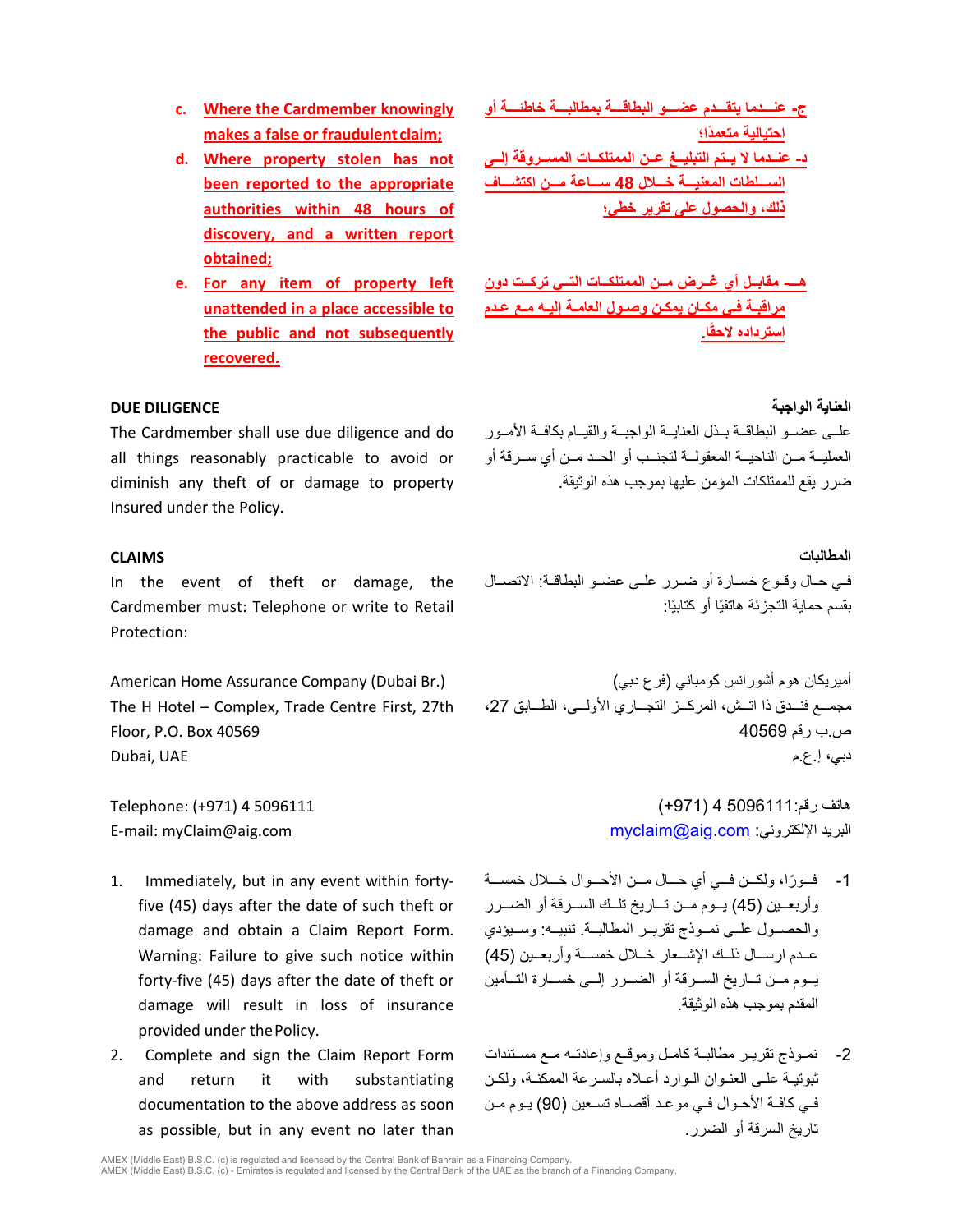ninety (90) days after the date of theft or damage.

- 3. Upon request from the Company, the Cardmember will send at the Cardmember's expense any damaged property for which a claim is made to an address designated by the Company.
- 4. Valid claims will be satisfied at the Company's sole option, either by replacing, repairing or rebuilding the stolen or damaged property or by credit to the Platinum Credit card account in an amount not to exceed the Purchase Price, subject always to the Limitations and Exclusions contained herein.
- 5. Please remember that it is always advisable to retain copies of all documents when submitting the Cardmember's claim form.

### **الإحلال SUBROGATION**

When a claim is paid, the Cardmember shall transfer, upon request from the Company any damaged item to the Company and assign the legal right to recover from the party responsible for the theft or damage to the Company to the extent of the amount.

No interest under the Policy may be assigned or transferred without the prior written consent of the Company. Assignment or transfer without such consent shall void all coverage as of the assignor/transferor and the assignee/transferee under the Policy.

No action or proceedings against the Company by a Cardmember may be brought in any court of law in respect of any claim under the Policy unless:

1. the Cardmember shall have fully complied with all the requirements of the Policy; and

- -3 عنــد طلــب الشــركة، علــى عضــو البطاقــة أن یرســل علــى نفقـــة عضـــو البطاقـــة أي ممتلكـــات متضـــررة یـــتم تقـــدیم المطالبة عنھا إلى عنوان تحدده الشركة.
- -4 ســـیتم تلبیـــة المطالبـــات المســـتوفیة للشـــروط حســـب تقـــدیر الشــــركة المطلــــق، إمــــا باســــتبدال أو تصــــلیح أو تــــرمیم الممتلكــات المســروقة أو المتضــررة أو بالإیــداع فــي حســاب البطاقــة الائتمانیــة البلاتینیــة لمبلــغ لا یتجــاوز ســعر الشــراء، مـع المراعـاة الدائمـة للحـدود والاسـتثناءات الـواردة فـي ھـذه الوثیقة.
- -5 ً یرجـى تــذكر بأننــا ننصــح دائمـا بالاحتفــاظ بنســخة مــن كافــة المســـتندات عنـــد تقـــدیمھا فـــي نمـــوذج المطالبـــة الخـــاص بعضو البطاقة.

عنــد دفــع مطـالبــة، ينقــل عضــو البطاقــة، بنــاءً علــى طلــب مــن الشـــركة، ممتلكـــات أي غـــرض متضـــرر إلـــى الشـــركة ویتنـــازل عــن الحــق القــانوني فــي اســترداده مــن أي طــرف مســؤول عــن السرقة أو الضرر إلى الشركة بمقدار المبلغ.

**عدم التنازل عن المصلحة INTEREST OF ASSIGNMENT NO** لا یجــوز التنــازل عــن أو نقــل أي مصــلحة بموجــب الوثیقــة دون موافقــة خطیــة مســبقة مــن الشــركة. یــؤدي التنــازل أو النقــل دون تلــك الموافقــة إلــى إبطــال التغطیــة كمتنــازل/ ناقــل و متنــازل إلیــھ/ منقول إلیھ بموجب الوثیقة.

**الإجراءات القانونیة PROCEEDINGS** لا یجـــوز اتخـــاذ أي إجـــراءات قانونیـــة ضـــد الشـــركة مـــن قبـــل عضــو البطاقــة لــدى أي محكمــة قــانون فیمــا یتعلــق بــأي مطالبــة بموجب الوثیقة إلا إذا:

> -1 ً كـــان عضـــو البطاقـــة ملتزمـــا بكافـــة متطلبـــات الوثیقـــة بالكامل؛ و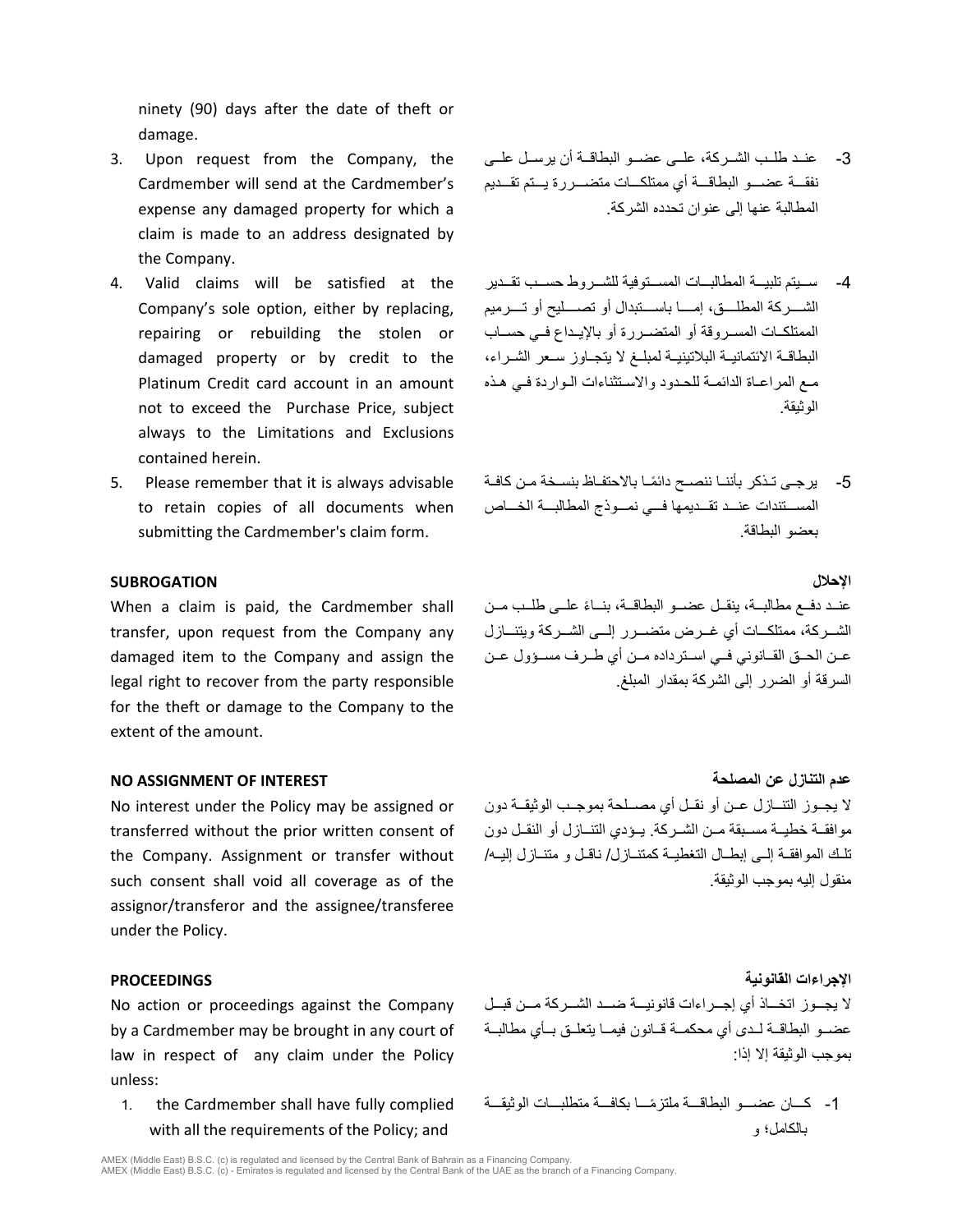2. The action or proceedings are commenced by the issue of originating process within (12) months after the date on which the theft or damage occurred.

## **توجیھات عامة GENERALGUIDELINES**

To comply with the Terms and Conditions and in order to receive benefits under the present group policy the Cardmember must contact ASSISTANCE DEPARTMENT appointed by the insurer as soon as a claim or potential claim arises. In any event, the Cardmember must contact ASSISTANCE DEPARTMENT before incurring expenses over US\$ 250 or as soon as physically possible, in order to obtain prior authorisation.

Emergency assistance is available 24 hours a day, 365 days a year. Please call +1 817 826 7276 - Assistance Services provided by ASSISTANCE DEPARTMENT.

# **DEFINITIONS: MEANING OF WORDS APPLYING TO EMERGENCY ASSISTANCE**

**ASSISTANCE DEPARTMENT** – the Assistance Service Provider, Travel Guard, 2929 Allen Parkway, 14th Floor, Houston, TX 77019

### **THE BENEFICIARY المستفید**

The Insured Person of this Group Policy is AMEX (Middle East) B.S.C. (c) – Emirates (AEME). The Benefits are extended free of charge to the BENEFICIARY:

- The American Express Platinum Credit Cardmember, UAE, and issued by AEME in the COUNTRY OF DEPARTURE;
- His/her dependent spouse and children under 19 years of age in full-time education, living at

-2 تــم البــدء بــالإجراءات بإصــدار العملیــة الرســمیة خــلال (12 ً ) شھرا من تاریخ وقوع تلك السرقة أو الضرر.

### **المساعدة في الحالات الطارئة ASSISTANCE EMERGENCY**

للامتثــــال إلــــى الشــــروط والأحكــــام ومــــن أجــــل الحصــــول علــــى المزایــــا بموجــــب وثیقــــة التــــأمین الجماعیــــة الحالیــــة یجـــــب علـــــى عضـــــ و البطاقـــــة الاتصـــــال بقســـــم المســـــاعدة المعــــین مــــن قبــــل شــــركة التــــأمین فــــور نشــــوء مطالبــــة أو مطالبـــة محتملـــة. وفـــي كافـــة الأحـــوال، یجـــب علـــى عضـــو البطاقـــة الاتصـــال بقســـم المســـاعدة قبـــل تحمـــل تكـــالیف تزیـــد عــــن 250 دولار أمريكــــي أو بالســــرعة الممكنــــة فعليًــــا، مــــن أجل الحصول على موافقة مسبقة.

تتـــ وفر خدمـــة المســـاعدة فـــي الحـــالات الطارئـــة علـــى مـــدار 24 ســـــاعة فـــــي الیـــــوم، 365 یـــــوم فـــــي الســـــنة. یرجـــــى الاتصال بالرقم التالي7276: 826 817 +1 خدمات المساعدة مقدمة من قسم المساعدة.

**التعریفــــات- معــــاني الكلمــــات التــــي تنطبــــق علــــى المســــاعدة في الحالات الطارئة**

**قســــم المســــاعدة**- مــــزود خــــدمات المســــاعدة، ترفــــل جــــارد، 2929 الـــــین بـــــاركواي، الطـــــابق ،14 ھیوســـــتن، TX .77019

الشـــخص المـــؤمن لـــھ لھـــذه الوثیقـــة الجماعیـــة ھـــو أمـــیكس (میــــدل إیســــت) بــــي. إس. ســــي (ســــي)- الإمــــارات (إیــــھ إي إم إي). یتم تمدید المزایا إلى المستفید مجانا:

- عضــــو بطاقــــة أمریكــــان اكســــبریس الائتمانیــــة البلاتینیــــة، الصادرة من قبل إیھ إي إم إي في بلد المغادرة؛
- زوجتــــــھ وأطفالــــــھ المعــــــالون تحــــــت ســــــن 19 ســــــنة والملتحقـــین بنظـــام تعلیمـــي بـــدوام كامـــل والـــذي یعیشـــون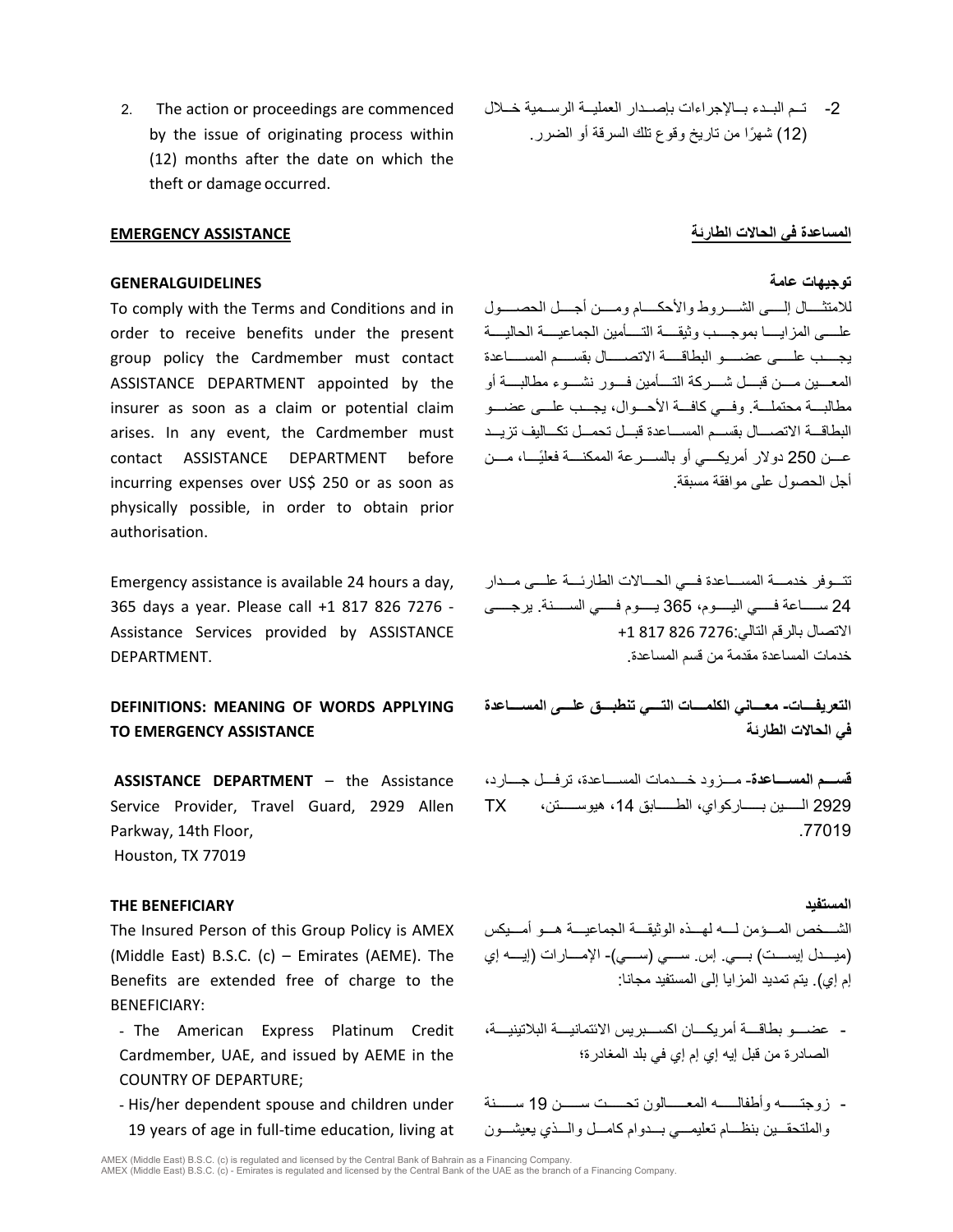# في المنزل؛ ;HOME

The Cardmember and dependents must have their permanent residence in the COUNTRY OF DEPARTURE and be no more than 80 years of age, in a good state of health and fit to travel. Coverage for dependents applies only if they are travelling with the Cardmember.

The Cardmember is covered during an unlimited number of private or business TRIPS commencing and ending in the COUNTRY OF DEPARTURE world-wide, with the exception of the COUNTRY OF DEPARTURE, of maximum 91 consecutive days.

**INSURER**: American Home Assurance Company (Dubai Br.)

**CARD ISSUER/AEME:** AMEX (Middle East) B.S.C. (c) – Emirates

**CLOSE RELATIVE:** Spouse, mother, father, mother-in-law, father-in-law, daughter, son, (including legally adopted daughter or son, stepdaughter or son), daughter-in-law, son-inlaw, brother, sister or fiancé of the Cardmember.

**COUNTRY OF DEPARTURE:** country in which the Card is issued by AEME.

**FAMILY:** The Cardmember, his/her spouse, the natural, foster or adopted child/children or legal ward of the Cardmember, each child being under 19 years of age in full-time education and living at HOME at the time the period of validity of the Card.

**GEOGRAPHICAL LIMITS:** The Cardmember is covered world-wide with the exception of the COUNTRY OF DEPARTURE.

*If the Cardmember is undertaking a holiday on a cruise ship, all appropriate benefits will apply when the Cardmember is on board the cruise ship, whilst the Cardmember is embarking or disembarking. The INSURER will not pay for the* 

یجـــب أن یكـــون لـــدى عضـــو البطاقـــة والمعـــالین مـــن قبلـــھ إقامــــة دائمــــة فــــي بلــــد المغــــادرة وأن لا یتجــــاوزوا ســــن 80 ســـنة، وبحالـــة صـــحیة جیـــدة وملائمـــة للســـفر. تطبـــق تغطیـــة المعالین في حال سفرھم مع عضو البطاقة.

یكـــــون عضـــــو البطاقـــــة مغطـــــى بالتـــــأمین خـــــلال عـــــدد لا محــــدود مــــن الــــرحلات الخاصــــة أو رحــــلات العمــــل التــــي تبـــدأ وتنتھـــي فـــي بلـــد المغـــادرة حـــول العـــالم، باســـتثناء بلـــد المغادرة، لمدة أقصاھا 91 یوم متواصل.

**شـــركة التـــأمین**: أمیریكـــان ھـــوم أشـــورانس كومبـــاني (فـــرع دبي) **جھـــــة إصـــــدار البطاقـــــة/ إیـــــھ إي إم إي**: أمـــــیكس (میـــــدل إیست) بي. إس. سي. (سي)- الإمارات. **القریـــــب مـــــن الدرجـــــة الاولـــــى**: الزوجـــــة أو الأم أو الأب أو أم الزوجـــــة أو أب الزوجـــــة أو الابنـــــة أو الابـــــن (بمـــــا فـــــي ذلــــك الابنــــة أو الابــــن المتبنــــى بالقــــانون أو ابــــن أو ابنــــة الزوجـــــــة) أو زوجـــــــة الابـــــــن أو زوج الابنـــــــة أو الأخ أو الأخت أو الخطیبة لعضو البطاقة. **بلـــد المغـــادرة**: البلـــد الـــذي تصـــدر فیـــھ البطاقـــة مـــن قبـــل إیـــھ إي إم إي. **العائلــــة**: عضــــو البطاقــــة وزوجتــــھ والأطفــــال الطبیعیــــین أو المحتضـــــنین أو المتبنـــــین أو الموضـــــوعین تحـــــت الوصـــــایة القانونیـــة لعضـــو البطاقـــة، علـــى أن یكـــون كـــل طفـــل تحـــت ســـن 19 ســـنة وملتحـــق بنظـــام تعلیمـــي بـــدوام كامـــل ویعـــیش في المنزل في فترة سریان مفعول البطاقة.

**نطـــاق الحـــدود الجغرافیـــة**: عضـــو البطاقـــة مغطـــى بالتـــأمین حول العالم باستثناء بلد المغادرة.

یرجى الانتباه إلى ما یلي: *:following the note Please* إذا كــان عضــو البطاقــة ذاھــب فــي إجــازة علــى مــتن ســفینة ســیاحیة، فســتطبق كافــة المزایــا المناســبة عنــدما یكــون عضــو البطاقـة علـى مـتن السـفینة السـیاحیة، أثنـاء كـون عضـو البطاقـة قادمًــا أم مغـادرًا . لـن تـدفع شـركة التـأمین مقابـل تكـالیف الإنقــاذ مــن البحــر عــن طریــق الجــو أو النقــل الطــارئ للســفینة إلــى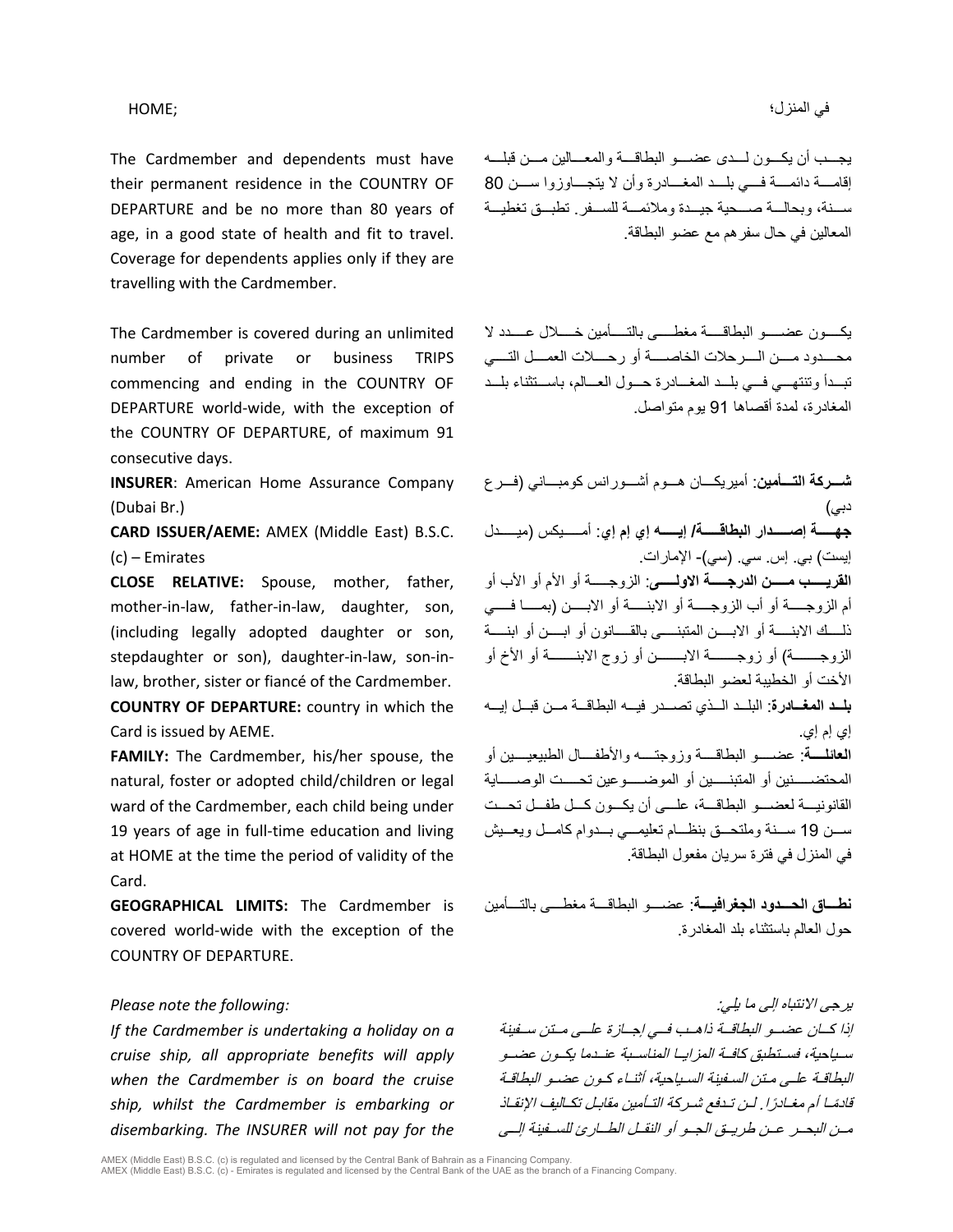*costs of air-sea rescue or emergency transfer ship to shore.*

**HOME:** The Cardmember's principal place of residence in the COUNTRY OF DEPARTURE.

**MANUAL WORK:** Work involving hands-on involvement with the installation, assembly, maintenance or repair of electrical, mechanical or hydraulic plant, (other than in a purely managerial/ supervisory, sales or administrative capacity), or the undertaking of any trade of plumber, electrician, lighting or sound technician, carpenter, painter/decorator or builder, or manual labour of any kind (other than in the catering industry).

**MEDICAL EMERGENCY:** A bodily injury sustained, or sudden and unforeseen illness suffered, by the Cardmember whilst on a TRIP which results in immediate in-patient or out-patient TREATMENT being deemed necessary by a licensed medical practitioner.

**PRE-EXISTING MEDICAL CONDITION:** Any medical or mental condition existing prior to a TRIP and/ or causing the Cardmember and/or dependent pain or physical distress or severely restricting his or her normal mobility, and including (but not limited to):

- A condition for which the Cardmember is on a waiting list for hospital in-patientTREATMENT:
- A condition referred to a medical specialist or the cause of in-patient TREATMENT within the six months prior to the TRIP;
- Any mental condition including fear of flying or other travelphobia;
- A condition for which a terminal prognosis has been provided by a medical practitioner.

**STRIKE or INDUSTRIAL ACTION:** Any form of industrial action whether organised by a trade union committee or not which is carried on with the intention of preventing, restricting or otherwise interfering with the production of goods or the provision of services.

**المنـــزل**: مكــــان الإقامــــة الرئیســــي لعضــــو البطاقــــة فــــي بلــــد المغادرة. **العمـــل الیـــدوي**: العمـــل الـــذي یتضـــمن التركیـــب أو التجمیـــع أو الصـــــیانة أو التصـــــلیح الیـــــدوي للمعـــــدات الكھربائیـــــة أو المیكانیكیـــــة أو الھیدرولیكیـــــة (بخـــــلاف مـــــا یكـــــون بصـــــفة إداریـــــة/ إشـــــرافیة بحتـــــة أو خاصـــــة بالمبیعـــــات أو الإدارة) أو مزاولــــة مھنــــة الســــباك أو فنــــي الكھربــــاء أو الإنــــارة أو ّ فنـــي صـــوتیات أو نجـــار أو دھـــان/ فنـــي دیكـــور أو بنـــاء، أو

**الحـــــالات الطبیـــــة الطارئـــــة**: التعـــــرض لإصـــــابة بدنیـــــة أو الإصــــابة بمــــرض مفــــاجئ وغیــــر متوقــــع مــــن قبــــل عضــــو البطاقـــة أثنــــاء رحلــــة ممــــا یــــؤدي إلــــى ضــــرورة الحصــــول علــــى عــــلاج فــــوري فــــي عیــــادات أو مستشــــفیات علــــى یــــد ممارس طبي مرخص.

العمـــــل الیـــــدوي مـــــن أي نـــــوع (بخـــــلاف صـــــناعة تقـــــدیم

**الحالــــة المرضــــیة الموجــــودة مســــبقا**:**ُ** أي حــــال مرضــــیة أو عقلیــــة موجــــودة قبــــل الرحلــــة و/أو تتســــبب لعضــــو البطاقــــة و/أو شـــــخص معـــــال بـــــألم أو ضـــــائقة جســـــدیة أو تقییـــــد لحركتـــھ العادیـــة بشـــكل كبیـــر، بمـــا فـــي ذلـــك (علـــى ســـبیل المثال لا الحصر):

- الحالــــة التــــي یكــــون فیھــــا عضــــو البطاقــــة علــــى قائمــــة انتظار للحصول على معالجة في مستشفى؛
- الحالـــة التـــي تحـــال إلـــى أخصـــائي طبـــي أو التـــي تكـــون الســــبب فــــي تلقــــي معالجــــة فــــي مستشــــفى خــــلال ســــتة أشھر قبل الرحلة؛
- أي حالـــــة عقلیـــــة تشـــــمل الخـــــوف مـــــن الطیـــــران أو أي حالة من حالات رھاب السفر؛
- الحالـــة التـــي یشـــخص فیھـــا الطبیـــب المعـــالج الحالـــة بأنھـــا عضال وفي مراحلھا الأخیرة؛

**الإضــــرابات أو الإجــــراءات العمالیــــة**: أي شــــكل مــــن أشــــكال الإجــــراءات العمالیــــة ســــواء تــــم تنظیمھــــا مــــن قبــــل لجنــــة نقابیـــــة أم لا والتـــــي یـــــتم اتخاذھـــــا بنیـــــة منـــــع أو تقییـــــد أو التدخل في إنتاج البضائع أو تقدیم الخدمات.

المعالجــــة: الإجــــراءات الجراحيــــة أو الطبيــــة، التــــي يكــــون **TREATMENT:** Surgical or medical procedures, the

AMEX (Middle East) B.S.C. (c) is regulated and licensed by the Central Bank of Bahrain as a Financing Company.<br>AMEX (Middle East) B.S.C. (c) - Emirates is regulated and licensed by the Central Bank of the UAE as the branch

الشاطئ.

الطعام).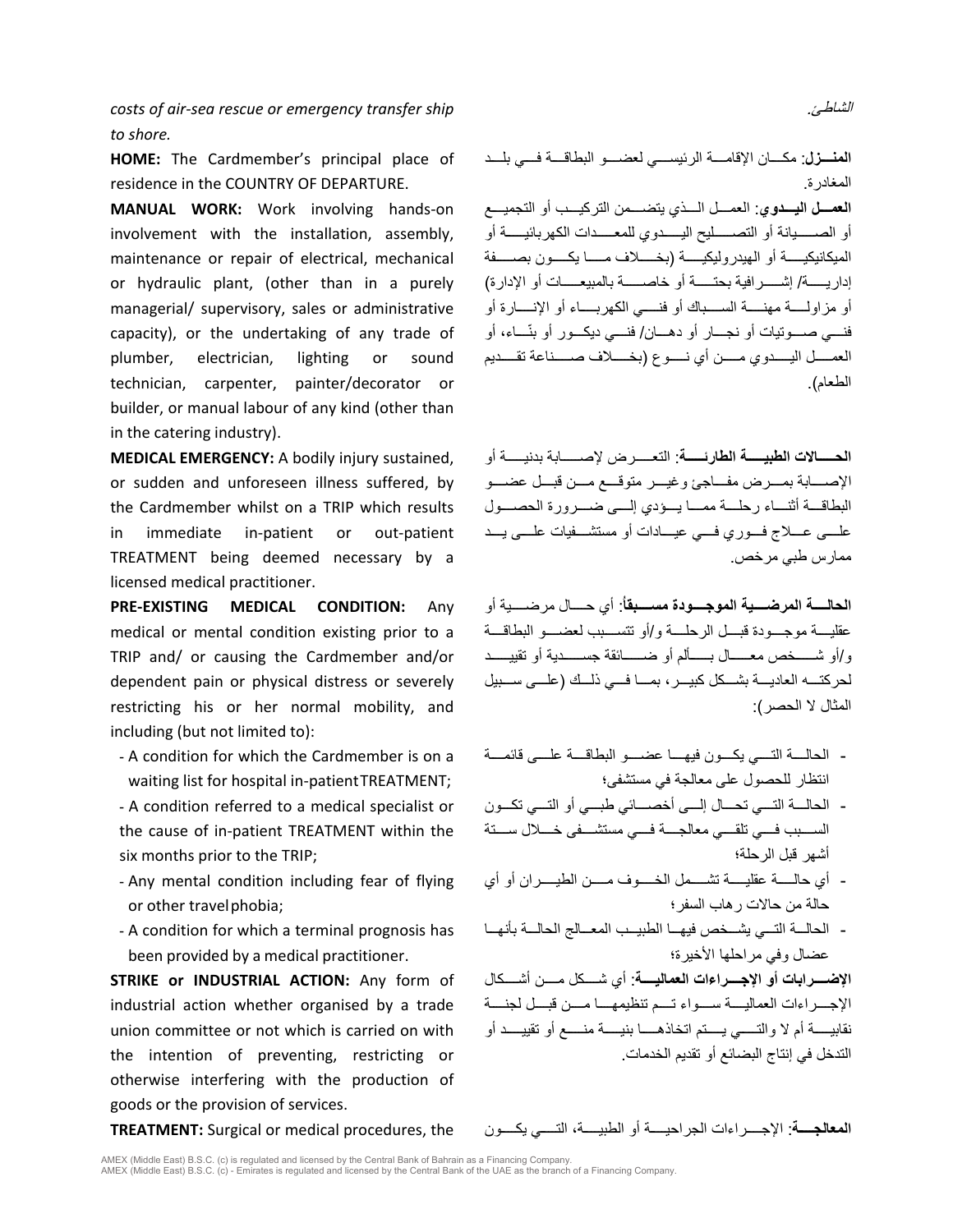sole purpose of which is the cure or relief of acute illness or injury.

**TRIP:** The Cardmember is covered during an unlimited number of private or business TRIPS commencing and ending in the COUNTRY OF DEPARTURE world-wide, of maximum 91 consecutive days; the cover is, however, limited to a total of 183 days spent outside the COUNTRY OF DEPARTURE in any 12 month period.

*The Cardmember will be covered when undertaking Winter Sports, on condition that the total time the Cardmember spends engaged in these activities does not exceed a maximum of 17 days in total per annual period of insurance.*

**WINTER SPORTS**: On- and off-piste skiing, onand off-piste snowboarding, tobogganing, glacier skiing, outdoor ice skating on recognised public rinks.

The Cardmember is covered when taking part in WINTER SPORTS, as defined in the Meaning of Words, on condition that the total time the Cardmember spends engaged in these activities does not exceed a maximum of 17 days in total per annual period of insurance.

The Cardmember is not covered when engaging in bobsleigh, heli skiing, ice hockey, luge, paraskiing, skeleton, ski jumping, ski racing or ski stunting.

The INSURER expects the Cardmember to comply with the following guidelines:

• The Cardmember must observe the rules of the resort or area. If in doubt, the Cardmember should follow the advice of

الھـــدف الوحیـــد منھـــا معالجـــة أو التخفیـــف مـــن حـــدة مـــرض أو إصابة. **الرحلـــة**: یكـــون عضـــو البطاقـــة مغطـــى بالتـــأمین خـــلال عـــدد لا محـــدود مـــن الـــرحلات الخاصـــة أو رحـــلات العمـــل التـــي تبـــدأ وتنتھـــي فـــي بلـــد المغـــادرة حـــول العـــالم، لحـــد أقصـــاه 91 یــــوم متواصــــل؛ ومــــع ذلــــك تكــــون التغطیــــة مقتصــــرة علـــى 183 يـــوم إجماليـــة يـــتم تمضـــيتها خـــارج بلـــد المغـــادرة في أي فترة مكونة من 12 شھر.

یرجى الانتباه إلى ما یلي: *:following the note Please* ســــیكون عضــــو البطاقـــــة مغطــــى بالتـــــأمین عنــــد مزاولـــــة الریاضــــات الشــــتویة، شــــرط أن لا یتجــــاوز إجمــــالي الوقــــت الــــذي یمضــــیھ عضــــو البطاقــــة فــــي المشــــاركة فــــي تلــــك الأنشــــطة <sup>17</sup> یــــوم كحــــد أقصــــى وبالإجمــــال لكــــل فتــــرة سنویة للتأمین.

> **الریاضـــــات الشـــــتویة**: التـــــزلج علـــــى أو خـــــارج منحـــــدرات التـــزلج، التـــزلج بـــاللوح علـــى أو خـــارج منحـــدرات التـــزلج، التوبوجــــانینج، الجلیســــیر ســــكیینج، التزحلــــق علــــى الجلیــــد في الھواء الطلق في حلبات عامة معترف بھا.

> یكـــون عضـــو البطاقـــة مغطـــى بالتـــأمین عنـــد المشـــاركة فـــي الریاضـــات الشـــتویة، كمـــا ھـــو معـــرف فـــي معنـــى الكلمـــات، شــــرط أن لا یتجــــاوز إجمــــالي الوقــــت الــــذي یمضــــیھ عضــــو البطاقــــة فــــي المشــــاركة فــــي تلــــك الأنشــــطة 17 یــــوم كحــــد أقصى وبالإجمال لكل فترة سنویة للتأمین.

> لا یكــــون عضــــو البطاقــــة مغطــــى بالتــــأمین عنــــد المشــــاركة فــــي ریاضــــات التــــزلج عبــــر المطبــــات أو التــــزلج بواســــطة طـــــائرات الھلیوكـــــوبتر، أو الھـــــوكي الجلیـــــدي أو الزحافـــــ ات الثلجیـــــة أو الباراســـــكیینج أو الســـــكیلیتون أو القفـــــز التزلجـــــي أو سباقات التزلج أو السكي ستانتنج.

**شروط خاصة مطبقة خارج منحدرات التزلج Piste-Off applying Conditions Special** تتوقــــع شــــ ركة التــــأمین مــــن عضــــو البطاقــــة الامتثــــال إلــــى التوجیھات التالیة:

> • یجـــب علـــى عضـــو البطاقـــة مراعـــاة قواعـــد المنتجـــع أو المنطقـــة. وفـــي حـــال وجـــود شـــك بـــذلك الخصـــوص، علـــى عضـــو البطاقـــة إتبـــاع نصـــائح الـــدلیل أو المرشـــد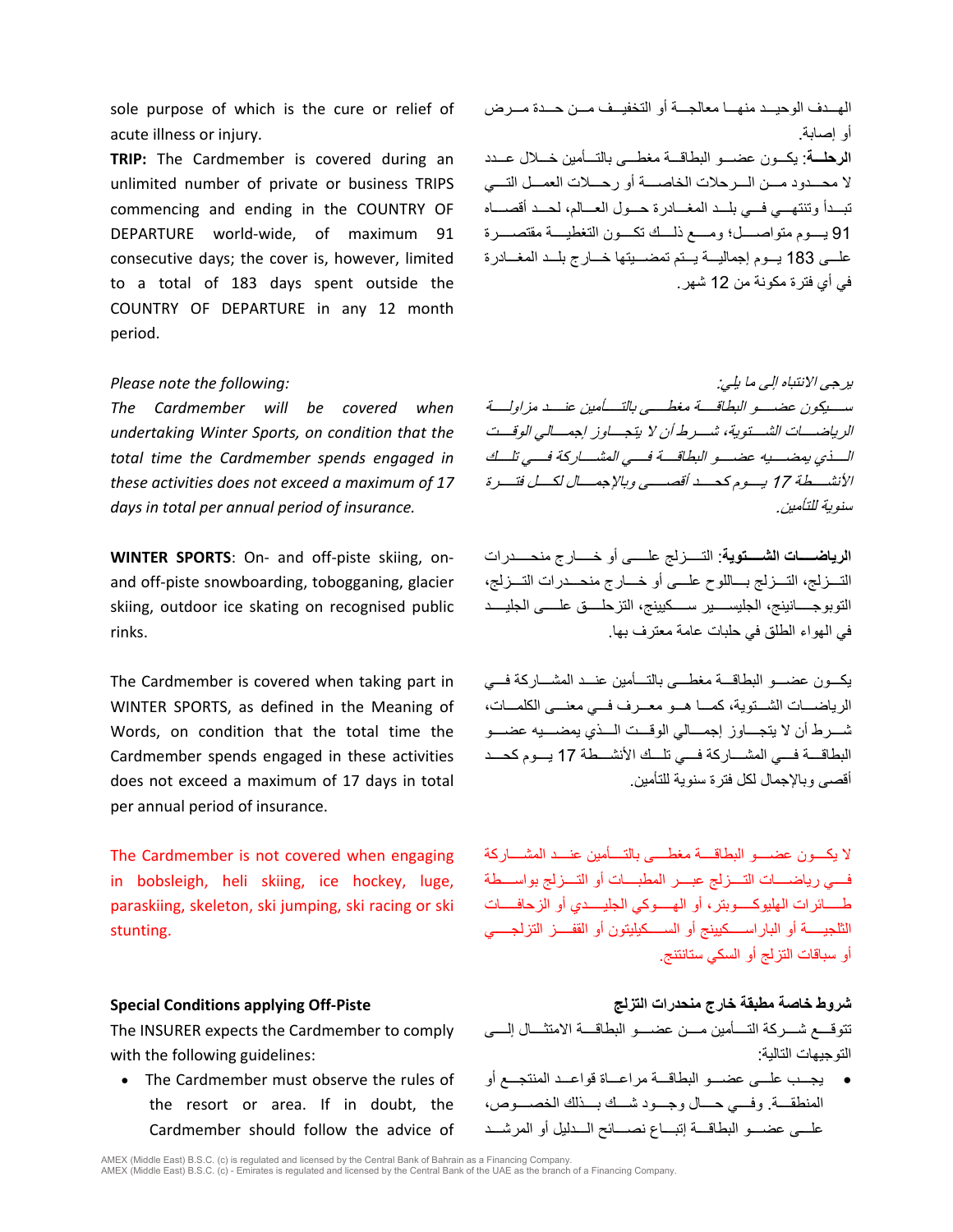local guides orinstructors. .المحلي السیاحي

- Where off-piste is only allowed in the company of a guide, the guide's advice should be strictly followed.
- Inexperienced skiers or snowboarders should not go off-piste except under the supervision of a guide.
- As a general rule, the Cardmember should exercise common sense and follow sensible local practices.

### **المزایا BENEFITS**

The Cardmember is entitled to obtain: :على الحصول البطاقة لعضو یحق

### **1-1 المساعدة الطبیة الطارئة ASSISTANCE EMERGENCY MEDICAL1.1**

### **التحویل لتلقي الخدمات الطبیة: :SERVICES MEDICAL TO REFERRALS**

ASSISTANCE DEPARTMENT will refer the beneficiary to physicians, hospitals, clinics, ambulances, private duty nurses, dentists, dental clinics, services for the disabled, opticians, ophthalmologists, pharmacies, suppliers of contact lenses and medical aid equipment.

If the Cardmember's condition or the circumstances require it, ASSISTANCE DEPARTMENT will send a doctor to the Cardmember in order to assess the medical condition; (the cost of health treatment and any doctor's fees shall be borne by the Cardmember (charged to Cardmember's account and subject to authorisation by AEME).

ASSISTANCE DEPARTMENT will organise the subsequent admission into an appropriate hospital and, if requested, guarantee the medical expenses (to be charged to Cardmember's account and subject to authorisation by AEME).

- عنـــدما یكـــون منحـــدر التـــزلج مســـموح الاســـتخدام برفقـــة دلیــــل ســــیاحي، یجــــب إتبــــاع نصــــائح الــــدلیل الســــیاحي بدقة.
- لا یجــــوز للمتــــزلجین ممــــن لا خبــــرة لــــدیھم الخــــروج خـــارج منحـــدر التـــزلج إلا إذا كـــان ذلـــك تحـــت إشـــراف دلیل سیاحي.
- كقاعــــدة عامــــة، یجــــب علــــى عضــــو البطاقــــة ممارســــة الحس السلیم وإتباع الممارسات المحلیة المعقولة.

**-1 خدمات المساعدة SERVICES ASSISTANCE 1.**

یقـــــوم قســـــم المســـــاعدة بتحویـــــل المســـــتفید إلـــــ ى أطبـــــاء ومستشــــــفیات وعیــــــادات وســــــیارات إســــــعاف وممرضــــــات مناوبـــات خاصـــة وأطبـــاء أســـنان وعیـــادات أســـنان وخـــدمات خاصــــة بالمعــــاقین وأخصــــائي البصــــریات وأطبــــاء عیــــون وصــــــیدلیات ومــــــزودي العدســــــات اللاصــــــقة والمعــــــ دات والمستلزمات الطبیة.

**DISPATCH OF A DOCTOR ON THE SPOT: الفور على طبیب إرسال** إذا اســـــتدعت حالـــــة أو ظـــــروف عضـــــو البطاقـــــة ذلـــــك، ً سیرســـل قســـم المســـاعدة طبیبـــا إلـــى عضـــو البطاقـــة مـــن أجـــل تقیـــیم حالتـــھ الصـــ حیة؛ (یتحمـــل عضـــو البطاقـــة تكـــالیف أي معالجــــة طبیــــة وأي رســــوم خاصــــة بالطبیــــب وتخصــــ م مــــن حســـاب عضـــو البطاقـــة ومـــع مراعـــاة لحصـــول علـــى موافقـــ ة من إیھ إي إم إي).

**الدخول إلى المستشفى :ADMISSION HOSPITAL** ســـــینظم قســـــم المســـــاعدة عملیـــــة الـــــدخول اللاحـــــق إلـــــى مستشـــفى مناســـب و، إن لـــزم الأمـــر، تـــأمین النفقـــات الطبیـــة (التـــي ستخصـــم مـــ ن حســـاب عضـــو البطاقـــة ومـــع مراعـــاة لحصول على موافقة من إیھ إي إم إي).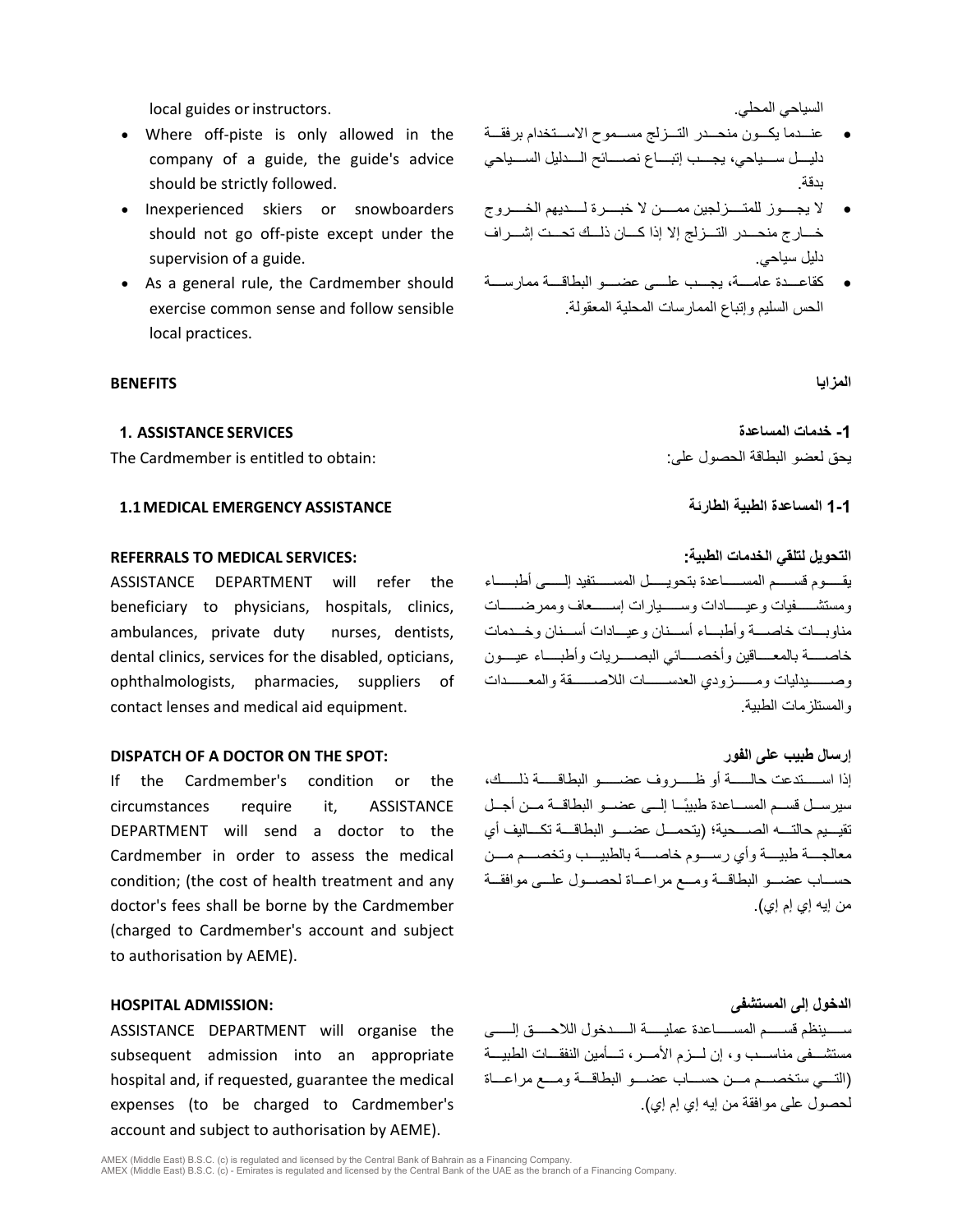# **DISPATCH OF NECESSARY MEDICINES WHICH CANNOT BE FOUND LOCALLY:**

If the Cardmember's condition or the circumstances require it, and if legally possible, ASSISTANCE DEPARTMENT will despatch the medicine to the Cardmember's location. (The cost of the medicine shall be borne by the Cardmember. The cost of shipment shall be borne by ASSISTANCE DEPARTMENT).

# **REPLACEMENT OF BROKEN, LOST OR STOLEN GLASSES OR CONTACT LENSES:**

If the Cardmember's condition or the circumstances require it, ASSISTANCE DEPARTMENT will despatch replacement lenses or glasses to the Cardmember's location. (The cost of the actual lenses or glasses shall be borne by the Cardmember. The cost of shipment shall be borne by the ASSISTANCE DEPARTMENT).

# **TRANSFER OF LOST OR FORGOTTEN PRESCRIPTIONS**

When possible by law, ASSISTANCE DEPARTMENT shall endeavour to facilitate the transfer of a prescription from a Cardmember's home pharmacy to a local pharmacy. (The cost of the medication and any prescription charges shall be borne by the Cardmember).

### **2-1 المساعدة القانونیة ASSISTANCE LEGAL 1.2**

### **الإحالات إلى المحامین REFERRALS LAWYER**

ASSISTANCE DEPARTMENT will make referrals to English speaking lawyers in the country of travel within the geographic scope. If requested and available, lawyers speaking other languages will also be referred

If the Covered Person is jailed (or threatened to be) ASSISTANCE DEPARTMENT will appoint and

# **ًا إرسال الأدویة الضروریة التي لا یمكن ایجادھا محلی**

إذا اســــتدعت حالــــة أو ظــــروف عضــــو البطاقــــة ذلــــك، وإذا ً كــــان ذلــــك ممكنــــا مــــن الناحیــــة القانونیــــة، سیرســــل قســــم المســـــاعدة الطبیـــــة الأدویـــــة إلـــــى موقـــــع عضـــــو البطاقـــــة. (یتحمــــل عضــــو البطاقــــة تكلفــــة الأدویــــة. ویتحمــــل قســــم المساعدة تكلفة شحن الأدویة).

**اســـــتبدال النظـــــارات أو العدســـــات اللاصـــــقة المكســـــورة أو المفقودة أو المسروقة** إذا اســـــتدعت حالـــــة أو ظـــــروف عضـــــو البطاقـــــة ذلـــــك، سیرســــل قســــم المســــاعدة نظــــارات أو عدســــات بدیلــــة إلــــى موقـــــع عضـــــو البطاقـــــة. (یتحمـــــل عضـــــو البطاقـــــة تكلفـــــة النظــــارات أو العدســــات الفعلیــــة. ویتحمــــل قســــم المســــاعدة تكلفة شحنھا).

### **ارسال الوصفات الطبیة التي یتم فقدھا أو نسیانھا**

ً عنــــدما یكــــون ذلــــك ممكنــــا بموجــــب القــــانون، ســــیبذل قســــم المســــاعدة جھــــوده لتســــھیل ارســــال الوصــــفات الطبیــــة مــــن صـــــیدلیة منـــــزل عضـــــو البطاقـــــة إلـــــى صـــــیدلیة محلیـــــة. (یتحمـــل عضـــو البطاقـــة تكلفـــة الأدویـــة وأي رســـوم متعلقـــة بالوصفات الطبیة).

ســــیقوم قســــم المســــاعدة بإحــــالات إلــــى محــــامین نــــاطقین باللغـــة الإنجلیزیـــة فـــي بلـــد الســـفر ضـــمن النطـــاق الجغرافـــي. ً وفـــي حـــال طلـــب ذلـــك وكـــان متاحـــا، ســـتتم الإحـــ الات إلـــى محامین ناطقین بلغات أخرى.

**المساعدة القانونیة ASSISTANCE LEGAL** إذا تعـــ رض الشـــخص المغطـــى بالتـــأمین للســـجن (أو التھدیـــد بــــه)، ســـيعين قســـم المســــاعدة محاميًــــا وســـيدفع أتعابــــه مقـــدمًا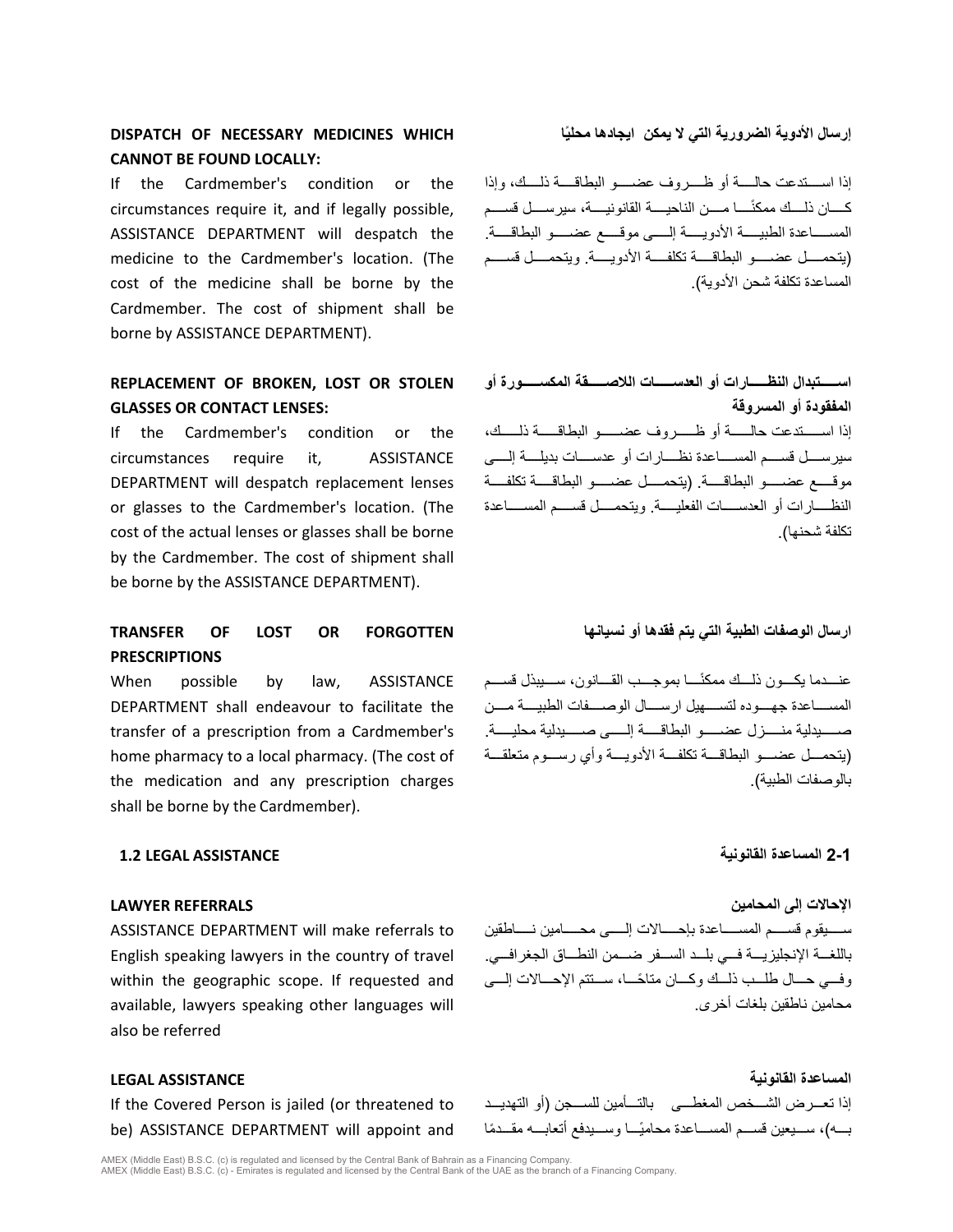advance the fees of a lawyer up to US\$ 1,000 (to be charged to Cardmembers' account and subject to authorisation by AEME)

If the Covered Person is jailed (or threatened to be), ASSISTANCE DEPARTMENT shall advance the bail bond up to US\$ 10,000 (to be charged to Cardmembers' account and subject to authorisation byAEME).

In case of imprisonment or hospitalisation and circumstances demand the services of an interpreter; ASSISTANCE DEPARTMENT shall make the necessary arrangements (to be charged to the Cardmember's account and subject to authorisation by AEME).

# **3-1 المساعدة الشخصیة ASSISTANCE PERSONAL 1.3**

ASSISTANCE DEPARTMENT will endeavour to provide:

- Information for preparing a journey للرحلة للإعداد معلومات•
- 
- Information on inoculation requirements for foreign travel
- Information on customs and duty regulations,
- Information on foreign exchange rates and value added taxes
- Referrals to American Express Travel Service Offices World-wide
- Referrals to Embassies or Consulates والقنصلیات السفارات إلى الإحالات•
- 

# **1.4 TRAVEL ORIENTED EMERGENCY ASSISTANCE**

In the event of lost or stolen cash, Travellers Cheques, Credit and Charge Cards or in the event that there are no American Express Travel

لغایــــة 1,000 دولار أمریكــــي (تخصــــم مــــن حســــاب عضــــو البطاقـــة ومـــع مراعـــاة الحصـــول علـــى موافقـــة مـــن إیـــھ إي إم إي).

**ADVANCE PAYMENT FOR BAIL BOND ُمقدما الكفالة دفع** إذا تعــــرض الشــــخص المغطــــى بالتــــأمین للســــجن (أو التھدیــــد بــــھ)، ســــیدفع قســــم المســــاعدة ســــند الكفالــــة لمبلــــغ یصــــل إلــــى10,000 دولار أمریكــــي (تخصــــم مــــن حســــاب عضــــو البطاقـــة ومـــع مراعـــاة الحصـــول علـــى موافقـــة مـــن إیـــھ إي إم إي).

**DISPATCH OF AN INTERPRETER فوري مترجم إرسال** فـــــي حالـــــة الحـــــبس أو المكـــــوث فـــــي المستشـــــفى وفـــــي الظـــروف التـــي تســـتدعي خـــدمات متـــرجم فـــوري، ســـیجري قســــم المســــاعدة الترتیبــــات الضــــروریة (التــــي تخصــــم مــــن حســـــاب عضـــــو البطاقـــــة ومـــــع مراعـــــاة الحصـــــول علـــــى موافقة من إیھ إي إم إي).

سیبذل قسم المساعدة جھوده لتوفیر:

- 
- معلومات حول التأشیرات وجوازات السفر passports ,visas on Information•
	- معلومات عن متطلبات التلقیح للسفر للخارج
		- معلومات حول اللوائح الجمركیة
	- معلومــــات حــــول أســــعار صــــرف العمــــلات وضــــرائب القیم المضافة
	- إحــــــالات إلــــــى مكاتــــــب خــــــدمات الســــــفر الخاصــــــة بأمیریكان اكسبریس حول العالم
		-
- الإحالات إلى المترجمین الفوریین Interpreters to Referrals•

**4-1 المساعدة الطارئة المتعلقة بالسفر**

**السلفیات النقدیة ADVANCES CASH** فــي حــال فقــدان أو ســرقة الأمــوال النقدیــة أو الشــیكات الســیاحیة أو بطاقــات الائتمــان أو الخصــم أو فــي حــال عــدم تــوفر مكاتــ ب خــدمات الســفر الخاصــة بأمیریكــان اكســبریس أو أجھــزة صــراف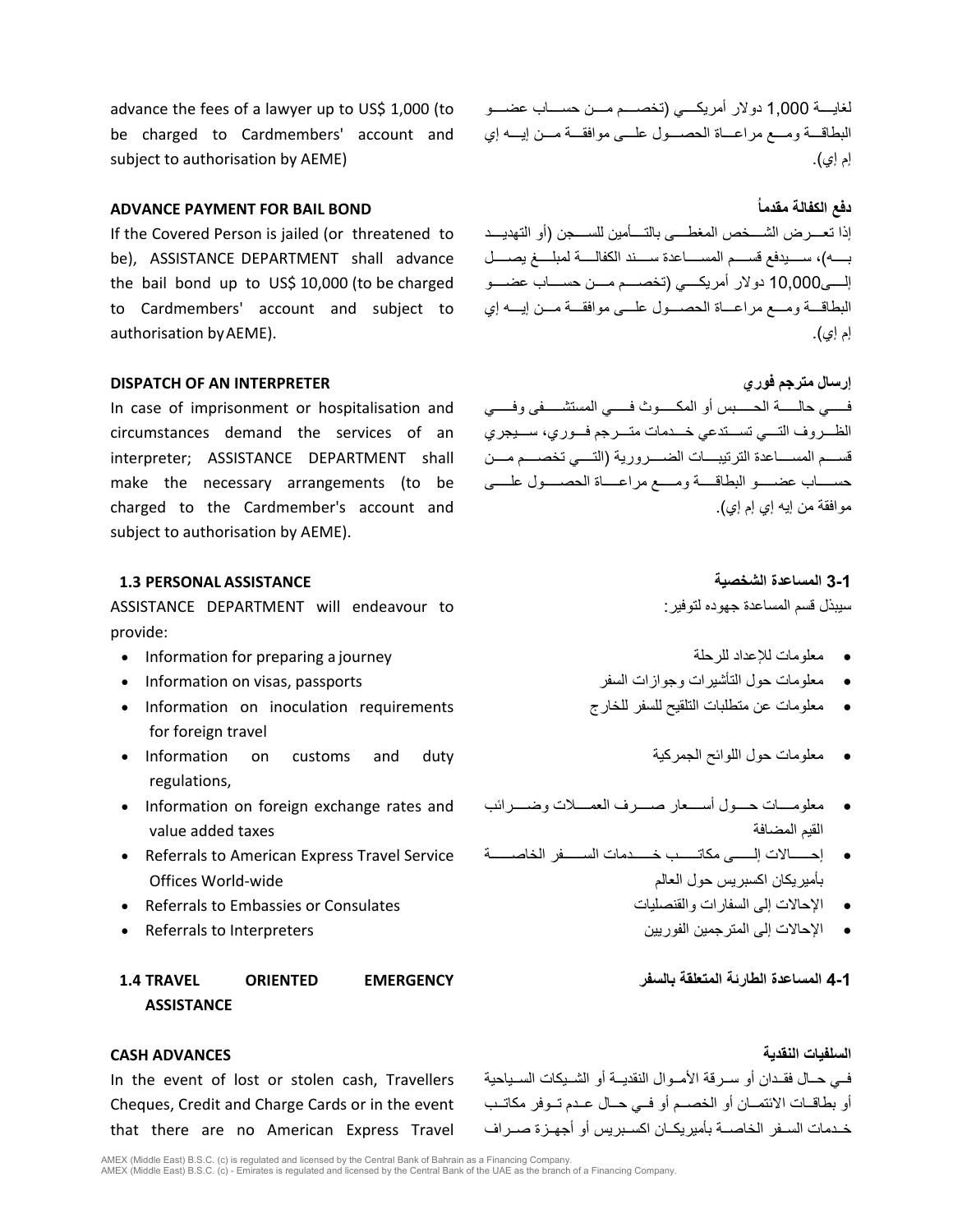Service Offices or ATMs available at the Cardmember's location, ASSISTANCE DEPARTMENT shall advance cash to the Cardmember up to US\$ 1,000 (to be charged to Cardmember's account and subject to authorisation by AEME).

Transmission of urgent messages from the Cardmember to relatives, business associates, friends residing in his/her country of residence and vice versa.

ASSISTANCE DEPARTMENT will provide assistance in locating lost luggage and shall provide to the Cardmember regular updates on the location status.

### **المساعدة في رحلة العودة TRIP RETURN FOR ASSISTANCE**

In case of loss or theft of the American Express Platinum Credit Card or identity papers necessary to return home, ASSISTANCE DEPARTMENT will provide assistance in replacing them. In the event of loss or theft of the transportation ticket to return home, a replacement transportation ticket shall be provided for an amount up to US\$ 1,000 (to be charged to Cardmember's account and subject to authorisation by AEME).

### **-2 مزایا المساعدة الطبیة BENEFITS ASSISTANCE MEDICAL 2**

### **1-2 الترحیل إلى الوطن EVACUATION REPATRIATION2.1**

Additional travelling costs incurred in repatriating the Cardmember to the COUNTRY OF DEPARTURE when recommended by ASSISTANCE DEPARTMENT Senior Medical Officer. The INSURER will pay for the cost of a medical escort if considered necessary. Also the INSURER will pay the additional travelling and reasonable accommodation costs incurred in

آلــي فــي موقــع عضــو البطاقــة، سیرســل قســم المســاعدة ســلفیة نقدیــة إلــى عضــو البطاقــة حتــى 1,000 دولار أمریكــي (تخصــم مــن حســاب عضــو البطاقــة ومــع مراعــاة الحصــول علــى موافقــة من إیھ إي إم إي).

**إرسال الرسائل العاجلة RELAY MESSAGE URGENT** إرســــال الرســــائل العاجلــــة مــــن قبــــل عضــــو البطاقــــة إلــــى أقاربـــھ أو شـــركاءه فـــي العمـــل أو أصـــدقائھ المقیمـــین فـــي بلـــد إقامتھ والعكس بالعكس.

**المساعدة بالأمتعة ASSISTANCE LUGGAGE** ســـیعمل قســـم المســـاعدة علـــى تقـــدیم المســـاعدة المتعلقـــة فـــي التعـــرف علـــى موقـــع الأمتعـــة المفقـــودة كمـــا ســـیزود عضـــو البطاقـــة بأحـــدث المعلومـــات بشـــ كل منـــتظم حـــول حالـــة موقـــع الأمتعة.

> فـــــي حـــــال فقـــــدان أو ســـــرقة بطاقـــــة أمریكـــــان اكســـــبریس الائتمانیـــــــــة البلاتینیـــــــــة أو أي أوراق تتعلـــــــــق بإثبـــــــــات الشخصـــــیة والضـــــروریة لرحلـــــة العـــــودة إلـــــى الـــــوطن، ســـیعمل قســـم المســـاعدة علـــى تقـــ دیم المســـاعدة فیمـــا یتعلـــق باســـتبدالھا. وفـــي حـــال فقـــدان أو ســـرقة تـــذاكر النقـــل للعـــودة إلـــى الـــوطن، ســـیتم تـــوفیر بـــدیل لتـــذاكر النقـــل لغایـــة 1,000 دولار أمریكــــي (تخصــــم مــــن حســــاب عضــــو البطاقــــة ومــــع مراعاة الحصول على إذن من إیھ إي إم إي).

تكــــالیف الســــفر الإضــــافیة التــــي یــــتم تحملھــــا فــــي ترحیــــل عضــــو البطاقــــة إلــــى بلــــد المغــــادرة عنــــدما یكــــون ذلــــك بتوصــــ یة مــــن المســــؤول الطبــــي الأول فــــي قســــم المســــاعدة. ســــتدفع شــــركة التــــأمین مقابــــل تكلفــــة المرافقــــة الطبیــــة إذا اعتبــــرت ضــــروریة. كمــــا ســــتدفع شــــركة التــــأمین تكــــالیف الســـفر الإضـــافیة والإقامـــة المعقولـــة التـــي یـــتم تحملھـــا فـــي الترحیــــل إلــــى عنــــوان منــــزل عضــــو البطاقــــة، زوجــــة أو الشــــریك بالقــــانون العــــام أو المماثــــل فــــي الجــــنس لعضــــو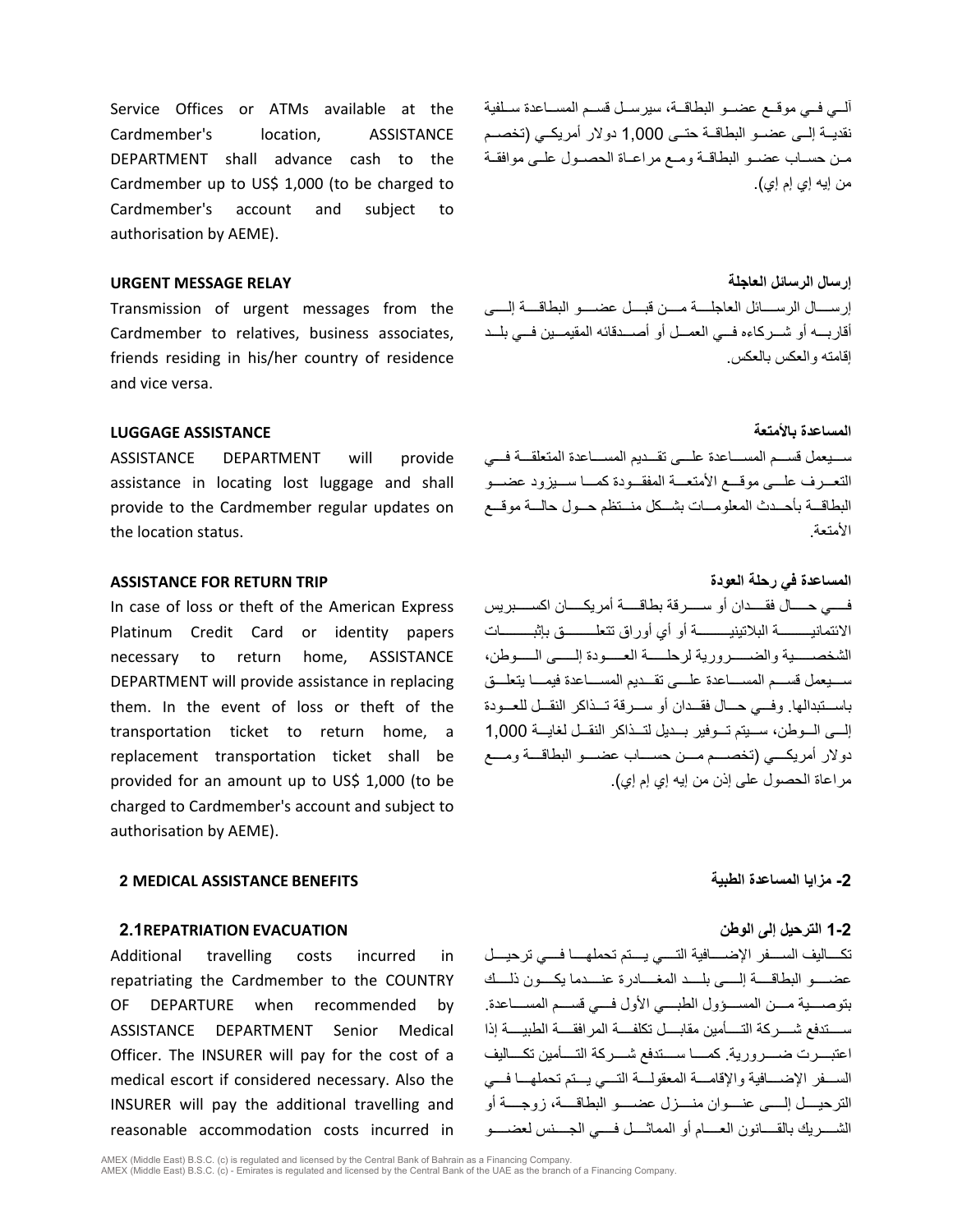returning to the Cardmember's HOME address the Cardmember's spouse or common law or same sex partner and/or the Cardmember's children accompanying the Cardmember on the TRIP and subject to being covered under this Group - Policy.

a. Transportation costs of returning the Cardmember's body to the HOME in the COUNTRY OF DEPARTURE. or alternatively

b.Cremation of a Cardmember abroad and transportation costs of returning the ashes to the HOME in the COUNTRY OF DEPARTURE or alternatively

c.Burial of a deceased Cardmember abroad (costs payable up to US\$3,000).

## **2.3ADDITIONAL COST FOR ACCOMMODATION للإقامة الإضافیة التكالیف 3-2**

If medically required, the Insurer shall pay hotel accommodation for the Cardmember prior to his/her return to the COUNTRY OF DEPARTURE (US\$ 100 per day for up to 5 days)

- **a.accommodation costs other than the cost of the room.**
- **b.anything mentioned in Section 5 General Exclusions.**

# **4-2 نفقات السفر الإضافیة EXPENSES TRAVEL ADDITIONAL2.4**

In the event of repatriation of the Cardmember and/or his/her dependents, the INSURER will pay additional travel expenses arranged by the INSURER for the other person covered under the Group Policy to return to the COUNTRY OF DEPARTURE, provided that the original travel ticket cannot be used.

# **Anything mentioned in Section 5 General Exclusions.**

البطاقــــة و/أو أطفــــال عضــــو البطاقــــة المصــــاحبین لعضــــو البطاقـــة فـــي الرحلـــة، مـــع مراعـــاة أن تكـــون مغطـــاة بالتـــأمین بموجب الوثیقة الجماعیة ھذه.

**2-2 إعادة جثمان المتوفى REMAINS OF REPATRIATION2.2** أ- تكـــالیف النقـــل لإعـــادة جثمـــان عضـــو البطاقـــة إلـــى منزلـــھ في بلد المغادرة أو

> ب- حــــرق جثمــــان عضــــو البطاقــــة فــــي الخــــارج وتكــــالیف النقل لإعادة الرماد إلى منزلھ في بلد المغادرة أو

> ج- دفــــن جثمــــان عضــــو البطاقــــة فــــي الخــــارج (التكــــالیف واجبة الدفع حتى 3,000 دولار أمریكي).

> فــــي حــــال طلــــب ذلــــك مــــ ن الناحیــــة الطبیــــة، تــــدفع شــــركة التـــأمین تكـــالیف الإقامـــة فـــي الفنـــادق لعضـــو البطاقـــة قبـــل عودتـــھ إلـــى بلـــد المغـــادرة (100 دولار عـــن كـــل یـــوم لمـــدة 5 أیام).

**الأمور غیر المشمولة بالتغطیة: :covered not is What أ- تكالیف الإقامة غیر تكلفة الغرفة.**

**ب- أي شيء مذكور في القسم 5 - الاستثناءات العامة.**

فـــي حـــال ترحیـــل عضـــو البطاقـــة و/أو المعـــالین مـــن قبلـــھ، ســــتدفع شــــركة التــــأمین نفقــــات ســــفر إضــــافیة تقــــوم شــــركة التــــــأمین بترتیبھــــــا للشــــــخص الآخــــــر المغطــــــى بالتــــــأمین بموجـــب الوثیقـــة الجماعیـــة للعـــودة إلـــى بلـــد المغـــادرة، شـــرط أن تكون تذكرة السفر الأصلیة غیر ممكنة الاستخدام.

**الأمور غیر المشمولة بالتغطیة: :covered not is What أي شيء مذكور في القسم 5 - الاستثناءات العامة.**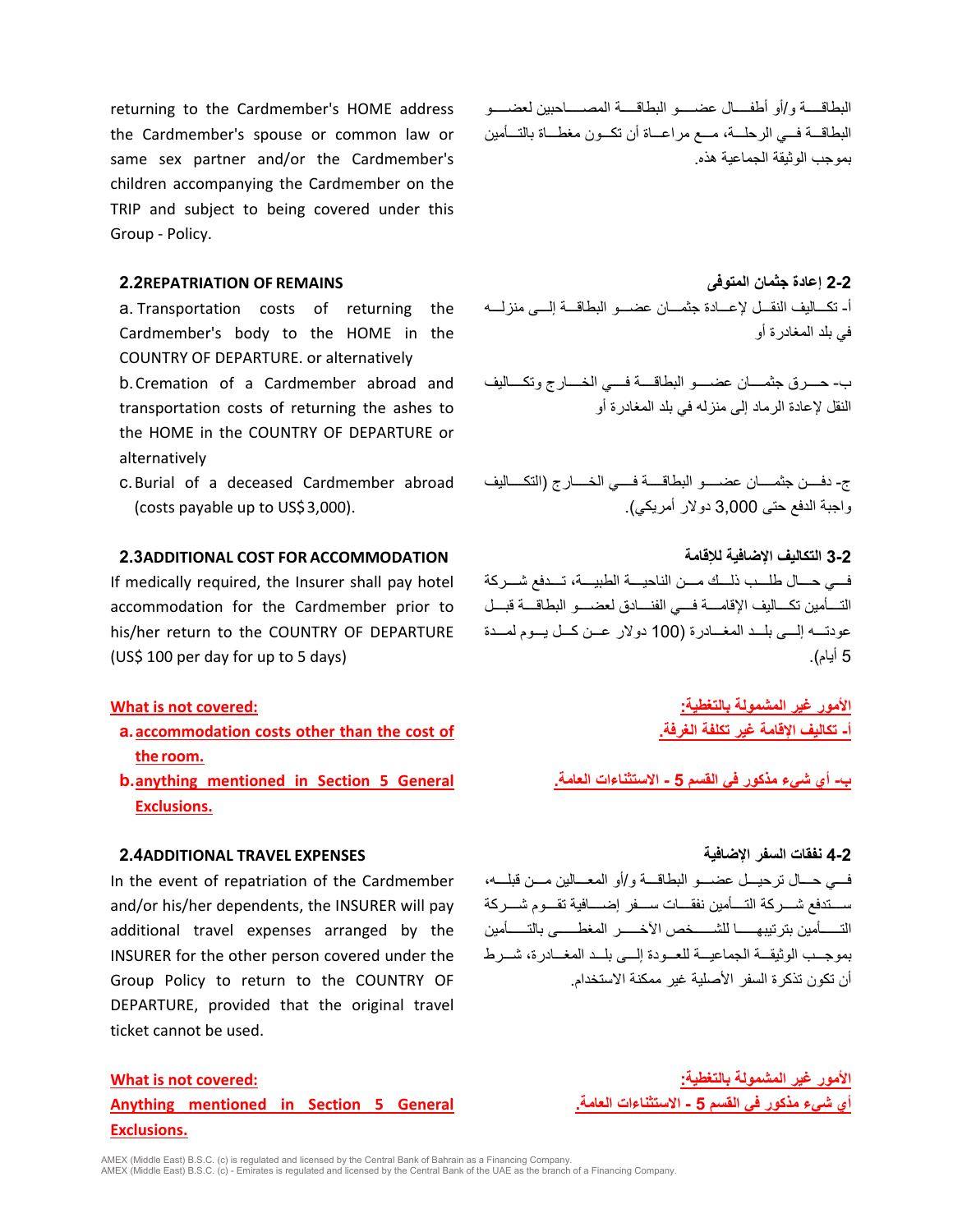In the event of in-patient treatment of the Cardmember and/or his/her dependents for more than 7 consecutive days, the INSURER will pay for the cost of a round trip ticket for a CLOSE RELATIVE, living in the COUNTRY OF DEPARTURE, to enable him/her to visit the hospitalised person at the overseas location.

### **6-2 إعادة الأطفال إلى المنزل CHILDREN OF HOME RETURN2.6**

Additional travelling costs incurred in returning each dependent, being a child under 15 years of age, to the HOME address in the COUNTRY OF DEPARTURE if incapacity of the responsible Cardmember leaves such child unsupervised. A competent person will be provided to accompany the child HOME.

**Any air travel costs in excess of a one-way economy/tourist class ticket for each child to be repatriated.**

# **2.7MEDICAL ASSISTANCE TO CHILDREN AT HOME**

In the event of sickness or injury of the Cardmember's child being less than 15 years of age and left at home while the Cardmembers is travelling outside the COUNTRY OF DEPARTURE, ASSISTANCE DEPARTMENT shall monitor the child's medical condition and keep the Cardmember informed. Any subsequent need for transportation and hospitalisation of the child shall be organised by ASSISTANCE DEPARTMENT and charged to the Cardmembers' account and subject to authorisation by the AEME.

# **What is not covered under 2 MEDICAL ASSISTANCE BENEFITS:**

- 
- **b. pre-planned or pre-known medical فـــي اً**

**5-2 زیارة أحد الأقرباء من الدرجة الاولى RELATIVE CLOSE A OF VISIT2.5** فــــي حــــال تلقــــي عضــــو البطاقــــة و/أو المعــــالین مــــن قبلــــ ھ للعـــلاج فـــي مستشـــفى لأكثـــر مـــن 7 أیـــام متواصـــلة، ســـتدفع شـــركة التـــأمین تكلفـــة تـــذكرة ذھـــاب وإیـــاب لأحـــد الأقربـــاء مــــن الدرجــــة الاولــــى، الــــذین یعیشــــون فــــي بلــــد المغــــادرة، لیــــتمكن مــــن زیــــارة الشــــخص المقــــیم فــــي المستشــــفى فــــي مكان ما في الخارج.

> تكـالیف السـفر الإضـافیة التـي یـتم تحملھـا فـي إعـادة كـل معـال، ً یكــون طفــلا دون ســن 15 ســنة، إلــى عنــوان منزلــھ فــي بلــد المغــادرة إذا كلــن عضــو البطاقــة المســؤول غیــر قــادر علــى تــرك ذلــك الطفــل دون مراقبــة. وســیتم تــوفیر شــخص مؤھــل لمرافقة الطفل في المنزل.

**الأمور غیر المشمولة بالتغطیة: :covered not is What ً أي تكـــالیف للســـفر جـــوا تتجـــاوز الســـفر علـــى مـــتن رحلـــة باتجــــاه واحــــد علــــى الدرجــــة الاقتصــــادیة/ الســــیاحیة لكــــل طفل یجب إعادتھ.** 

### **7-2 المساعدة الطبیة للأطفال في المنزل**

فــــي حــــال مــــرض أو إصــــابة أحــــد أطفــــال عضــــو البطاقــــة ممـــن ھـــو دون ســـن 15 ســـنة عنـــد تركـــھ فـــي المنـــزل أثنـــاء ســـفر عضـــو البطاقـــة خـــارج بلـــد المغـــادرة، ســـیراقب قســـم المســــاعدة الحالــــة الصــــحیة للطفــــل وإبقــــاء عضــــو البطاقــــة علـــــى إطـــــلاع. وســـــیتم تنظـــــیم أي نقـــــل أو إدخـــــال إلـــــى المستشــــفى یحتــــاج إلیــــھ الطفــــل فیمــــا بعــــد مــــن قبــــل قســــم المســـاعدة وخصـــم ذلـــك مـــن حســـاب عضـــو البطاقـــة ومـــع مراعاة الحصول على موافقة من إیھ إي إم إي.

**الأمــــور غیــــر المشــــمولة بالتغطیــــة تحــــت القســــم رقــــم -2 مزایا المساعدة الطبیة: أ- الحالات المرضیة الموجودة مسبقا.ُ .CONDITIONS MEDICAL EXISTING-PRE .a ب- المعالجـــة الطبیـــة المخطـــط لھـــا أو المعلومـــة مســـبق**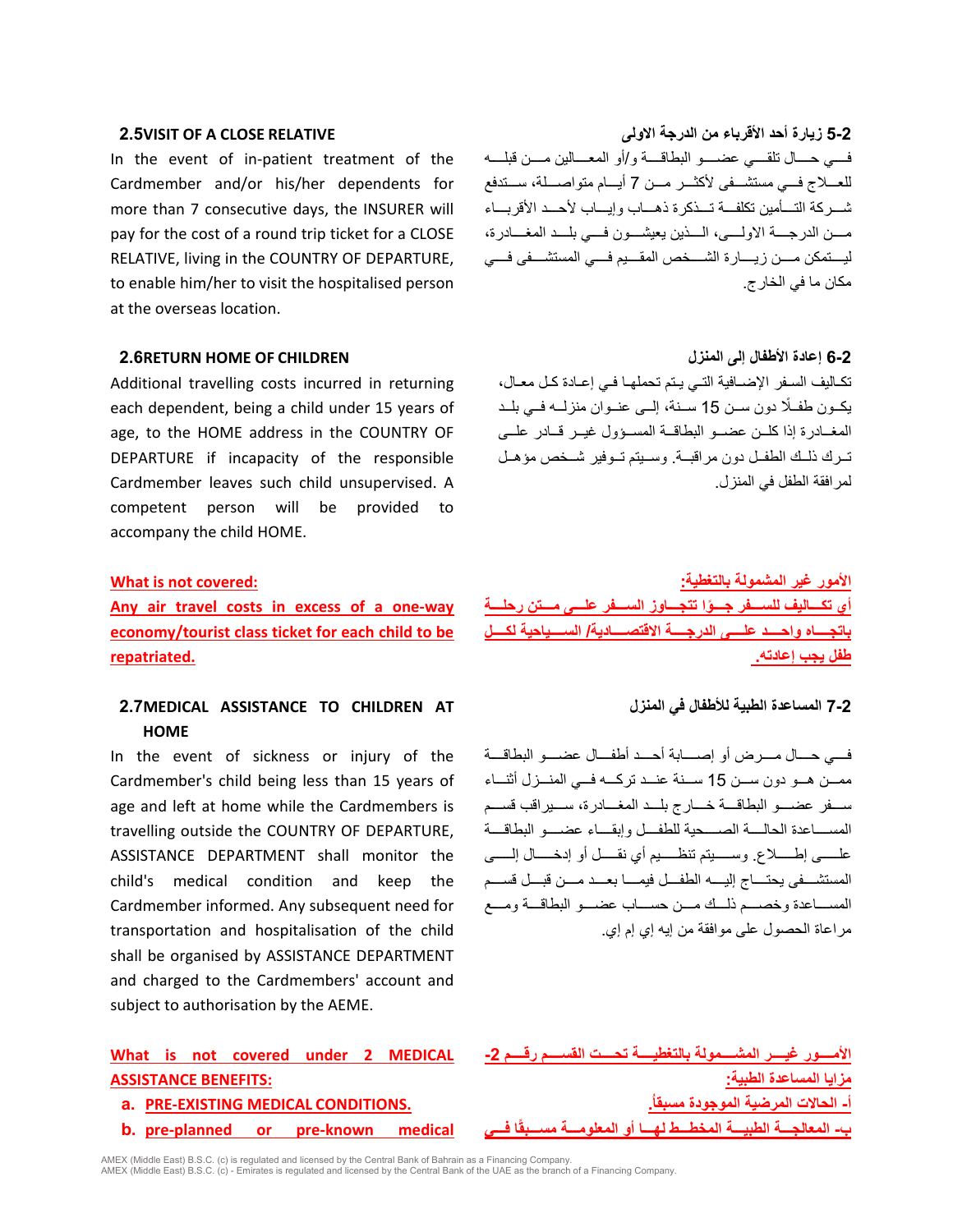**TREATMENT abroad or travel undertaken solely for such purpose.**

- **c. Any cost for treatment or transportation in the COUNTRY OF DEPARTURE.**
- **d. any costs relating to pregnancy within eight weeks of the estimated date of delivery.**
- **e. any costs incurred in the COUNTRY OF DEPARTURE other than in connection with the Cardmember's transportation or remains to HOME from abroad.**
- **f. any costs where the transportation has not been arranged by the INSURER.**
- **g. costs in excess of US\$ 250 which have not been authorised by the INSURER in advance (when the Cardmember has not been physically prevented through the Cardmember's medical condition from contacting the INSURER).**
- **h. any costs incurred when the Cardmember is engaging in the following WINTER SPORTS: bobsleigh, heli skiing, ice hockey, luge, paraskiing, skeleton, ski jumping, ski racing, ski stunting.**
- 
- **j. anything mentioned in Section 5 General Exclusions.**

# **-3 مزایا المساعدة الشخصیة BENEFITS ASSISTANCE PERSONAL 3**

The INSURER will pay all necessary additional travelling costs incurred in transporting the Cardmember HOME early from a TRIP (and, if required, back to the overseas location within the original period of the booked TRIP) as a result of the following:

1. The sudden and unforeseen death or imminent demise, or the sudden and unforeseen hospitalisation due to serious accident or illness, of a CLOSE RELATIVE or **الخارج أو السفر الذي یتم لذلك الغرض فقط.**

**ج- أي تكالیف للعلاج أو النقل في بلد المغادرة.**

- **د- أي تكــــالیف تتعلــــق بالحمــــل خــــلال ثمانیــــة أســــابیع مــــن یوم الولادة المقدر.**
- **ھــــ- أي تكـــالیف یـــتم تحملھـــا فـــي بلـــد المغـــادرة غیـــر مـــا یتصـــل بنقـــل عضـــو البطاقـــة أو جثمانـــھ إلـــى الـــوطن مـــن الخارج.**
- **و- أي تكـــالیف عنـــدما لا یكـــون النقـــل مرتـــب لـــھ مـــن قبـــل شركة التأمین.**
- **ز- التكــــالیف التــــي تتجــــاوز 250 دولار أمریكــــي والتــــي لــــم یـــــتم الحصـــــول علـــــى إذن بشـــــأنھا مـــــن قبـــــل شـــــركة ًا (عنـــــدما لا یكـــــون عضـــــو البطاقـــــة التـــــأمین مســـــبق ً ممنوعــــا بشــــكل فعلــــي بســــبب الحالــــة الصــــحیة لعضــــو البطاقة من الاتصال بشركة التأمین).**
- **ح- أي تكــــالیف یــــتم تحملھــــا عنــــد مشــــاركة عضــــو البطاقــــة فـــي الریاضـــات الشـــتویة التالیـــة: التـــزلج عبـــر المطبـــات أو التــــزلج بواســــطة طــــائرات الھلیوكــــوبتر، أو الھــــوكي الجلیــــــدي أو الزحافــــــات الثلجیــــــة أو الباراســـــــكیینج أو الســـــكیلیتون أو القفـــــز التزلجـــــي أو ســـــباقات التـــــزلج أو السكي ستانتنج. ط- الإنقاذ من البحر عن طریق الجو. .costs rescue sea air .i**
	- **ي- أي شيء مذكور في القسم -5 الاستثناءات العامة.**

**العودة الطارئة إلى الوطن HOME RETURN EMERGENCY** ســـــتدفع شـــــركة التـــــأمین كافـــــة تكـــــالیف الســـــفر الإضـــــافیة الضـــروریة التـــي یـــتم تحملھـــا فـــي نقـــل عضـــو البطاقـــة إلـــى الــــوطن فــــي وقــــت مبكــــر مــــن الرحلــــة (وإذا لــــزم الأمــــر، العـــودة إلـــى مكـــان مـــا فـــي الخـــارج خـــلال الفتـــرة الأصـــلیة للرحلة المحجوزة) كنتیجة لما یلي:

> -1 الوفـــــاة أو الاحتضـــــار المفـــــاجئ وغیـــــر المتوقـــــع، أو الـــــدخول المفـــــاجئ وغیـــــ ر المتوقـــــع إلـــــى المستشـــــفى بســـبب حـــادث أو مـــرض خطیـــر، لقریـــب مـــن الدرجـــة الأولــــى أو شــــریك أعمــــال فــــي بلــــد المغــــادرة خــــلال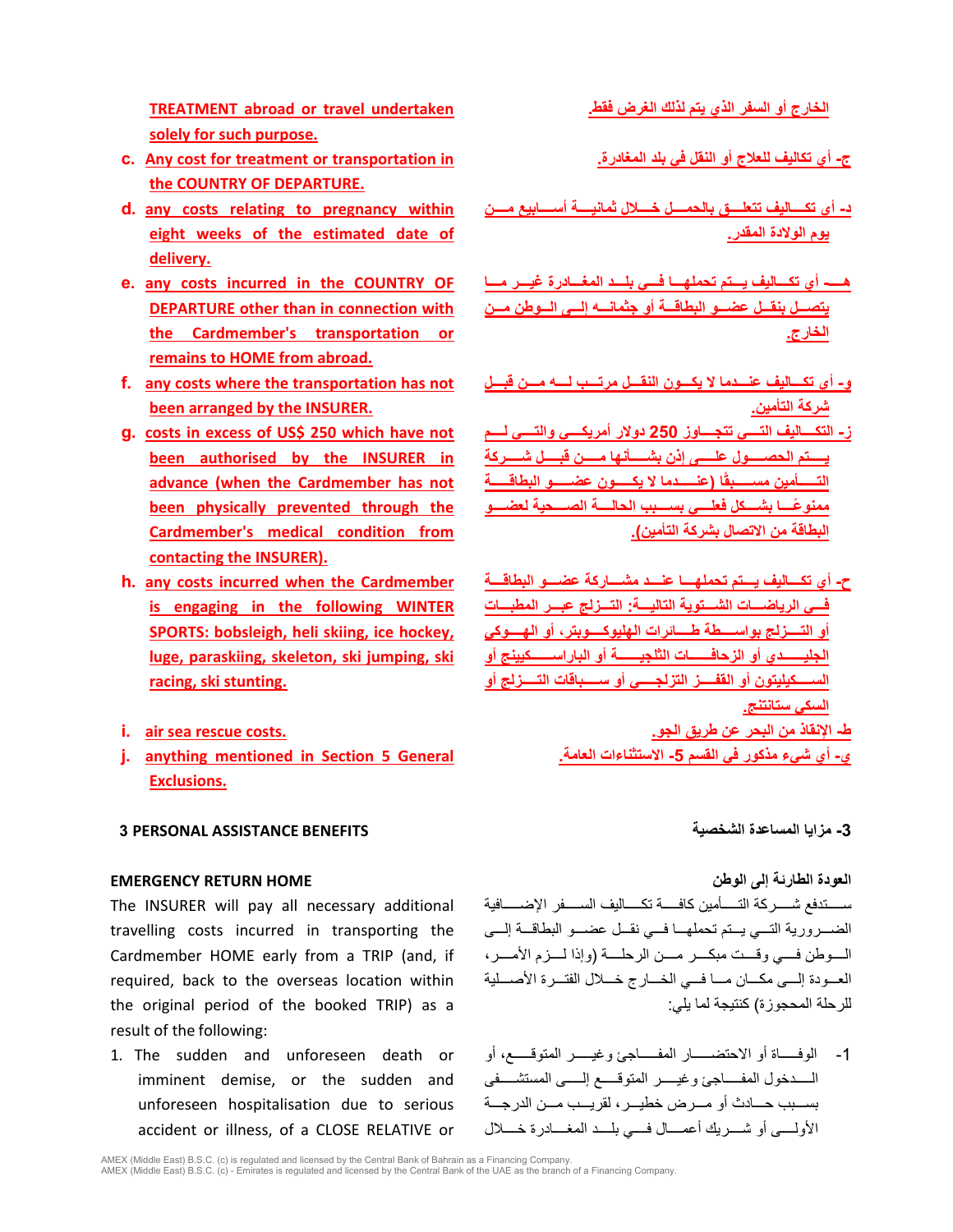BUSINESS ASSOCIATE in the COUNTRY OF DEPARTURE during the period of a TRIP which requires the Cardmember's immediate return.

2. Accidental damage to, or burglary, flooding or fire affecting the Cardmember's HOME or usual place of business in the COUNTRY OF DEPARTURE when a loss in excess of US\$ 2,000 is involved or when the Cardmember's presence is required by the Police in connection with suchevents.

- **a. Any illness, or death or imminent demise of a CLOSE RELATIVE due to a PRE-EXISTING MEDICAL CONDITION**
- **b. Any costs when the transportation has not been arranged by the INSURER.**
- **c. Any air travel costs in excess of an economy/tourist class ticket for each Cardmember.**
- **د- أي شــــــيء مــــــذكور فــــــي القســــــم -5 الاســــــتثناءات .Exclusions General 5 in mentioned Anything .d**
- **e. General Terms Applying to All Parts of This Group – Policy.**

### **الشروط العامة CONDITIONS GENERAL**

- 1. The Cardmember must take all reasonable steps to avoid or minimise anyclaim.
- 2. The Cardmember must avoid needless exposure to peril except in an attempt to save humanlife.
- 3. The INSURER will make every effort to apply the full range of services in all circumstances dictated by the Terms and Conditions. Remote geographical locations or unforeseeable adverse local conditions may preclude the normal standard of service being provided but in all cases where such difficulties pertain, the full monetary benefits of the insurance cover will apply.

فتــــرة الرحلــــة ممــــا یســــتدعي عــــودة عضــــو البطاقــــة العاجلة.

-2 الضــــرر العرضــــي أو الســــطو أو التعــــرض لفیضــــان أو حریــــق یــــؤثر علــــى منــــزل عضــــو البطاقــــة أو مكــــان أعمالــــھ الاعتیــــادي فــــي بلــــد المغــــادرة عنــــدما تتجــــاوز الخســــــارة 2,000 دولار أمریكــــــي أو عنــــــدما یكــــــون حضــــور عضــــو البطاقــــة مطلــــوب مــــن قبــــل الشــــرطة فیما یخص تلك الأحداث.

# **الأمور غیر المشمولة بالتغطیة: :covered not is What**

- **أ- أي مـــــرض أو وفـــــاة أو ھـــــلاك وشـــــیك لقریـــــب مـــــن الدرجـــــة الأولـــــى بســـــبب حالـــــة مرضـــــیة موجـــــودة مسبقا.ُ**
- **ب- أي تكـــالیف عنـــدما لا یكـــون النقـــل مرتـــب لـــھ مـــن قبـــل شركة التأمین.**
- **ج- أي تكـــــالیف ســـــفر جـــــوي تتجـــــاوز تـــــذكرة الفئــــــة الاقتصادیة/ السیاحیة لكل عضو بطاقة.**
- **العامة.**
- **ھـــــ- الشــــروط العامــــة المطبقــــة علــــى كافــــة أجــــزاء ھــــذه الوثیقة الجماعیة.**

- -1 یجــــب علــــى عضــــو البطاقــــة اتخــــاذ كافــــة الخطــــوات المعقولة لتجنب أو الحد من أي مطالبة.
- -2 یجـــب علـــى عضـــو البطاقـــة تجنـــب التعـــرض دون داعـــي لأي مخاطر باستثناء ما یكون من أجل إنقاذ أرواح.
- -3 ســـــتبذل شـــــركة التـــــأمین كـــــل جھـــــد ممكـــــن لتطبیـــــ ق المجموعـــة الكاملـــة مـــن الخـــدمات فـــي جمیـــع الظـــروف التــــي تملیھــــا الشــــروط والأحكــــام. وقــــد تحــــول المواقــــع الجغرافیــــة البعیــــدة أو الظــــروف المحلیــــة المعاكســــة غیــــر المتوقعـــــة دون تقـــــدیم المعیـــــار العـــــادي مـــــن الخـــــدمات ولكـــن فـــي جمیـــع الحـــالات التـــي یـــتم التعـــرض فیھـــا لتلـــك الصــــعوبات، ســــتطبق المزایــــا المالیــــة الكاملــــة للتغطیــــة التأمینیة.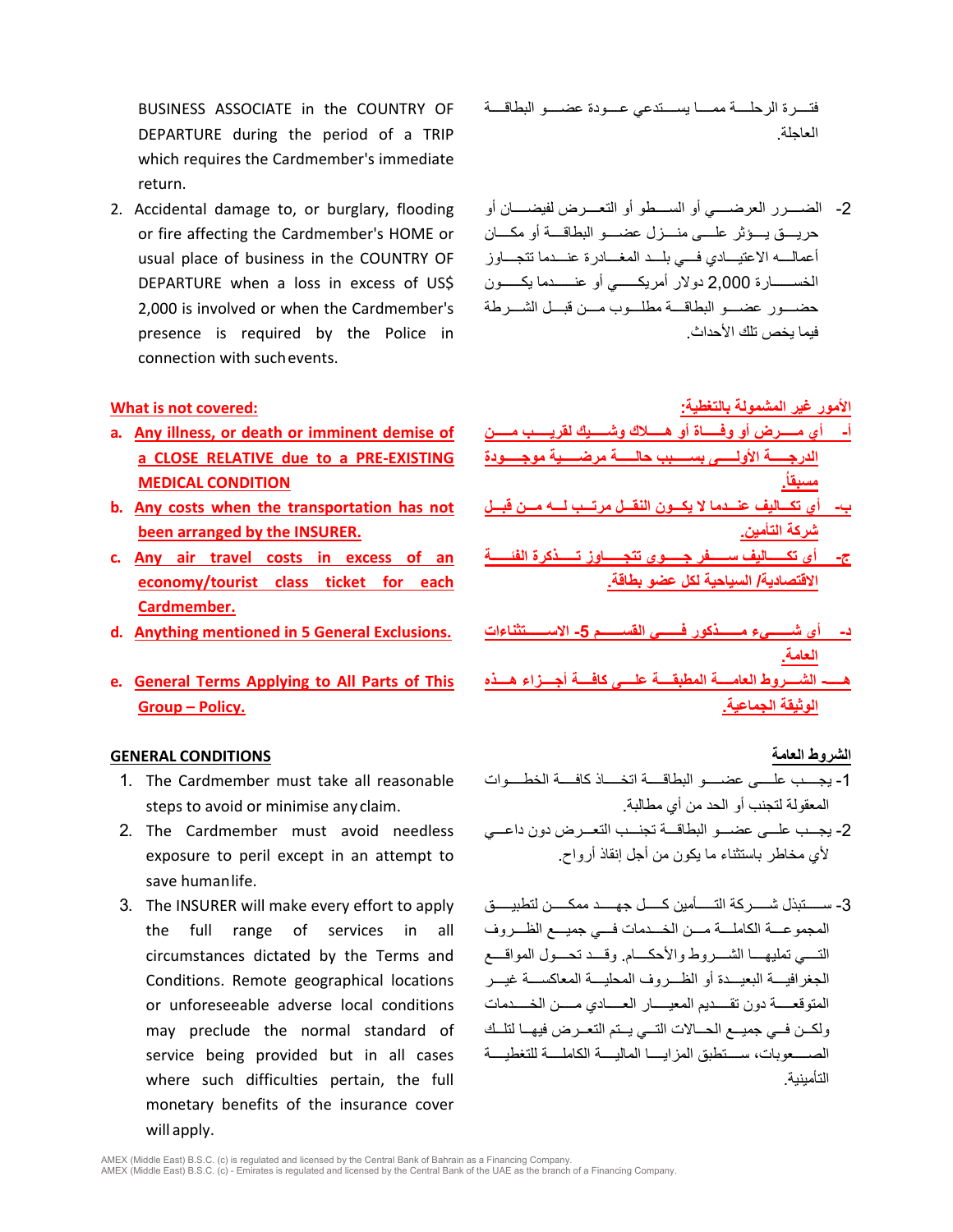- 4. The Cardmember must comply with all the Terms and Conditions of this Group - Policy before a claim will be paid. The Cardmember must make no admission, offer, promise or payment without our prior consent.
- 5. In the event of an emergency or of any occurrence which may give rise to a claim for costs exceeding or likely to exceed US\$ 250 under this Group Policy, the Cardmember must contact the INSURER immediately when the Cardmember is able to do so and before the Cardmember authorise any costs andexpenses.
- 6. The INSURER is entitled to take over the Cardmember's rights in the defence or settlement of a claim or to take proceedings for our own benefit against another party and shall have full discretion in such matters. The INSURER may, at any time, pay to the Cardmember our full liability under this Group - Policy after which no further liability shall attach to the INSURER in any respect or as a con sequence of such action.
- 7. If the Cardmember is repatriated, he/she must give the INSURER the benefit of any unused travel tickets which would otherwise have been utilised by the Cardmember.
- 8. The Cardmember must give the INSURER written notice of any event which may lead to a claim, within 28 days of the Cardmember's return HOME to the COUNTRY OF DEPARTURE. As often as the INSURER requires the Cardmember shall submit to medical examination at the INSURER's expense. In the event of the death of the Cardmember the INSURER shall be entitled to have a post mortem examination carried out at the INSURER's expense. The Cardmember must supply the
- -4 یجـــب علـــ ى عضـــو البطاقـــة الامتثـــال إلـــى كافـــة شـــروط وأحكــــام ھــــذه الوثیقــــة الجماعیــــة قبــــل دفــــع أي مطالبــــة. كمـــا لا یجـــوز لعضـــو البطاقـــة الاعتـــراف بــــ أو عـــرض أو وعد دفع أي مبلغ دون موافقتنا المسبقة.
- -5 عنـــد وقـــوع حالـــة طارئـــة أو أي حادثـــة قـــد تـــؤدي إلـــى مطالبــــة بتكــــالیف تتجــــاوز أو مــــن المحتمــــل أن تتجــــاوز 250 دولار أمریكــــي بموجــــب ھــــذه الوثیقــــة الجماعیــــة، یجــــب علــــى عضــــو البطاقــــة الاتصــــال بشــــركة التــــأمین عـــل الفـــور عنـــدما يكـــون عضــــو البطاقـــة قـــادرًا علــــى القیـــام بـــذلك وقبـــل تفـــویض عضـــو البطاقـــة بـــأي تكـــالیف ونفقات.
- -6 یحــــق لشــــركة التــــأمین أن تســــیطر علــــى حقــــوق عضــــو البطاقــــة فــــي الــــدفاع فــــي أو تســــویة مطالبــــة أو اتخــــاذ إجـــراءات لمنفعتنـــا ضـــ د طـــرف آخـــر مـــع التمتـــع بالتقـــدیر الكامـــل فـــي تلـــك المســـائل. یجـــوز لشـــركة التـــأمین، فـــي أي وقـــــت، أن تـــــدفع إلـــــى عضـــــو البطاقـــــة مســـــؤولیتنا الكاملـــة بموجـــب ھـــذه الوثیقـــة الجماعیـــة بحیـــث لا تـــرتبط بعـــد ذلـــك أي مســـؤولیة بشـــركة التـــأمین بـــأي شـــكل مـــن الأشكال أو كنتیجة لاتخاذ ذلك الإجراء.
- -7 إذا تــــم ترحیــــل عضــــو البطاقــــة علیــــھ أن یعطــــي شــــركة التــــأمین مزیــــة أي تــــذاكر ســــفر غیــــر مســــتخدمة والتــــي مـــــن الممكـــــ ن أن یســـــتخدمھا عضـــــو البطاقـــــة بخـــــلاف ذلك.
- -8 یجــــب أن یرســــل عضــــو البطاقــــة إشــــعار خطــــي إلــــى شــركة التــأمین بــأي حــدث قــد یــؤدي إلــى مطالبــة، خــلال 28 یـــوم مـــن عـــودة عضـــو البطاقـــة إلـــى منزلـــھ فـــي بلـــد المغــــادرة. وكلمــــا طلبــــت شــــركة التــــأمین ذلــــك یتقــــدم عضـــو البطاقـــة إلـــى الفحـــص الطبـــي علـــى نفقـــة شـــركة التـــأمین. وفـــي حالـــة وفـــاة عضـــو البطاقـــة یحـــق لشـــركة التـــأمین إجـــراء فحـــص مـــا بعـــد الوفـــاة علـــى نفقـــة شـــرك التــــأمین. یجــــب علــــى عضــــو البطاقــــة تزویــــد شــــركة التـــأمین ببیـــان خطـــي یثبـــت مطالبـــة عضـــو البطاقـــة، إلـــى جانــــب (علــــى نفقــــة عضــــو البطاقــــة) كافــــة الشــــھادات والمعلومـــــات والأدلـــــة والإیصـــــالات التـــــي قـــــد تطلبھـــــا شركة التأمین.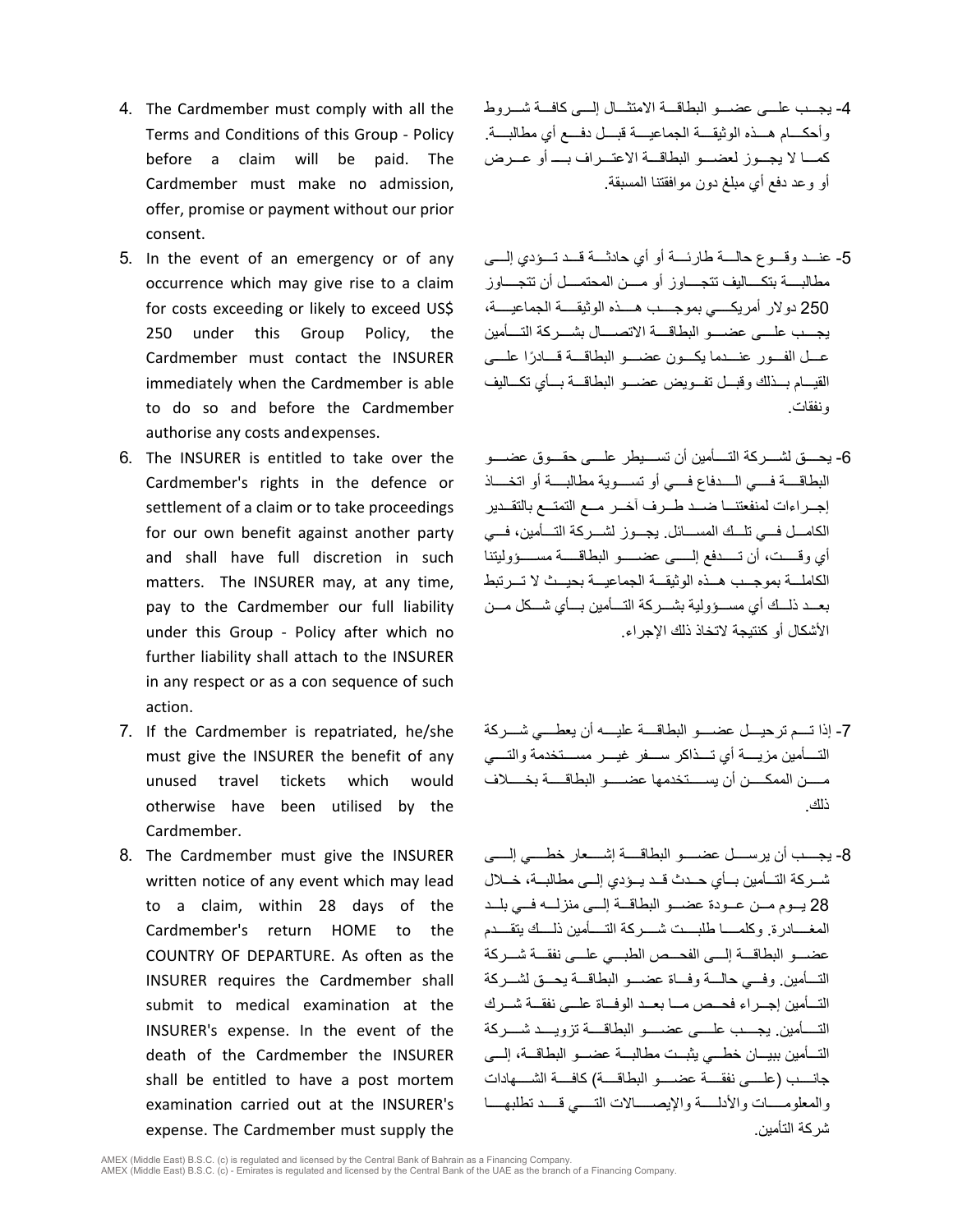INSURER with a written statement substantiating the Cardmember's claim, together with (at the Cardmember's own expense) all certificates, information, evidence and receipts that the INSURER requires.

- 9. If any fraudulent claim is made or if any fraudulent means or devices are used to obtain any benefit under the insurance, this Group - Policy shall become void and the premium paid shall be forfeited. Any benefits so claimed and received must be repaid to the INSURER.
- 10. The Cardmember will be required to reimburse to the INSURER, within one month of the INSURER's request to the Cardmember, any costs or expenses the INSURER has paid out on the Cardmember's behalf which are not covered under the Terms of the insurance.
- 11. All benefits and services insured under this Group - Policy will be provided subject to the Laws of the country where the incident giving rise to the claimoccurs.
- 12. When engaging in any sport or holiday activity (not excluded under the General Exclusions), the Cardmember must accept and follow the supervision and tuition of experts qualified in the pursuit or activity in question, and the Cardmember must use all appropriate precautions, equipment and eyeprotection.
- **13. The following sports and activities are not covered : American football; boxing; bungee jumping; flying (other than as a fare-paying passenger in a licensed passenger-carrying aircraft); go karting; hang gliding; hot air ballooning; martial arts; microlighting; mountain biking; mountaineering; motor rallies; parachuting; paragliding; piloting an aircraft; polo; potholing; rock climbing;**
- -9 إذا تــــم تقــــدیم أي مطالبــــة تنطــــوي علــــى احتیــــال أو إذا اســـــتخدمت أي وســـــائل أو أجھـــــزة احتیـــــال للحصــــــول علــــى أي مزیــــة بموجــــب ھــــذا التــــأمین، تصــــبح ھــــذه الوثیقـــة الجماعیـــة لاغیـــة وتمـــم مصـــادرة قســـط التـــأمین المـــدفوع. كمـــا یتوجـــب رد أي مزایـــا تمـــت المطالبـــة بھـــا والحصول علیھا إلى شركة التأمین.
- -10 ً ســـیكون مطلوبـــا مـــن عضـــو البطاقـــة أن یعـــوض شـــركة التـــأمین، خـــلال شـــھر واحـــد مـــ ن طلـــب شـــركة التـــأمین الموجــــھ إلــــى عضــــو البطاقــــة، أي تكــــالیف أو نفقــــات دفعتھــــا شــــركة التــــأمین نیابــــة عــــن عضــــو البطاقــــة والتي لا تغطیھا شروط ھذا التأمین.
- -11 ســـتقدم كافـــة المزایـــا والخـــدمات المؤمنـــة بموجـــب ھـــذه الوثیقــــة الجماعیــــة مــــع مراعــــاة قــــوانین البلــــد الــــذي وقعت فیھ الحادثة التي أدت إلى المطالبة.
- -12 عنــــــد المشــــــاركة فــــــي أي ریاضــــــ ة أو نشــــــاط فــــــي العطــــــلات (غیــــــر مســــــتثنى بموجــــــب الاســــــتثناءات العامـــة)، یجـــب علـــى عضـــو البطاقـــة أن یقبـــل ویتبـــع تعلیمــــات وإشــــراف الخبــــراء المــــؤھلین فــــي الریاضــــة أو النشــــاط المعنــــي، كمــــا یجــــب علــــى عضــــو البطاقــــة اســـــتخدام كافـــــة المعـــــدات والأدوات الواقیـــــة وحمایـــــة العینین.
- **-13 الریاضـــات التالیـــة غیـــر مغطـــاة بالتـــأمین: كـــرة القـــدم الأمریكیــــــة؛ الملاكمــــــة؛ القفــــــز بالمطــــــاط؛ الطیــــــران (بخـــلاف المســـافرین الـــذین یـــدفعون أجـــرة فـــي طـــائرة ركــــاب تحمــــل رخصــــة)؛ الكــــارتینج؛ القفــــز المظلــــي؛ منطـــــــاد الھـــــــواء الســـــــاخن؛ الفنـــــــون العســـــــكریة؛ مــــایكرولایتنج؛ ركــــوب الــــدراجات فــــي الجبــــال؛ تســــلق الجبـــــــال؛ ســـــــباق الســـــــیارات؛ القفـــــــز بـــــــالمظلات الباراشــــــوتنج؛ الباراجلایــــــدینج؛ تجریــــــب الطــــــائرات؛ البولــــو؛ ریــــادة الكھــــوف؛ تســــلق الصــــخور؛ الرجبــــي؛ رحــــلات الســــفاري التــــي ینظمھــــا مشــــغلو الــــرحلات**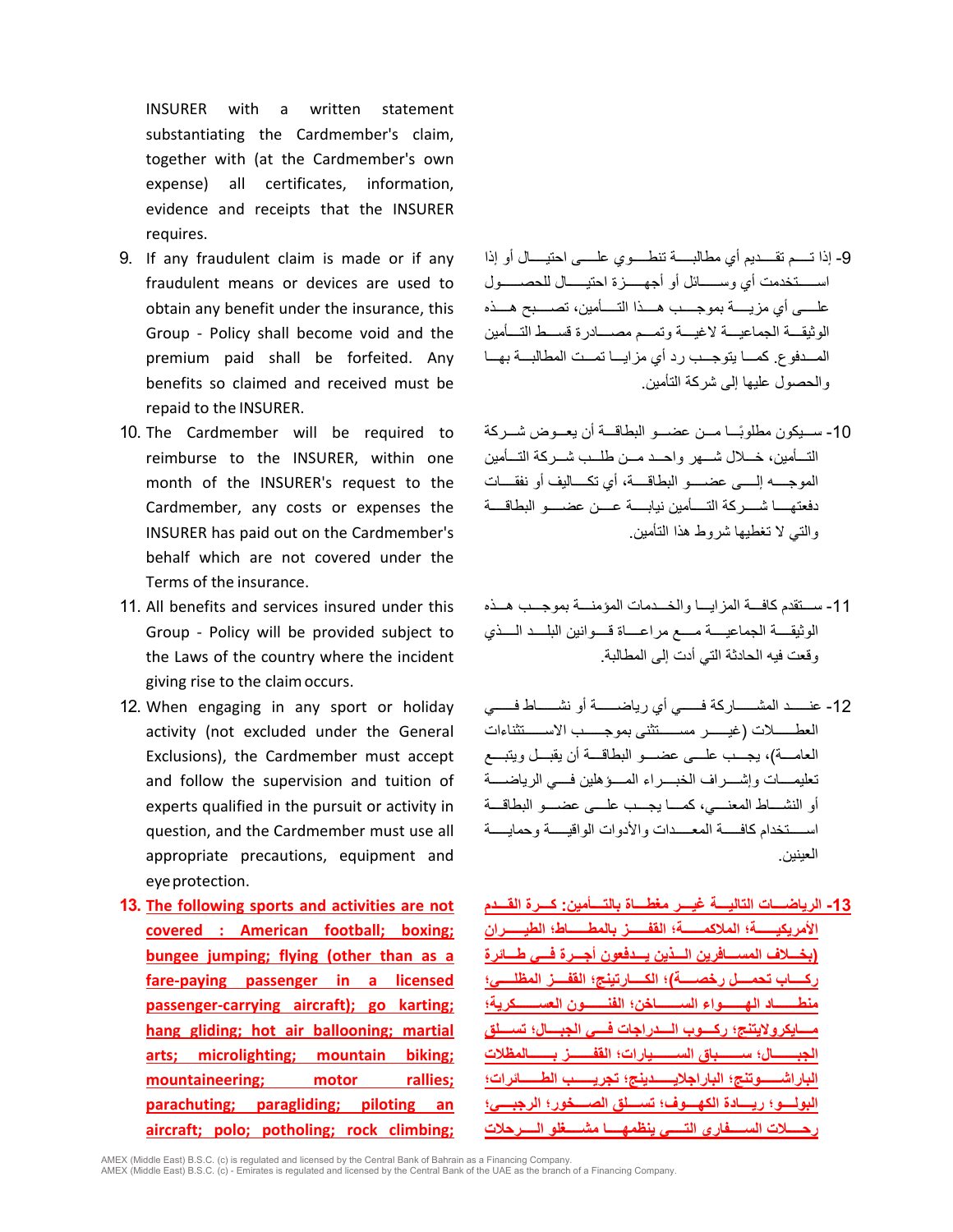**rugby; Tour Operator safari using guns; white water canoeing; yachting more than 20 nautical miles from the nearest coastline; the following WINTER SPORTS activities: bobsleigh, heli skiing, ice hockey, luge, paraskiing, skeleton, ski jumping, ski racing, skistunting.**

- 14. The following sports and activities will only be covered if the Cardmember undertake these sports and activities as only incidental to the main purpose of the Cardmember's TRIP: jetskiing; parascending; scuba diving below 30 metres; white water rafting.
- 15. Although the INSURER is prepared to cover the Cardmember when undertaking certain sports and activities, the availability of the insurance cover does not, in itself, imply that the INSURER or AEME consider such sports and activities as safe. At all times the Cardmember must satisfy the condition that the Cardmember is capable of safely undertaking the planned sport or activity, and the Cardmember must take all due care to avoid injury, accident or loss to yourself and to others.

### **استثناءات عامة EXCLUSIONS GENERAL**

# **No Benefit of this Group - Policy shall apply in respect of:**

**1. Expense which at the time of happening is insured by, or would, but for the existence of this Group - Policy, be insured by any other existing certificate, policy or any organisation's service. If the Cardmember has any other policy in force which may cover the event for which the Cardmember is claiming, the Cardmember must tell the INSURER.**

**والتــــي یــــتم فیھــــا اســــتخدام البنــــادق؛ التجــــدیف فــــي المیـــاه البیضـــاء ؛ ركـــوب الیخـــوت أبعـــد مـــن 20 ً مـــیلا ً بحریـــا مـــن أقـــرب خـــط ســـاحلي؛ الأنشـــطة والریاضـــات الشــــتویة التالیــــة: ریاضــــات التــــزلج عبــــر المطبــــات أو التـــــزلج بواســـــطة طـــــائرات الھلیوكـــــوبتر، أو الھـــــوكي الجلیــــــدي أو الزحافــــــات الثلجیــــــة أو الباراســــــكیینج أو الســـــكیلیتون أو القفـــــز التزلجـــــي أو ســـــباقات التـــــزلج أو السكي ستانتنج.**

- -14 تكــــون الریاضــــات والأنشــــطة التالیــــة مغطــــاة بالتــــأمین إذا مـــارس عضـــو البطاقـــة الریاضـــات والأنشـــطة ھـــذه بشـــكل عرضـــي للغـــرض الأساســـي مـــن رحلـــة عضـــو البطاقــــة: الجــــت ســــكي؛ الباراســــیندینج؛ الغــــوص تحــــت 30 متر؛ التجدیف في المیاه البیضاء.
- -15 بـــالرغم مـــن أن شـــركة التـــأمین علـــى اســـتعداد لتغطیـــة عضـــــو البطاقـــــة عنـــــد ممارســـــة ریاضـــــات وأنشـــــطة معینــــة، إلا أن تــــوفر التغطیــــة التأمینیــــة، لا تعنــــي بحــــد ذاتھــــا أن شــــركة التــــأمین أو إیــــھ إي إم إي تعتبــــر تلــــك الریاضـــــات والأنشـــــطة آمنـــــ ة. ویجـــــب علـــــى عضـــــو البطاقــــة فــــي كافــــة الأو قــــات بــــذل العنايــــة الواجبــــة لتجنـــب أي إصـــابات أو حـــوادث أو خســـائر قـــد تحـــدث لك أو للآخرین.

# **لا تطبــــق أي مزایــــا تتعلــــق بھــــذه الوثیقــــة الجماعیــــة فیمــــا یخص ما یلي:**

**-1 التكـــالیف التـــي تكـــون أو قـــد تكـــون فـــي وقـــت الحـــدوث، ولكـــــن بســـــبب وجـــــود الوثیقـــــة الجماعیـــــة، مؤمنـــــة بشــــــھادة أو وثیقــــــة قائمــــــة أخــــــرى أو خــــــدمات أي منظمـــة. إذا كـــان لـــدى المـــؤمن لـــھ أي وثیقـــة تـــأمین أخـــرى نافـــذة قـــد تغطـــي الحـــدث الـــذي یطالـــب عضـــو البطاقـــة بشـــأنھ، یتوجـــب علـــى عضـــو البطاقـــة تبلیـــغ شركة التأمین.**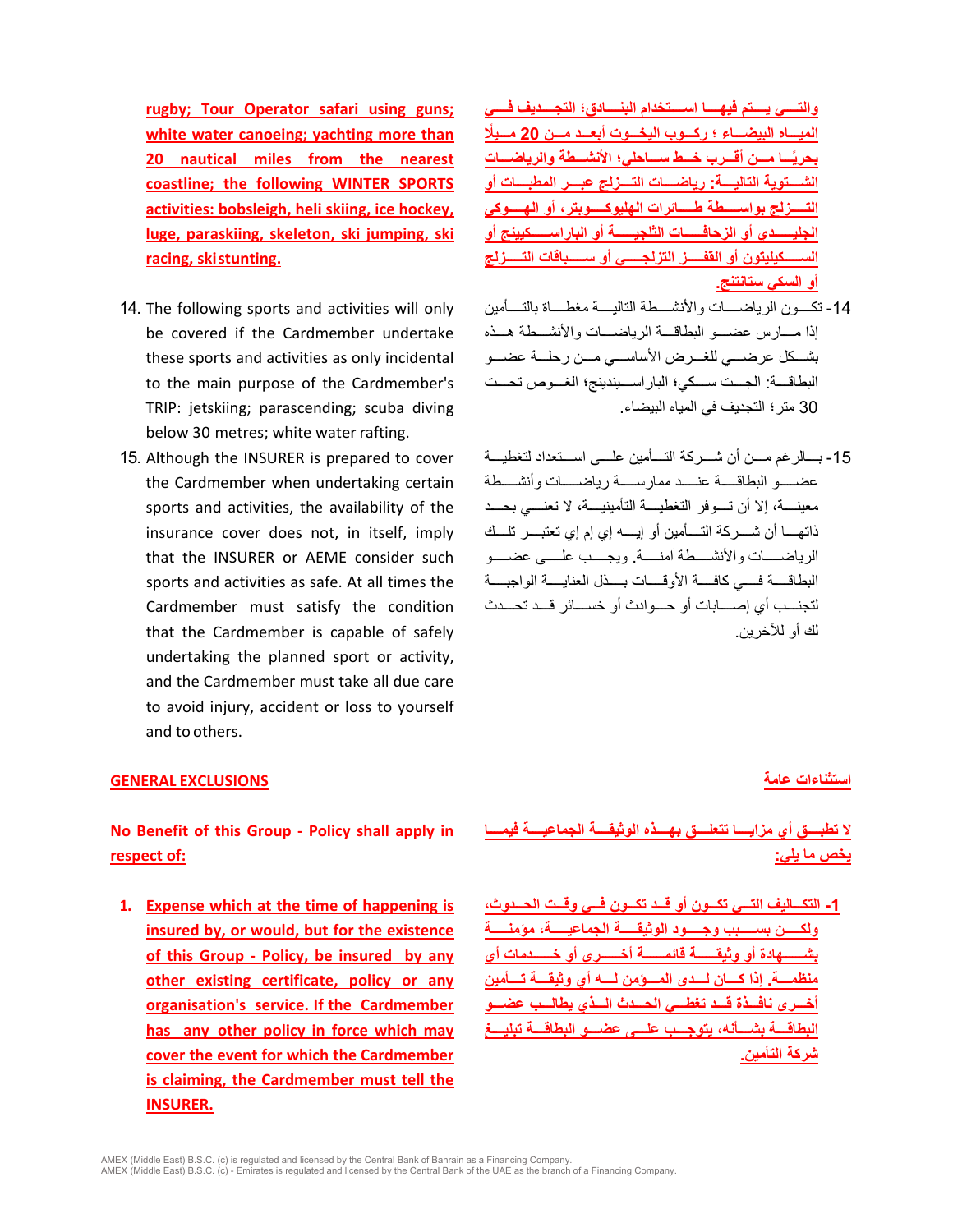- **2. Costs which would have been payable if the event being the subject of a claim had not occurred.**
- **-3 أي فعل مقصود صادر عن عضو البطاقة. .Cardmember the of act wilful Any 3.**
- **4. Needless self-exposure to peril except in an endeavour to save humanlife.**
- **5. The Cardmember's suicide, insanity, intentional self-injury, alcoholism, drug addiction or solvent abuse or the Cardmember being under the influence of alcohol ordrug.**
- **6. Sexually transmitted diseases. .اً**
- **7. Any injury, illness, death, loss, expense or other liability attributable to HIV (Human Immunodeficiency Virus) and/or any HIV related illness including AIDS and/or any mutant derivatives or variations thereof however caused.**
- **8. The Cardmember engaging in MANUAL WORK (as defined in the Meaning of Words) in conjunction with any profession, business or trade during the TRIP.**
- **9. The Cardmember engaging in or practicing for the following sports and activities: hunting; professional sports; horse jumping; hunting on horseback; steeple chasing; solo mountain climbing; any form of motor racing, speed, performance or endurance tests; solo caving; cavediving.**
- **10. Loss, damage, death, injury, illness, disablement or expense caused by: war; invasion; act of foreign enemy; hostilities (whether war be declared or not); terrorist activity; civil war; rebellion; revolution; insurrection; military or usurped power; the Cardmember taking part in civil commotion or riot of any kind; the Cardmember fighting (except in selfdefence).**
- **11. Loss or destruction or damage or any expense whatsoever resulting from: Ionising radiations or contamination by**

**-2 التكـــالیف التـــي كـــان مـــن الممكـــن دفعھـــا إذا لـــم یكـــن الحدث موضوع المطالبة قد وقع.**

- **-4 تعـــــریض الـــــنفس للمخـــــاطر بـــــدون داعـــــي باســـــتثناء محاولة إنقاذ الأرواح.**
- **-5 قیــــام عضــــو البطاقــــة بالانتحــــار أو إصــــابتھ بــــالجنون أو إلحاقــــــھ الأذى بنفســــــھ متعمــــــ ًدا أو إدمانــــــھ علــــــى الكحــــول أو المخــــدرات أو تعــــاطي المــــذیبات أو كـــــون عضو البطاقة تحت تأثیر المخدرات أو الكحول.**

**-6 الأمراض المنقولة جنسی**

- **-7 أي إصـــــابة أو مـــــرض أو وفـــــاة أو خســـــارة أو نفقـــــات أو مســـــؤولیات أخـــــرى عائـــــدة إلـــــى إتـــــش آي فـــــي (فیـــــــروس نقــــــــص المناعـــــــة البشــــــــریة) و / أو أي مـــرض مـــرتبط بفیـــروس نقـــص المناعـــة البشـــریة بمـــا فــــي ذلــــك مــــرض الإیــــدز و / أو أي مشــــتقات متحولــــة أو اختلافات عن ذلك مھما كان السبب.**
- **-8 مشــــاركة عضــــو البطاقــــة فــــي عمــــل یــــدوي (وفــــق التعریـــــف المنســـــوب لـــــھ فـــــي معـــــاني المفـــــردات) بــــالتزامن مــــع أي حرفــــة أو مھنــــة أو تجــــارة خــــلال الرحلة.**
- **-9 مشــــــاركة أو ممارســــــة عضــــــو البطاقــــــة لأي مــــــن الریاضـــــات والأنشـــــطة التالیـــــة: الصـــــید، الریاضـــــات المحترفـــة؛ القفـــز بالخیـــل عـــن الحـــواجز؛ الصـــید علـــى مــــتن الخیــــل؛ ســــباقات الخیــــل فــــي الحقــــول؛ تســــلق الجبـــــال المنفـــــرد؛ أي شـــــكل مـــــن أشـــــكال ســـــباقات الـــــــدراجات؛ أداء الســـــــرعة أو اختبـــــــارات التحمـــــــل؛ استكشاف الكھوف المنفرد؛ الغوص في الكھوف.**
- **-10 الخســـــــارة أو الضـــــــرر أو الوفـــــــاة أو الإصـــــــابة أو المــــــرض أو العجــــــز أو النفقــــــات الناجمــــــة عــــــن: الحــــرب، الغــــزو، العــــدوان الأجنبــــي (ســــواء أعلنــــت الحــــرب أم لا)، النشــــاط الإرھــــابي، الحــــرب الأھلیــــة، التمــــرد، الثــــورات، القــــوة العســــكریة أو المغتصــــبة؛ ومشـــاركة عضـــو البطاقـــة فـــي المظـــاھرات الشـــعبیة أو الاضـــــطرابات المدنیـــــة مـــــن أي نـــــوع؛ ومقاتلـــــة ً عضــــو البطاقــــة (باســــتثناء مــــا یكــــون دفاعــــا عــــن النفس).**
- **-11 الخســــارة أو الــــدمار أو الضــــرر أو أي نفقــــات كانــــت والناشـــــئة عـــــن: الإشـــــعاعات المؤینـــــة أو التلـــــوث النـــــاجم عـــــن النشـــــاط الإشـــــعاعي مـــــن أي نفایـــــات**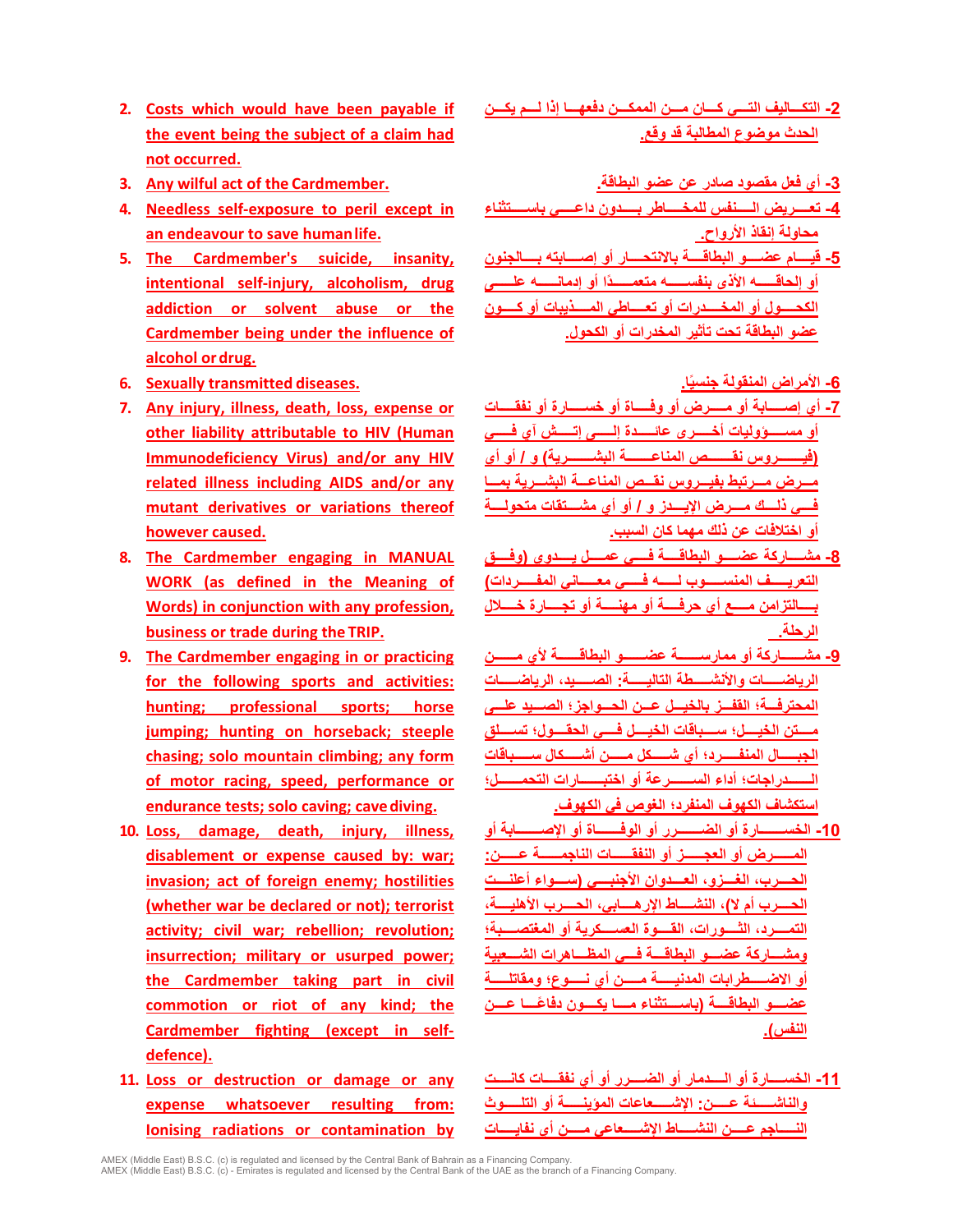**radioactivity from any nuclear waste from the combustion of nuclear fuel, or the radioactive, toxic, explosive or other hazardous properties of any explosive nuclear assembly or nuclear component thereof.**

- **12. Consequential loss of any kind arising from the provision of, or any delay in providing, the services to which this Group - Policy relates, unless negligence on our part can bedemonstrated.**
- **13. Planned or actual travel in, to, or through Cuba, Iran, Syria, North Korea, or the Crimea region and actual travel in, to, or through Afghanistan or Iraq.**

## **MAKING A CLAIM المطالبات تقدیم**

The Cardmember must check the Terms and Conditions of Insurance and the appropriate Section of this Group- Policy to make sure that what he/ she is claiming for is covered.

Phone the Claims Helpline to obtain a claim form, giving the Cardmember's name and Card Number, and brief details of the Cardmember's claim.

All claims must be submitted within 28 days of the Cardmember's return HOME from a TRIP, on a Group - Policy claim form, accompanied by original invoices, receipts, reports, etc.

The H Hotel – Complex, Trade Centre First, 27th Floor, P.O. Box 40569

Please remember that it is always advisable to retain copies of all documents when submitting **نوویــــة ناتجــــة عــــن احتــــراق الوقــــود النــــووي، أو الخصـــــائص الإشـــــعاعیة أو الســـــامة أو المتفجـــــرة أو غیرھــــا مــــن الخــــواص الخطــــرة لأي تجمیــــع نــــووي متفجر أو مكون نووي فیھ.**

- **-12 الخســـارة التبعیـــة مـــن أي نـــوع الناشـــئة عـــن تـــوفیر أو التـــأخیر فـــي تـــوفیر، الخـــدمات التـــي تـــرتبط بھـــا الوثیقـــة الجماعیـــة ھـــذه، مـــا لـــم یثبـــت وجـــود إھمـــال من طرفنا.**
- **-13 الســـفر المخطـــط لـــھ أو الفعلـــي فـــي أو إلـــى أو خـــلال كوبـــــا أو إیـــــران أو ســـــوریا أو كوریـــــا الشـــــمالیة أو منطقـــة القـــرم والســـفر المخطـــط لـــھ أو الفعلـــي فـــي أو إلى أو عن طریق أفغانستان أو العراق.**

یجــــب علــــى عضــــو البطاقــــة التأكــــد مــــن شــــروط وأحكــــام التـــأمین والقســـم المناســـب مـــن ھـــذه الوثیقـــة الجماعیـــة للتأكـــد من أن ما یطالب بھ مشمول بالتغطیة.

اتصــــل بخــــط المســــاعدة المخصــــص للمطالبــــات للحصــــول علـــى نمـــوذج مطالبـــة، مـــع تقـــدیم اســـم عضـــو البطاقـــة ورقـــم البطاقة وتفاصیل موجزة عن مطالبة عضو البطاقة.

یجـــب أن تقـــدم كافـــة المطالبـــات خـــلال 28 یـــوم مـــن عـــودة عضـــو البطاقـــة إلـــى بلـــده مـــن الرحلـــة، علـــى نمـــوذج مطالبـــة خاصـــة بالوثیقـــة بالجماعیـــة، مـــع إرفـــاق فـــواتیر وإیصـــالات وتقاریر أصلیة.

أمیریكان ھوم أشورانس كومباني (فرع دبي) (.Br Dubai (Company Assurance Home American مجمــــع فنــــدق ذا اتــــش، المركــــز التجــــاري الأولــــى، الطــــابق ،27 ص.ب رقم 40569 دبي، إ.ع.م UAE ,Dubai

ھاتف رقم5096111: 4 (+971) 5096111 4 (+971) :Telephone E-mail: [myClaim@aig.com](mailto:myClaim@aig.com) [myclaim@aig.com](mailto:myclaim@aig.com) :الإلكتروني البرید

> يرجـــى العلــم بأننـــا ننصـــح دائمًـــا بالاحتفـــاظ بنســخ مـــن كافـــة المســـــتندات عنـــــد تقـــــدیمھا مـــــع نمـــــاذج مطالبـــــات عضـــــو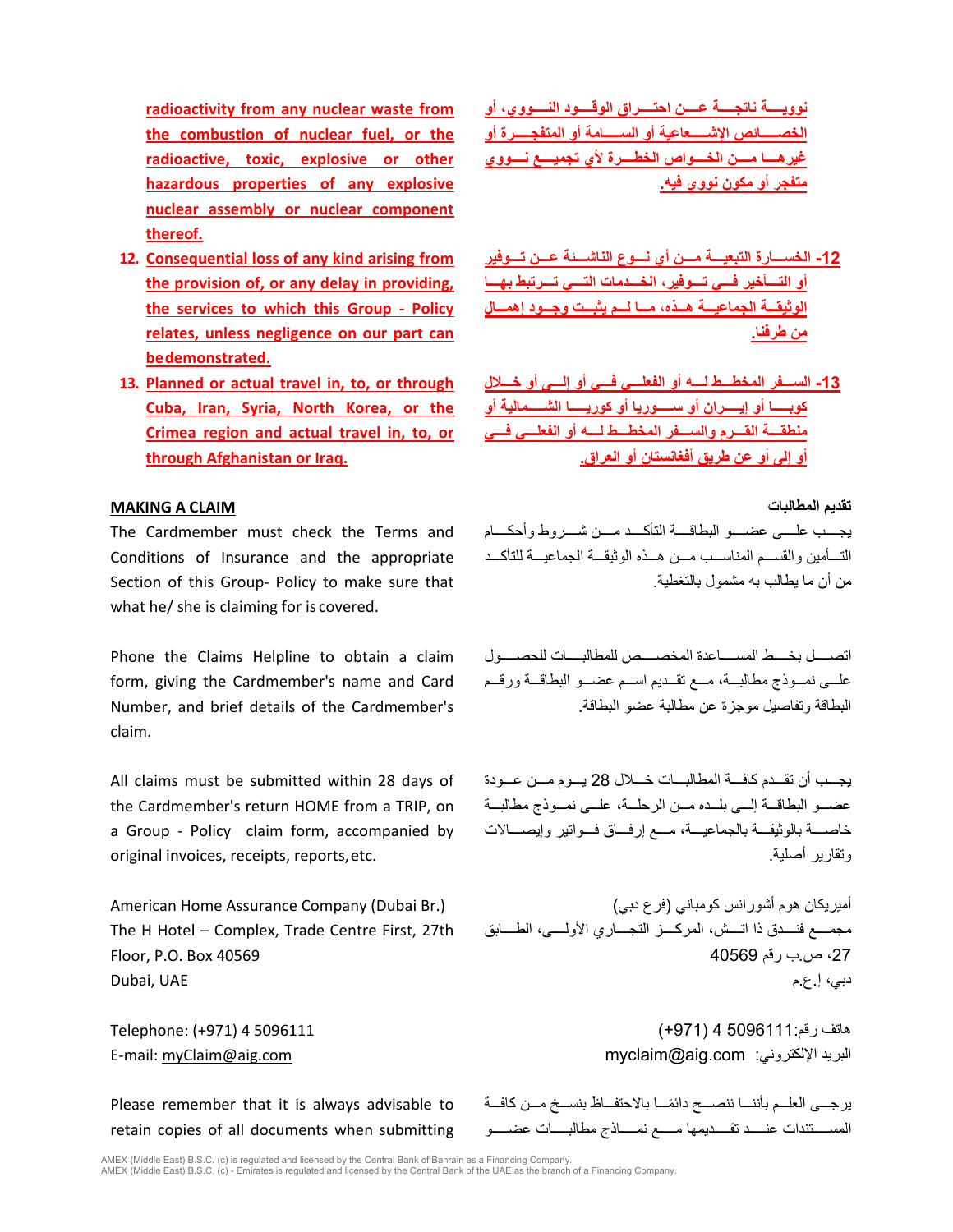the Cardmember's claim form. البطاقة

### **العقوبات SANCTIONS**

If, by virtue of any law or regulation which is applicable to an Insurer, its parent company or its ultimate controlling entity, at the inception of this Policy or at any time thereafter, providing coverage to the Insured is or would be unlawful because it breaches an applicable embargo or sanction, that Insurer shall provide no coverage and have no liability whatsoever nor provide any defense to the Insured or make any payment of defense costs or provide any form of security on behalf of the Insured, to the extent that it would be in breach of such embargo or sanction.

# **تحلیل إشعار المستھلك ANALYSIS NOTICE CONSUMER**

AIG is subject to compliance with US sanctions laws. For this reason, this policy does not cover any loss, injury, damage or liability, benefits, or services directly or indirectly arising from or relating to a planned or actual trip to or through Cuba, Iran, Syria, North Korea, or the Crimea region. In addition, this policy does not cover any loss, injury, damage or liability to residents of Cuba, Iran, Syria, North Korea, or the Crimea region. Lastly, this policy will not cover any loss, injury, damage or legal liability sustained directly or indirectly by any individual or entity identified on any applicable government watch lists as a supporter of terrorism, narcotics or human trafficking, piracy, proliferation of weapons of mass destruction, organized crime, malicious cyber activity, or human rights abuses.

To review our privacy policy, please go to [http://www.aig.ae](http://www.aig.ae/) 

# **الإفصاح عن البیانات DISCLOSURE DATA**

By entering into this contract of insurance, You consent to the Insurer processing data relating to

إذا كـــان أو أصـــبح، بموجـــب أي قـــانون أو تشـــریع نافـــذ علـــى شــركة التــأمین أو شــركتھا الأم أو كیانھــا المســیطر المطلــق، عنــد بدایــة ھــذه الوثیقــة أو فــي أي وقــت لاحــق، تقــدیم التغطیــة إلــى المــؤمن لــھ غیــر قــانوني بســبب خرقــھ لأي حظــر أو عقوبــ ات نافــذة، لا تقــدم شــركة التــأمین التغطیــة ولا تتحمــل أي مســؤولیة مــن أي نــوع لتقــدیم أي دفــاع للمــؤمن لــھ أو دفــع تكــالیف أي دفــاع أو تقـدیم أي شـكل مـن الضـمانات نیابـة عـن المـؤمن لـھ، بقـدر مـا يشكل ذلك خرقاً لذلك الحظر أو تلك العقوبة.

تخضـــع شـــركة إیـــھ آي جـــي للامتثـــال إلـــى قـــوانین العقوبـــات الأمریكیــة. ولھــذا الســبب، فــإن ھــذه الوثیقــة لا تغطــي أي خســارة أو إصـــابة أو ضـــرر أو مســـؤولیة أو مزایـــا أو خـــدمات تنشـــأ بشــكل مباشــر أو غیــر مباشــر مــن أو فیمــا یخــص الســفر فعلیــاُ أو التخطــیط للســفر إلــى أو عبــر كوبــا أو إیــران أو ســوریا أو كوریــا الشــمالیة أو منطقــة القــرم. بالإضــافة إلــى ذلــك، لا تغطــي ھــذه الوثیقــــة أي خســــارة أو إصــــابة أو ضــــرر أو مســــؤولیة تجــــاه المقیمـــین فـــي كوبـــا أو إیـــران أو ســـوریا أو كوریـــا الشـــمالیة أو منطقـــة ً القـــرم. وأخیـــرا، لا تغطـــي ھـــذه الوثیقـــة أي خســـارة أو إصــابة أو ضــرر أو مســؤولیة یــتم التعــرض لھــا بشــكل مباشــر أو غیــ ر مباشــر مــن قبــل أي فــرد أو كیــان معــرف لــدى أي قائمــة مراقبــة لــدى حكومــة محلیــة كــداعم للإرھــاب أو المخــدرات أو الاتجــار بالبشــر أو القرصــنة أو انتشــار أســلحة الــدمار الشــ امل أو الجریمــة المنظمــة أو الأنشــطة الخبیثــة عبــر الانترنــت أو انتھــاك حقوق الإنسان.

### **سیاسة الخصوصیة POLICY PRIVACY**

للاطــلاع علــى سیاســة الخصوصــیة المطبقــة لــدینا، یرجــى زیــارة [http://www.aig.ae](http://www.aig.ae/) التالي الموقع

بــإبرام عقــد التــأمین ھــذا، فإنــك توافــق علــى تبــادل شــركة التــأمین للبیانــات المتعلقــة بــك لغــرض تقــدیم منتجــات وخــدمات التــأمین

AMEX (Middle East) B.S.C. (c) is regulated and licensed by the Central Bank of Bahrain as a Financing Company.<br>AMEX (Middle East) B.S.C. (c) - Emirates is regulated and licensed by the Central Bank of the UAE as the branch